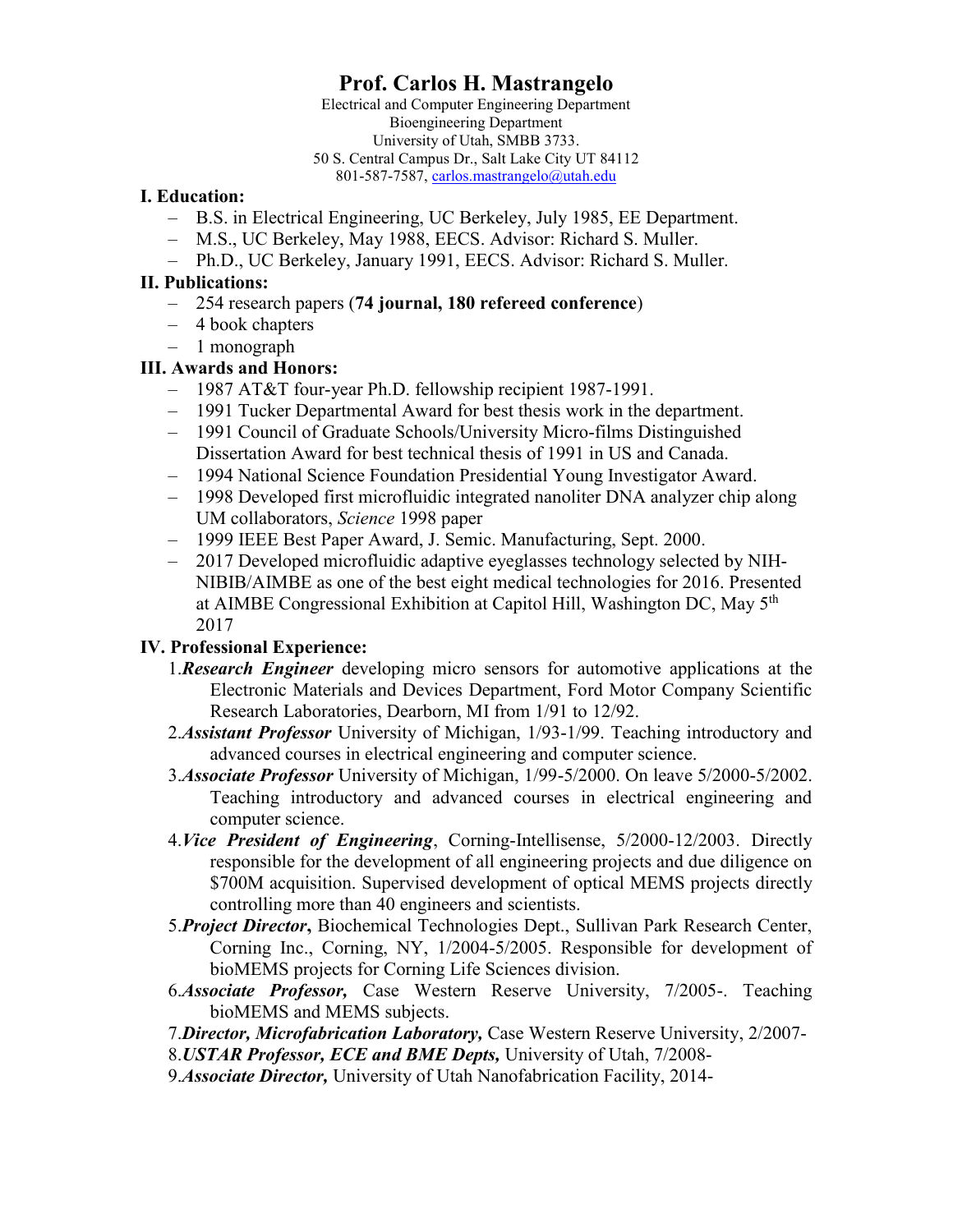## **V. Professional Service:**

- 1. IEEE student advisor 1994-1997.
- 2. Appointed Section Editor of the Sensors and Actuators Journal since November 1995-Aug. 2001.
- 3. Technical committee member and section chair at the 1995 SPIE Conference on Micromachined Devices, Austin, TX, October 23-24, 1995.
- 4. Technical committee member and section chair at the 1996 International Electron Devices Meeting, (IEDM), San Francisco, CA, December 1996.
- 5. Technical committee member and section chair at the 1996 SPIE Conference on Micromachined Devices, Austin, TX, October 1996.
- 6. Technical committee member and section chair at the 1997 SPIE Conference on Micromachined Devices, Austin, TX, October 1997.
- 7. Technical committee member at the 1998 SPIE Conference on Micromachined Devices and Components IV, Vol 3514, Santa Clara, CA, Sep. 21-22, 1998.
- 8. Technical committee member and section chair at the 1998 SPIE Conference on Microfluidic Devices and Systems, Vol. 3515, Santa Clara, CA, Sep. 21-22, 1998.
- 9. Technical committee member at the 2000 Hilton Head Solid-State Sensor Workshop, June 2000.
- 10. General Chair, 2001 SPIE Conference on Microfluidics and BioMEMS, Vol. 4560, Santa Clara, CA, Sep. 2001.
- 11. Member of editorial board, Sensors and Actuators Journal, 2001-.
- 12. Section editor, IEEE Journal of Microelectromechanical Systems, 2004-.
- 13. Technical committee member, Transducers' 07.
- 14. Technical committee member, Transducers' 17.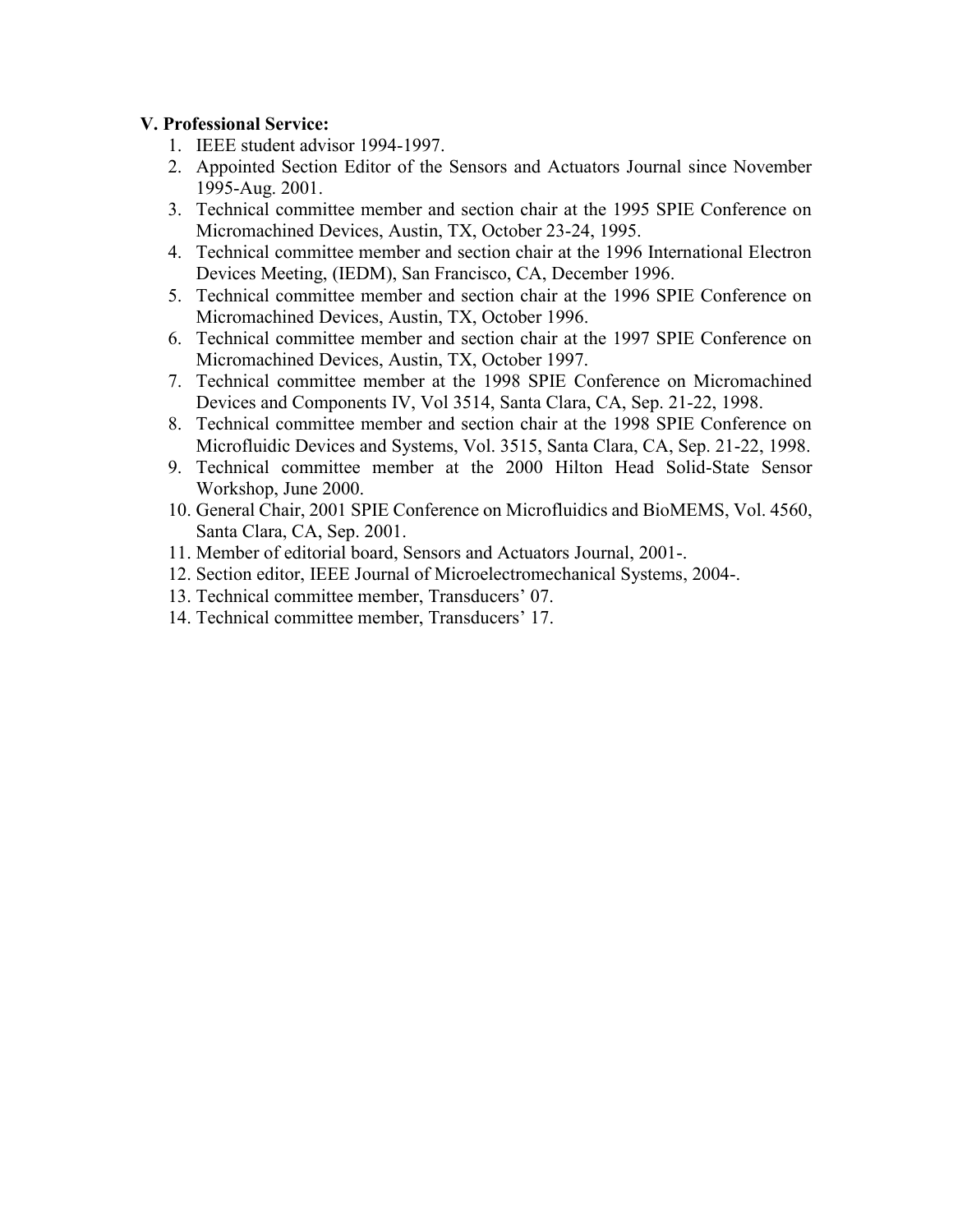| Quals<br>Preli |                           | Cand.                   | <b>Student</b>    | <b>Sponsor</b> | Project                    | <b>Grad. Date</b> |  |
|----------------|---------------------------|-------------------------|-------------------|----------------|----------------------------|-------------------|--|
|                | m                         |                         |                   |                |                            |                   |  |
| Y              | $\overline{Y}$            | $\overline{Y}$          | M. H. Zaman       | <b>NSF</b>     | Process compilation        | June 1997         |  |
| $\overline{Y}$ | $\overline{Y}$            | $\overline{Y}$          | B. P. Gogoi       | Ford           | Feedback pres.             | Dec 1998          |  |
|                |                           |                         |                   |                | sensors                    |                   |  |
| $\overline{Y}$ | $\overline{Y}$            | Y                       | J. R. Webster     | $\rm NIH$      | <b>DNA</b> Microseparation | Jan 1999          |  |
|                |                           |                         |                   |                | stage                      |                   |  |
| $\overline{Y}$ | $\overline{Y}$            | Y                       | P. F. Man         | <b>NIH</b>     | Microfluidic pumps         | June 1999         |  |
| $\overline{Y}$ | $\overline{Y}$            | $\overline{\mathrm{Y}}$ | C. C. Liu         | <b>SRC</b>     | Infrared detector          | Dec 1998          |  |
| $\overline{Y}$ | $\overline{Y}$            | Y                       | E. Carlen         | <b>NSF</b>     | Process compilation        | June 1999         |  |
| $\overline{Y}$ | $\overline{Y}$            | Y                       | C. C. Wang        | Motorola       | Press. Sensors             | Dec 2000          |  |
| $\overline{Y}$ | $\overline{Y}$            | $\overline{Y}$          | P.C. Hsu          | <b>DARPA</b>   | Microphone/sound           | June 1999         |  |
|                |                           |                         |                   |                | detector                   |                   |  |
| Y              | Y                         | Y                       | P. Sethu          | <b>DARPA</b>   | Plastic MEMS               | Dec 2002          |  |
| $\overline{Y}$ | $\overline{Y}$            | $\overline{Y}$          | P. Selvaganapathy | $\text{NIH}$   | Electrochemical            | Dec 2002          |  |
|                |                           |                         |                   |                | detection of DNA           |                   |  |
| Y              | $\overline{Y}$            | Y                       | J. Zheng          | <b>NIH</b>     | Single-strand DNA          | Jun 2003          |  |
|                |                           |                         |                   |                | integrated detection       |                   |  |
| Y              | Y                         | Y                       | S. Mutlu          | <b>DARPA</b>   | Porous pump                | Dec 2004          |  |
| $\overline{Y}$ | $\overline{Y}$            | Y                       | F. Azizi          | <b>NIH</b>     | Microfluidic DACs          | <b>July 2009</b>  |  |
| $\overline{Y}$ | $\overline{Y}$            | N                       | Y. Xie            | <b>NIH</b>     | Microfluidic temporal      | <b>July 2008</b>  |  |
|                |                           |                         |                   |                | filtering                  |                   |  |
| $\overline{Y}$ | $\overline{Y}$            | Y                       | T. Ghosh          | <b>USTAR</b>   | FT-SPR                     | <b>July 2012</b>  |  |
| $\overline{Y}$ | $\overline{Y}$            | Y                       | R. Surapaneni     | <b>DARPA</b>   | <b>GRSC</b>                | <b>July 2014</b>  |  |
| $\overline{Y}$ | $\mathbf Y$               | $\mathbf Y$             | N. Banerjee       | <b>NSF</b>     | Particle Manometry         | <b>July 2016</b>  |  |
| $\overline{Y}$ | $\overline{\overline{Y}}$ | $\overline{Y}$          | N. Hasan          | NIH/U01        | Variable focus             | <b>July 2017</b>  |  |
|                |                           |                         |                   |                | eyeglass                   |                   |  |
| $\mathbf Y$    | $\mathbf Y$               | Y                       | R. Likhite        | NSF/Industr    | Parametric Gas             | Dec 2019          |  |
|                |                           |                         |                   | y              | Sensor/Neuroprobe          |                   |  |
| Y              | $\mathbf Y$               | Y                       | S. Pandey         | <b>NSF</b>     | microRailguns/Chip         | Dec 2018          |  |
|                |                           |                         |                   |                | Destruction                |                   |  |
| $\overline{Y}$ | $\overline{Y}$            | Y                       | A Banerjee        | <b>DARPA</b>   | Nanogap tunneling          | <b>July 2019</b>  |  |
|                |                           |                         |                   |                | switching sensors          |                   |  |
| $\mathbf Y$    | $\mathbf N$               | $\mathbf N$             | M. Karkhanis      | NIH/U01        | Autofocusing               | <b>July 2020</b>  |  |
|                |                           |                         |                   |                | eyeglasses                 |                   |  |
| $\overline{Y}$ | $\mathbf N$               | N                       | C. Ghosh          | Industry/NS    | Contact tunable lenses     | <b>July 2021</b>  |  |
|                |                           |                         |                   | F              |                            |                   |  |
| $\mathbf Y$    | ${\bf N}$                 | ${\bf N}$               | E. Pourshaban     | <b>NSF</b>     | <b>Contact lenses</b>      | <b>July 2022</b>  |  |
|                |                           |                         |                   |                | wireless power             |                   |  |
| Y              | ${\bf N}$                 | ${\bf N}$               | Adwait Deshpande  | <b>NSF</b>     | <b>Contact lenses</b>      | <b>July 2022</b>  |  |
|                |                           |                         |                   |                | microsystems               |                   |  |

# **VI.3 Ph.D. Committee chairs: (24)**

**Total Ph.D. Students: 25**

# **VI.4 Ph.D. Committee membership (subset of students):**

| <b>Student</b> | <b>Department</b> | Chair     | <b>Status</b> |
|----------------|-------------------|-----------|---------------|
| J.C. Shean     | <b>MEAM</b>       | S. Kota   | graduated     |
| T.M. Keller    | <b>EECS</b>       | L. Katehi | graduated     |
| K. Ma          | <b>EECS</b>       | K. Najafi | graduated     |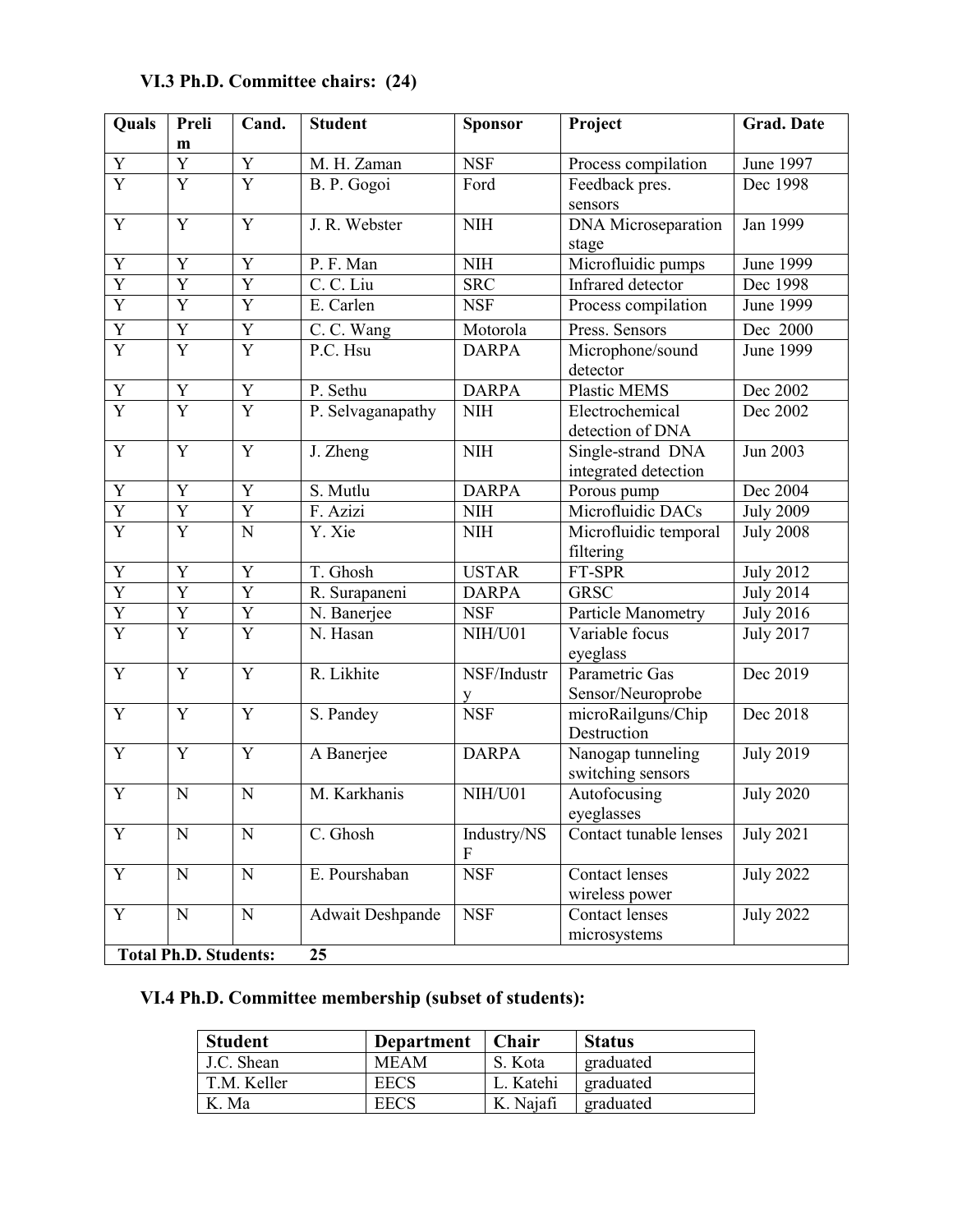| M. Nardin         | <b>EECS</b> | K. Najafi | graduated           |
|-------------------|-------------|-----------|---------------------|
| J. Chen           | <b>EECS</b> | K. Wise   | graduated           |
| A. Oliver         | <b>EECS</b> | K. Wise   | graduated           |
| J. Robertson      | <b>EECS</b> | K. Wise   | graduated           |
| P. Bergstrom      | <b>EECS</b> | K. Wise   | graduated           |
| A. Selvakumar     | <b>EECS</b> | K. Najafi | graduated           |
| S. Rakshandderhoo | <b>EECS</b> | S. Pang   | graduated           |
| R. De Souza       | <b>EECS</b> | K. Wise   | graduated           |
| N. Yazdi          | <b>EECS</b> | K. Najafi | graduated           |
| J.-S. Kim         | <b>EECS</b> | K. Wise   | graduated           |
| C. Rich           | <b>EECS</b> | K. Wise   | graduated           |
| T. Sammarco       | Chem Eng.   | M. Burns  | graduated           |
| B. Amirparviz     | <b>EECS</b> | K. Najafi | graduated/Amazon    |
|                   |             |           | VP/Google X founder |

#### **VII. Research:**

#### **VII.1 Major Research Accomplishments:**

When I joined the faculty at UM, I have pursued a very strong course of research. My research is focused on advanced surface-micromachined sensors and their fabrication technology. These items include novel fabrication technologies as well as fabrication design tools. I have had a group of 15 graduate students under my supervision working on these topics. My publication record consists of 45 journal papers, 79 conference papers and three book chapters. The paragraphs below describe some of my previous and current research thrusts.

During the first year at UM, I received a NSF Research Initiation Award for the development of a silicon process compiler for thin film devices. This tool generates process flow for micromachined and thin film devices directly from a description of their cross section. The compiler uses graph theory and poset theory to generate all feasible flows for a particular device. Along with the basic theory an important set of existence theorems and cardinality estimates for the number of solutions were found.

The first results of this work were presented at the 1994 IEEE MEMS Conference in Oiso Japan. In 1994, I was awarded the National Science Foundation Young Investigator Award which I have used to pursue this work further. The work continued over the next two years yielding two additional conference papers at the 1995 International Workshop on Numerical Modeling of Process and Devices for Integrated Circuits, and the 1995 International Conference on Solid-State Sensors and Actuators. Two journal papers has been published at the IEEE Transactions on Computer Aided Design and the IEEE Transactions of Semiconductor Manufacturing. The methods developed for process compilation have been implemented in the world's first process compilation software (called MISTIC) which roughly consists of 250,000 lines of C code. This code has the potential of revolutionizing the field of CAD tools for semiconductor processing. More recent results describing the internal models and compilation algorithms have been published at the 1997 SPIE Semiconductor Manufacturing Conference, at SISPAD'98, and more recently a two paper set has been accepted for publication at the IEEE Transactions of Semiconductor Manufacturing. A total of four conference papers and four journal papers have been published in this subject. In 2000 we received the U*IEEE best paper of the year award* in the Transactions of Semiconductor Manufacturing.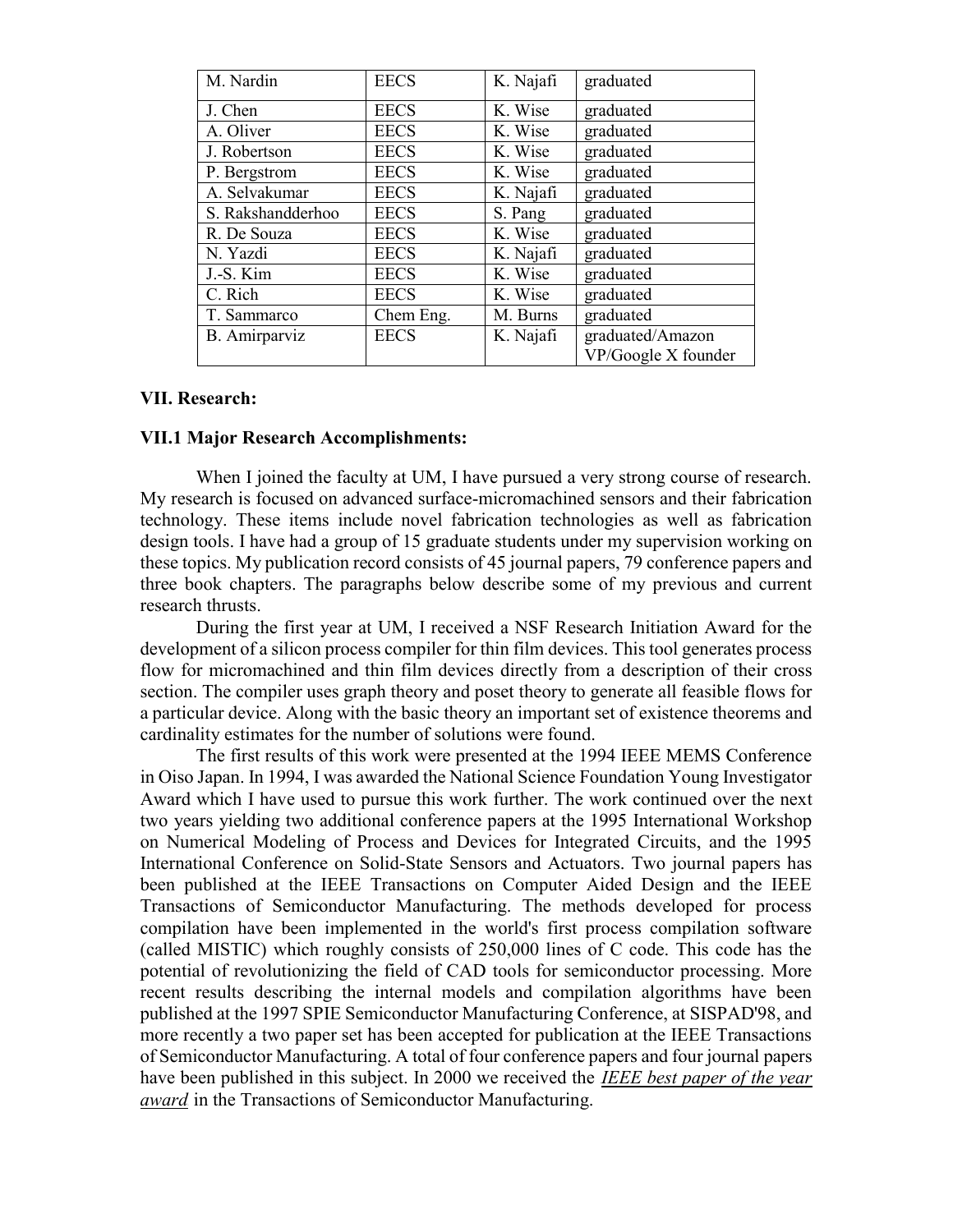My interests also spread to advanced surface micromachining processing. I have focused my attention on a pervasive problem suffered in microstructure adhesion. Because microsensors are constructed with thin films, they have a strong tendency to adhere to their substrates through capillary action. This phenomena causes a catastrophic loss of device yield hence it is essential to understand how this phenomena works as well as develop cures to this problem.

Through my research I have developed a model for the microstructure adhesion which explains the observed experimental results. The models have been published as a set of two papers in the Journal of Microelectromechanical Systems. Three additional papers in the subject have been presented at the 1995 International Conference on Solid-State Sensors and Actuators and the IEEE Journal of Microelectromechanical Systems on an electromagnetic pulse-force release technique. A third paper regarding the development of an anti-adhesion layer was presented at the 1996 MEMS Conference and later published in the Journal of Microelectromechanical Systems. I am widely recognized as one of the piooners in this area with numerous citations. I have also written two recent invited review papers at the NSF Tribology Opportunities in MEMS Workshop (Kluwer 1998) and at Tribology Letters.

My research interests also extend to microsensor development. In 1994, I was awarded a NIH grant to develop a microfluidic device for the sequencing of DNA. This is a new research area of great academic and economic importance for medical applications. This project is the result of a multidisciplinary effort of faculty at the Human Genetics, Electrical Engineering, and Chemical Engineering Departments. In 1996, I was awarded supplementary funding from the Xerox corporation to investigate the same topic. Currently I have two graduate students supported under these contracts. The first results of this work consisting of a surface micromachined separation stage were presented at the 1996 IEEE MEMS Conference, San Diego, CA, Feb 11-15, 1996. This work was later extended to include new microfabrication techniques for plastic fluidic devices presented at the 1997 MEMS Conference, the fabrication of plastic DNA separation stages with on-chip detectors (Transducers' 97) and high resolution passive separation stages (Micro Total Analysis Workshop, Alberta, October 1998), as well as microinjectors (MEMS 1998 Conference) among other published results. The Michigan group currently has developed a complete demonstration genotyping system with the unique capability of sensing DNA fragments on-chip. This effort has been highly successful leading to the publication of a major review paper at the IEEE Proceedings and an article at the prestigious Genome Issue of Science, October 16, 1998. We are currently the only group in the world that has detected individual DNA band migration on an integrated microfluidic chip. This is a major milestone which paves the road to the development of portable, handheld, DNA diagnostic equipment.

The DNA analysis project funding was supplemented by two additional DARPA contracts. The first DARPA contract involved the development of micromachining techniques for plastic MEMS. Several microfluidic fabrication techniques and devices were developed under this contract including microfluidic channels constructed out of surface micromachined p-xylylene (parylene). We demonstrated reaction chambers, microfluidic injectors, and passive stop valves maded with this technology. This baseline technology is now commonly used by several research groups worldwide, most noticeably at Caltech, UCLA, UI, and Hong-Kong University. We also developed bulk microcasting techniques for the construction of expoxy-based microfluidic substrates. These type of substrates have been commercially used by Motorola biotechnology divisison. Under the same contract we developed a solid-to-liquid phase change actuator constructed by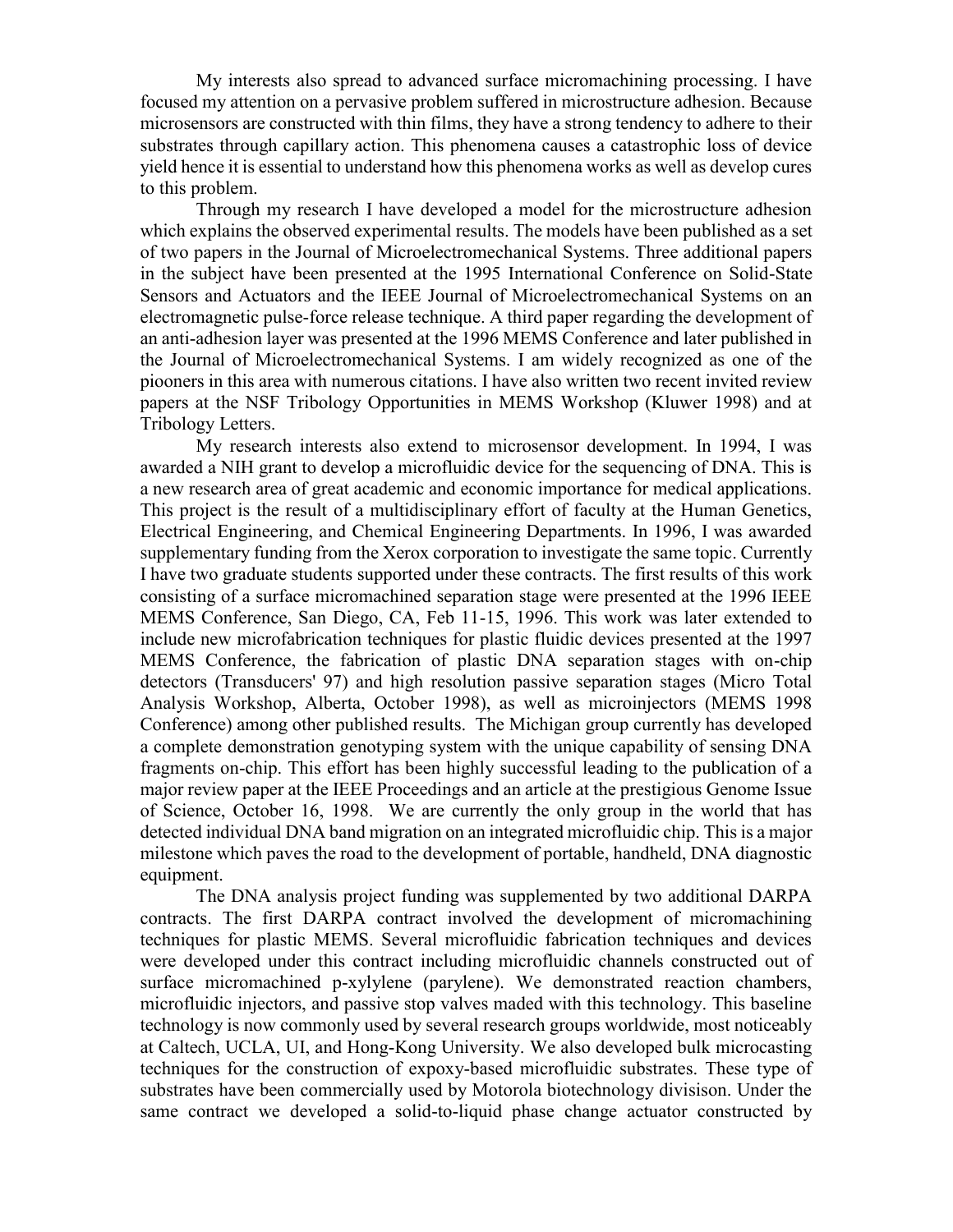micromachining of waxy polymers. These unique material can result in an extremely high energy density actuator (10<sup>7</sup> J m<sup>-3</sup>) with volumetric expansions of up to 30% when heated to  $\sim$ 100C. We formed the actuator by enclosing a micromachined, evaporated wax patches on top of a heater with a flexible membrane. Several valving devices were demonstrated and a flow controller was implemented using this technology.

The second DARPA contract involves the use of porous polymers for pumping and valving applications. These devices use pore-size-independent electro-osmotic field induced flows to drive the sample forward with a very low hydrostatic pressure backflow (because it is proportional to the inverse of the cubic of pore diameter). We developed several microfluidic pumping devices which were embedded within the parylene channel technology developed earlier that utilize low voltages, produce reversible flows and eliminate the pervasive bubble generation problem observed in conventional electroosmotic pumping.

In 1999, in collaboration with Prof. Wise, Najafi, Nguyen, and Brown, I received funding from NSF for the formation of an Engineering Research Center (ERC) on MEMS Wireless Integrated Microsystems. This is the only MEMS ERC in existence. I was the team leader for the Microsensor Task, the largest task of the ERC, supervising the activities of 12 graduate students under 5 different faculty. A large part of the task consists of the fabrication of a micropower micromachined gas chromatograph for environmental monitoring. This project pushes the limits of operation achievable for power consumption, sensitivity, and selectivity of this type of field analytical instrumentation. The ERC is one of the largest engineering centers in the UM campus.

In 2000, I joined Intellisense as Vice President of Engineering heading a development group with over 40 scientists and engineers. The main focus of the work was microfabricated MEMS for optical telecommunications. At Intellisense myself and my team of engineers developed several electrostatic micromirror systems. We introduced the first parallel plate microactuators that are able to suppress pull-in behavior through the utilization of raised side electrodes presented at the Transducer's 2003 Conference. We also developed the first completely self aligned vertical comb drive devices which permit the fabrication of submicrometer gaps and low voltages. We also introduced ultracompact robust sliding mode control schemes for these micromirror systems. Many of these leading edge developments are now published or under reviews in the literature.

In July 2005, I joined the EECS Dept. of Case Western Reserve University as an associate professor. My research has been focused back onto bioMEMs for DNA analysis and drug discovery. In Oct. 2006, I received an \$815K award from NHGRI to fund the development of nanopore sequencing systems. At Case I am pursuing several microfluidic projects for chemical signal generation, sequencing, and drug discovery (kinetics analyzer) applications. Our initial results have been published at  $\mu$ TAS 2006 in Tokyo, Japan, resulting in a journal paper at the Lab-On-A-Chip journal in 2007. I am also pursuing the utilization of Fourier techniques in microfluidics to develop several spectral filtering and separation techniques. All of these devices are based on a new kind of technique that I call *switched-flow microfluidic circuits*. Several papers were published in  $\mu$ TAS 2007 and are also in press in Lab-On-A-Chip for 2008.

In July 2008, I joined the ECE Dept. of the University of Utah as a full USTAR professor. My research at the University of Utah has been focused on microfluidic systems and microfabricated sensors. I received a large \$5.4M DARPA contract for developing zero velocity updates to inertial motion units (IMUs) based on velocity estimation derived from measurements on flexible MEMS-based shear and pressure imagers. While at Utah we also developed frequency-based microfluidic chips for determination of protein binding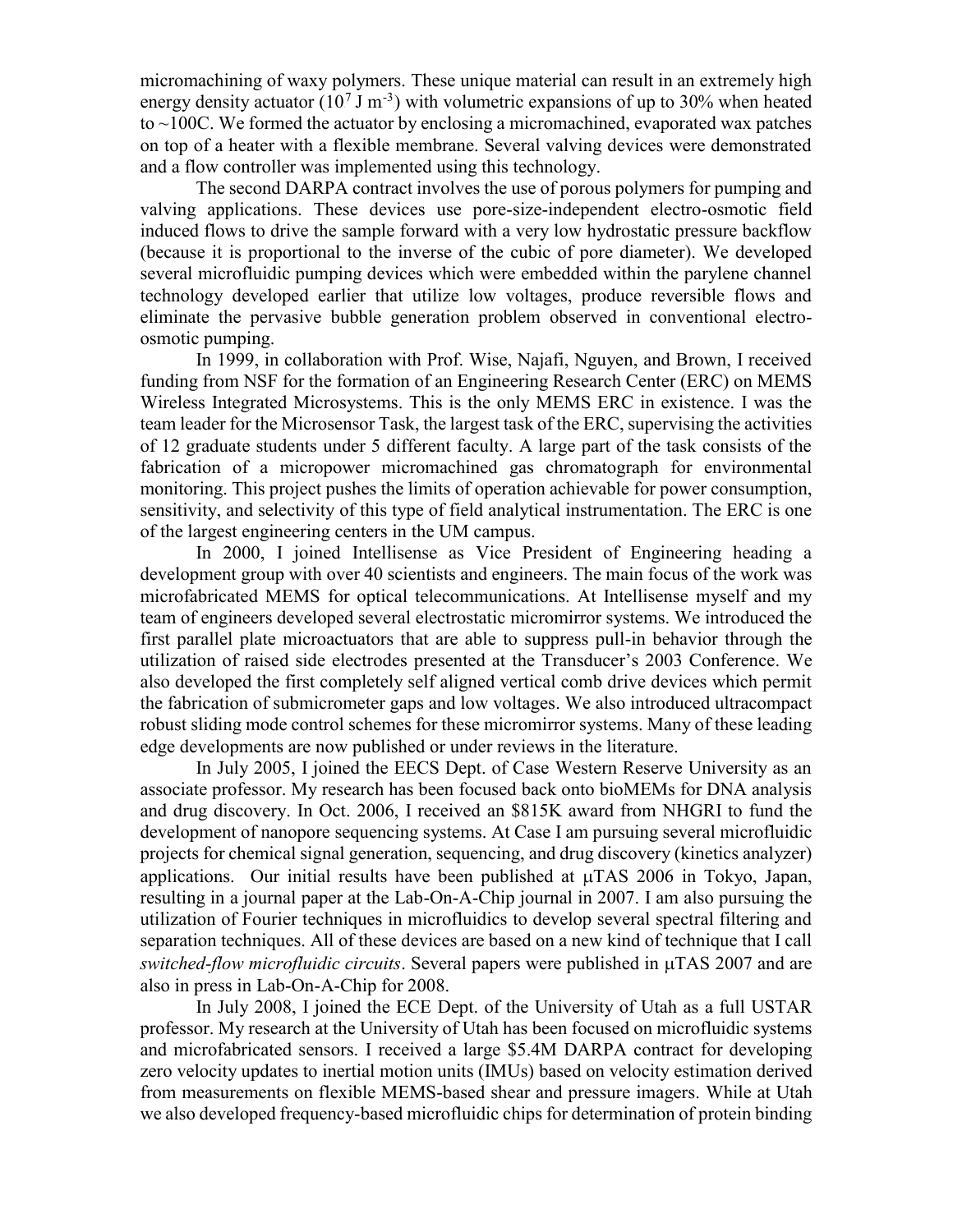kinetics. We also developed flowable physical sensors for pressure mapping in microfluidic systems and multisensor platforms. In 2016 I was awarded a \$1M U01 cooperative agreement from NIH NIBIB to develop *smart adaptive eyeglasses* that are based on relatively large aperture  $(\sim 3cm)$  tunable microfluidic liquid lenses. Adaptive lenses are needed to replace the lost accommodation function of the eye's crystalline in age-related presbyopia. However none of the existing corrective technologies inclusive of laser refractive surgery or multifocal eyeglasses can provide it. Presbyopia affects more than one billion people worldwide as most people over 50 years old suffer from a severe loss in their ability to focus on objects placed at different distances.

The convergence of recent advances in low-power embedded computing, sophisticated digitally processed sensors, low energy mobile communications and advances in microfluidics makes the realization of such cyber-physical adaptive eyewear possible. At the University of Utah we developed the first set of adaptive lenses that can change focus by roughly 6D with very little energy consumption. The results of tour research have been recently published at *Optics Express*, Vol 25, p1221-1233 (2017). We are currently implementing a full set of adaptive eyeglasses that incorporates embedded computing, mobile communications, object distance ranging sensors and variable-focus microfluidic lenses. A preview of the set was presented at the 2017 OSA Imaging conference, June  $26<sup>th</sup>$ , 2017, San Francisco, CA. This technology was named as one of the eight most important biomedical technologies of 2016 by the American Institute for Medical and Biological Engineering (AIMBE), and a demonstration of this technology was presented and displayed at the Congressional Medical Technology Exhibition on Capitol Hill, US. Congress, Washington DC, May  $5<sup>th</sup>$ , 2017.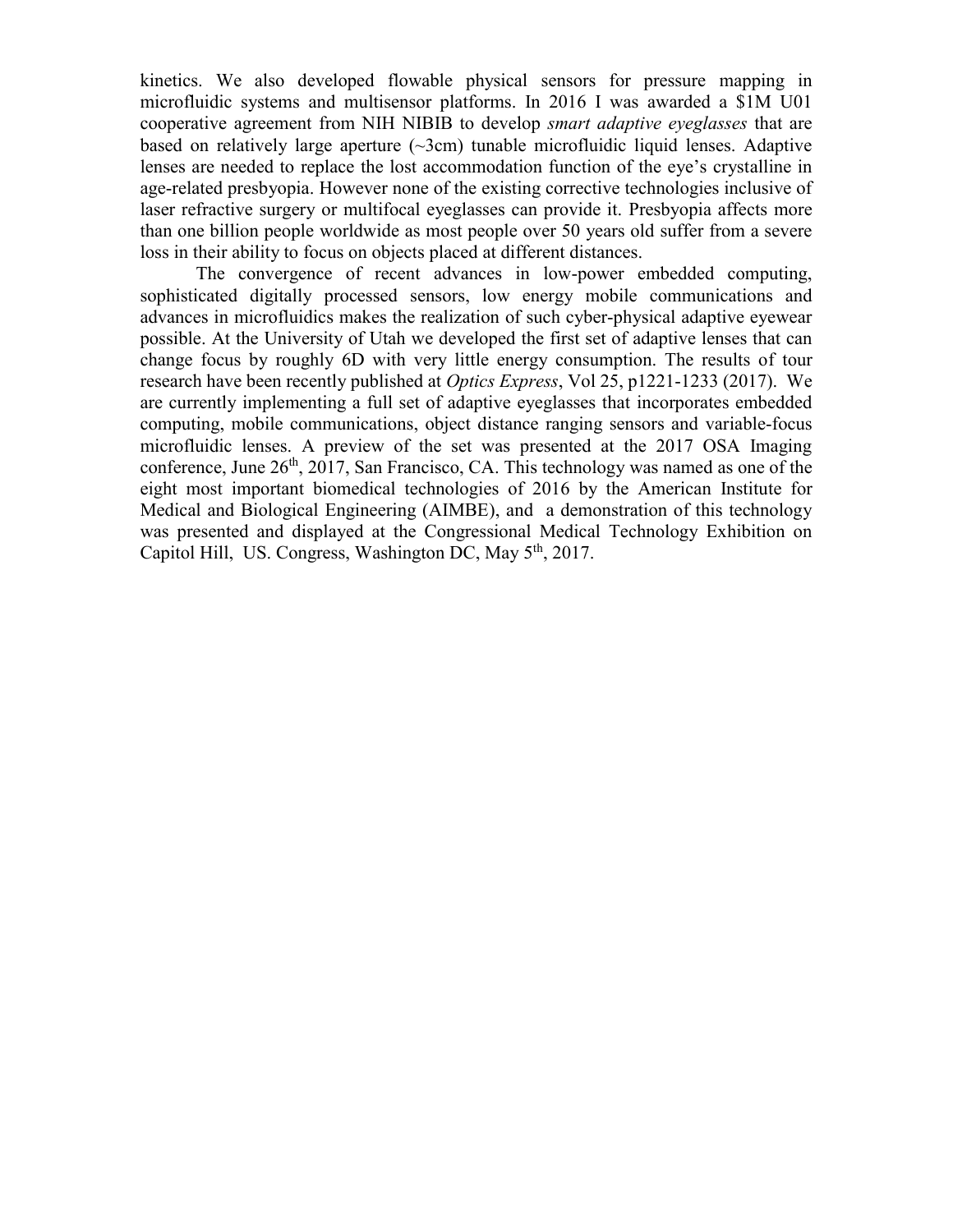## **VII.2 Grants and Contracts:**

 $\mathbf{r}$ 

The table below shows a summary of research grants and contracts obtained at the University of Michigan, Intellisense, and CWRU. Since 1993 I raised/received about \$13M in government grants and contracts of my own (excluding collaborator funding) and \$1M in instrumentation grants. In addition to this I managed a \$40M development budget at Corning-Intellisense.

| Title<br>PI and<br>Total<br>GSRA/Sta<br>dates<br>sponsor<br>Co-PIs<br>$ff$ (mine)<br>amount<br>Acquisition of mask<br><b>DRDA</b><br>3/93<br>\$11K<br><u>C. H.</u><br>$\theta$<br>making machine<br>Mastrangelo.<br>Micromechanical<br>\$100K<br><b>NSF</b><br>$8/93 - 7/96$<br>C. H.<br>$\mathbf{1}$<br>process synthesis<br>Research<br>Mastrangelo<br>Initiation<br><b>\$70K</b><br>$7/93 - 7/97$<br>Feedback pressure<br>Ford<br>C. H.<br>$\mathbf{1}$<br>Mastrangelo<br>sensors<br>$\overline{3}$<br>Microfluidic DNA<br><b>NIH</b><br>\$3.15M<br>$4/94 - 5/99$<br>D.T. Burke, C.<br>(\$1.5M)<br>H. Mastrangelo,<br>Analyzer<br>M. A. Burns<br><b>NSF</b><br>\$337.5K<br>$7/95 - 8/99$<br>Young Investigator<br>C. H.<br>$\mathbf{1}$<br>Award<br>Mastrangelo<br>Ford<br>$2/95 - 3/98$<br>\$135K<br>$\mathbf{1}$<br>Feedback pressure<br>C. H.<br>Mastrangelo<br>sensors<br>Microfluidic Research<br>$12/95 - 1/99$<br>\$30K<br>C. H.<br>Xerox<br>$\overline{0}$<br>Mastrangelo<br><b>NSF</b> Instrumentation<br><b>NSF</b><br>7/95<br>\$250K<br>K.D. Wise, K.<br>$\boldsymbol{0}$<br>(with<br>Najafi, C. H.<br>Grant<br>Mastrangelo, C.<br>matching) |
|------------------------------------------------------------------------------------------------------------------------------------------------------------------------------------------------------------------------------------------------------------------------------------------------------------------------------------------------------------------------------------------------------------------------------------------------------------------------------------------------------------------------------------------------------------------------------------------------------------------------------------------------------------------------------------------------------------------------------------------------------------------------------------------------------------------------------------------------------------------------------------------------------------------------------------------------------------------------------------------------------------------------------------------------------------------------------------------------------------------------------------------------------------|
|                                                                                                                                                                                                                                                                                                                                                                                                                                                                                                                                                                                                                                                                                                                                                                                                                                                                                                                                                                                                                                                                                                                                                            |
|                                                                                                                                                                                                                                                                                                                                                                                                                                                                                                                                                                                                                                                                                                                                                                                                                                                                                                                                                                                                                                                                                                                                                            |
|                                                                                                                                                                                                                                                                                                                                                                                                                                                                                                                                                                                                                                                                                                                                                                                                                                                                                                                                                                                                                                                                                                                                                            |
|                                                                                                                                                                                                                                                                                                                                                                                                                                                                                                                                                                                                                                                                                                                                                                                                                                                                                                                                                                                                                                                                                                                                                            |
|                                                                                                                                                                                                                                                                                                                                                                                                                                                                                                                                                                                                                                                                                                                                                                                                                                                                                                                                                                                                                                                                                                                                                            |
|                                                                                                                                                                                                                                                                                                                                                                                                                                                                                                                                                                                                                                                                                                                                                                                                                                                                                                                                                                                                                                                                                                                                                            |
|                                                                                                                                                                                                                                                                                                                                                                                                                                                                                                                                                                                                                                                                                                                                                                                                                                                                                                                                                                                                                                                                                                                                                            |
|                                                                                                                                                                                                                                                                                                                                                                                                                                                                                                                                                                                                                                                                                                                                                                                                                                                                                                                                                                                                                                                                                                                                                            |
|                                                                                                                                                                                                                                                                                                                                                                                                                                                                                                                                                                                                                                                                                                                                                                                                                                                                                                                                                                                                                                                                                                                                                            |
|                                                                                                                                                                                                                                                                                                                                                                                                                                                                                                                                                                                                                                                                                                                                                                                                                                                                                                                                                                                                                                                                                                                                                            |
|                                                                                                                                                                                                                                                                                                                                                                                                                                                                                                                                                                                                                                                                                                                                                                                                                                                                                                                                                                                                                                                                                                                                                            |
|                                                                                                                                                                                                                                                                                                                                                                                                                                                                                                                                                                                                                                                                                                                                                                                                                                                                                                                                                                                                                                                                                                                                                            |
|                                                                                                                                                                                                                                                                                                                                                                                                                                                                                                                                                                                                                                                                                                                                                                                                                                                                                                                                                                                                                                                                                                                                                            |
|                                                                                                                                                                                                                                                                                                                                                                                                                                                                                                                                                                                                                                                                                                                                                                                                                                                                                                                                                                                                                                                                                                                                                            |
|                                                                                                                                                                                                                                                                                                                                                                                                                                                                                                                                                                                                                                                                                                                                                                                                                                                                                                                                                                                                                                                                                                                                                            |
|                                                                                                                                                                                                                                                                                                                                                                                                                                                                                                                                                                                                                                                                                                                                                                                                                                                                                                                                                                                                                                                                                                                                                            |
|                                                                                                                                                                                                                                                                                                                                                                                                                                                                                                                                                                                                                                                                                                                                                                                                                                                                                                                                                                                                                                                                                                                                                            |
|                                                                                                                                                                                                                                                                                                                                                                                                                                                                                                                                                                                                                                                                                                                                                                                                                                                                                                                                                                                                                                                                                                                                                            |
|                                                                                                                                                                                                                                                                                                                                                                                                                                                                                                                                                                                                                                                                                                                                                                                                                                                                                                                                                                                                                                                                                                                                                            |
|                                                                                                                                                                                                                                                                                                                                                                                                                                                                                                                                                                                                                                                                                                                                                                                                                                                                                                                                                                                                                                                                                                                                                            |
| T. Nguyen<br><b>Infrared Detectors</b><br><b>SRC</b><br>$7/95 - 8/98$<br>K.D. Wise, F.<br>$\mathbf{1}$<br>\$1.1M/yr                                                                                                                                                                                                                                                                                                                                                                                                                                                                                                                                                                                                                                                                                                                                                                                                                                                                                                                                                                                                                                        |
| (\$180K)<br>L. Terry, M.                                                                                                                                                                                                                                                                                                                                                                                                                                                                                                                                                                                                                                                                                                                                                                                                                                                                                                                                                                                                                                                                                                                                   |
| Elta, S. Pang,                                                                                                                                                                                                                                                                                                                                                                                                                                                                                                                                                                                                                                                                                                                                                                                                                                                                                                                                                                                                                                                                                                                                             |
| others C.H.                                                                                                                                                                                                                                                                                                                                                                                                                                                                                                                                                                                                                                                                                                                                                                                                                                                                                                                                                                                                                                                                                                                                                |
| Mastrangelo                                                                                                                                                                                                                                                                                                                                                                                                                                                                                                                                                                                                                                                                                                                                                                                                                                                                                                                                                                                                                                                                                                                                                |
| Microinstrumentation<br>$1/96 - 8/98$<br>\$3.3M<br>K.D. Wise, K.<br><b>DARPA</b><br>$\mathbf{1}$                                                                                                                                                                                                                                                                                                                                                                                                                                                                                                                                                                                                                                                                                                                                                                                                                                                                                                                                                                                                                                                           |
| (\$180K)<br>Najafi, S. Pang,<br>cluster                                                                                                                                                                                                                                                                                                                                                                                                                                                                                                                                                                                                                                                                                                                                                                                                                                                                                                                                                                                                                                                                                                                    |
| <u>C. H.</u>                                                                                                                                                                                                                                                                                                                                                                                                                                                                                                                                                                                                                                                                                                                                                                                                                                                                                                                                                                                                                                                                                                                                               |
| Mastrangelo,                                                                                                                                                                                                                                                                                                                                                                                                                                                                                                                                                                                                                                                                                                                                                                                                                                                                                                                                                                                                                                                                                                                                               |
| C.T. Nguyen                                                                                                                                                                                                                                                                                                                                                                                                                                                                                                                                                                                                                                                                                                                                                                                                                                                                                                                                                                                                                                                                                                                                                |
| $\rm NIH$<br>$4/96 - 5/99$<br>\$1.1M<br>$\overline{2}$<br>M.A. Burns,<br>Microseparation stages                                                                                                                                                                                                                                                                                                                                                                                                                                                                                                                                                                                                                                                                                                                                                                                                                                                                                                                                                                                                                                                            |
| $(\$300K)$<br>D.T. Burke,<br>C.H                                                                                                                                                                                                                                                                                                                                                                                                                                                                                                                                                                                                                                                                                                                                                                                                                                                                                                                                                                                                                                                                                                                           |
| Mastrangelo                                                                                                                                                                                                                                                                                                                                                                                                                                                                                                                                                                                                                                                                                                                                                                                                                                                                                                                                                                                                                                                                                                                                                |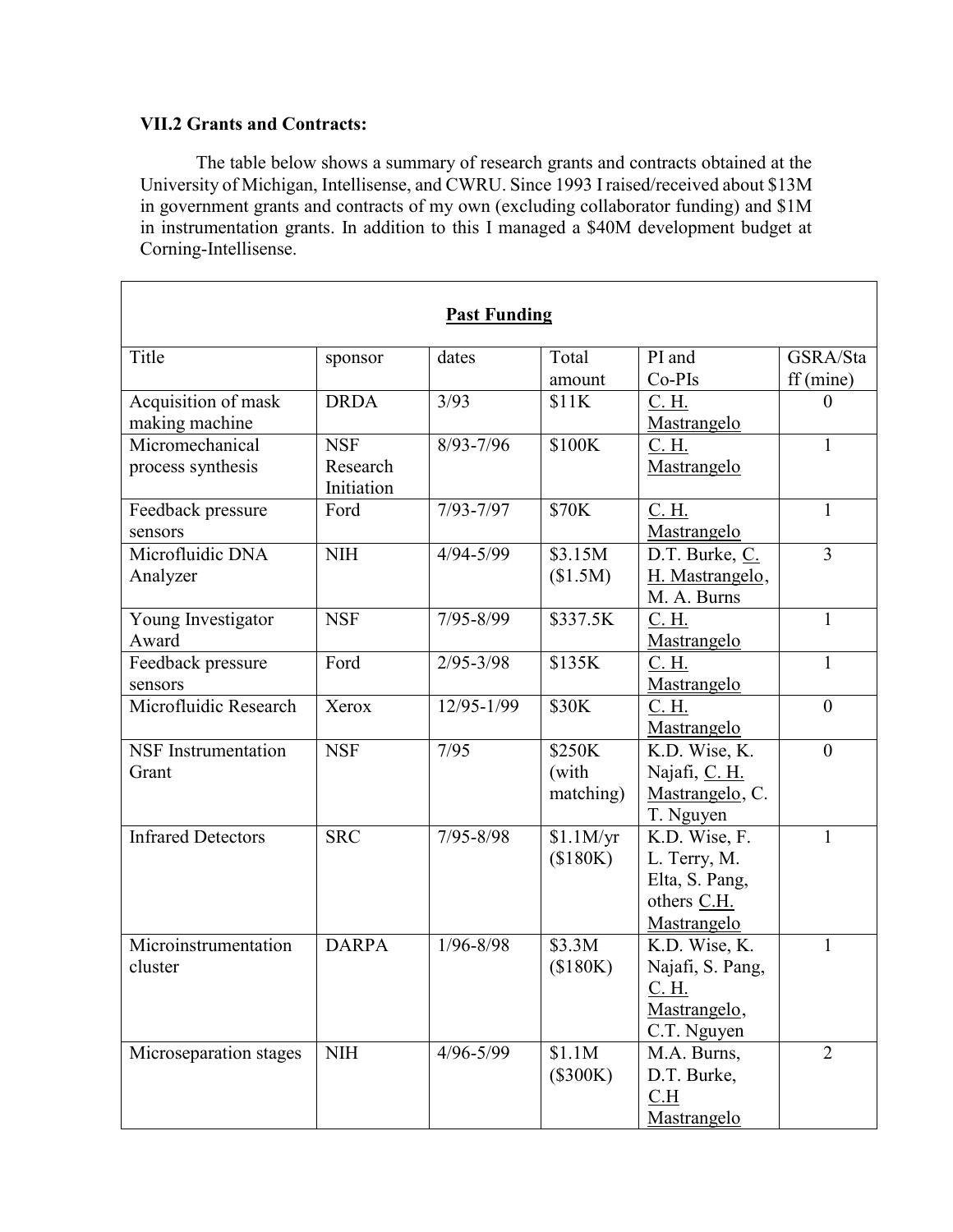| Vacuum Microsensor                                                  | Varian                              | 8/97-8/98              | \$53K                        | C.H.<br><b>Mastrangelo</b>                                           | 1              |
|---------------------------------------------------------------------|-------------------------------------|------------------------|------------------------------|----------------------------------------------------------------------|----------------|
| <b>Pressure Sensors</b>                                             | Motorola                            | $5/97 - 12/99$         | \$93K/yr                     | C. H.<br>Mastrangelo                                                 | $\mathbf{1}$   |
| <b>Technology for Plastic</b><br><b>MEMS</b>                        | <b>DARPA</b>                        | $7/98 - 6/01$          | \$2.2M                       | C. H.<br>Mastrangelo,<br>M.A. Burns, L.<br>Lin                       | $\overline{3}$ |
| Major Research<br>Instrumentation                                   | <b>NSF</b>                          | 9/98                   | \$700K<br>(with<br>matching) | C. H.<br>Mastrangelo.<br>K.D. Wise,<br>D. Pavlidis, et<br>al.        | $\overline{0}$ |
| Pressure sensors                                                    | Motorola                            | 9/98                   | \$15K/yr                     | C. H.<br>Mastrangelo.                                                | $\overline{0}$ |
| Porous Microfluidic<br>Valves                                       | <b>DARPA</b>                        | $3/00 - 12/03$         | \$1.2M                       | C. H.<br>Mastrangelo<br>J.M. Frechet,<br>UCB.                        | 3              |
| <b>Center for Wireless</b><br>Microsystems, MEMS<br><b>ERC</b>      | <b>NSF ERC</b>                      | 12/00-12/04            | \$15M<br>(\$1.5M)            | K. Wise, K.<br>Najafi, C.<br>Mastrangelo, R.<br>Brown and<br>others. | $\overline{2}$ |
| <b>Ultrahigh Density</b><br>Scalable Digital<br><b>MEMS</b> Control | NIST/ATP                            | $5/02 - 6/06$          | \$2M                         | C. H.<br>Mastrangelo.                                                | $\tau$         |
| Nanopore array DNA<br>sequencing                                    | <b>NHGRI</b>                        | $10/06 - 9/10$         | \$815K                       | C. H.<br>Mastrangelo                                                 | 3              |
| Soldier Navigation via<br>Gait-Corrected IMUs                       | <b>DARPA</b>                        | $2/08 - 1/11$          | \$5.4M                       | C. H.<br>Mastrangelo                                                 | 6              |
| Plasma Nanotorch                                                    | <b>DARPA</b>                        | $4/08 - 3/11$          | \$3.0M                       | T-Azar and C.<br>H. Mastrangelo                                      | $\overline{2}$ |
| Nanochannels                                                        | <b>NSF</b>                          | $7/08 - 7/11$          | \$330K                       | C. Mastrangelo<br>and S. Bhunia                                      | $\overline{2}$ |
| Micropump                                                           | <b>NSF</b>                          | $7/13 - 7/16$          | \$330K                       | C. H.<br>Mastrangelo                                                 | $\overline{2}$ |
| Integrating µ-Gyro                                                  | <b>DARPA</b>                        | $7/15 - 7/16$          | \$600K                       | C. H.<br>Mastrangelo                                                 | $\overline{3}$ |
|                                                                     |                                     | <b>Current Funding</b> |                              |                                                                      |                |
| <b>Smart Adaptive</b><br>Eyeglasses                                 | <b>NIH/NIBIB</b><br>U <sub>01</sub> | $2/16 - 2/19$          | \$1M                         | C. H.<br>Mastrangelo,<br><b>H. Kim, N</b><br>Patwari                 | $\overline{4}$ |
| Zero-power nanogap<br>sensors                                       | <b>DARPA</b>                        | $9/15 - 7/18$          | \$2M                         | <b>H.</b> Kim,<br>C. H.<br>Mastrangelo                               | $\overline{2}$ |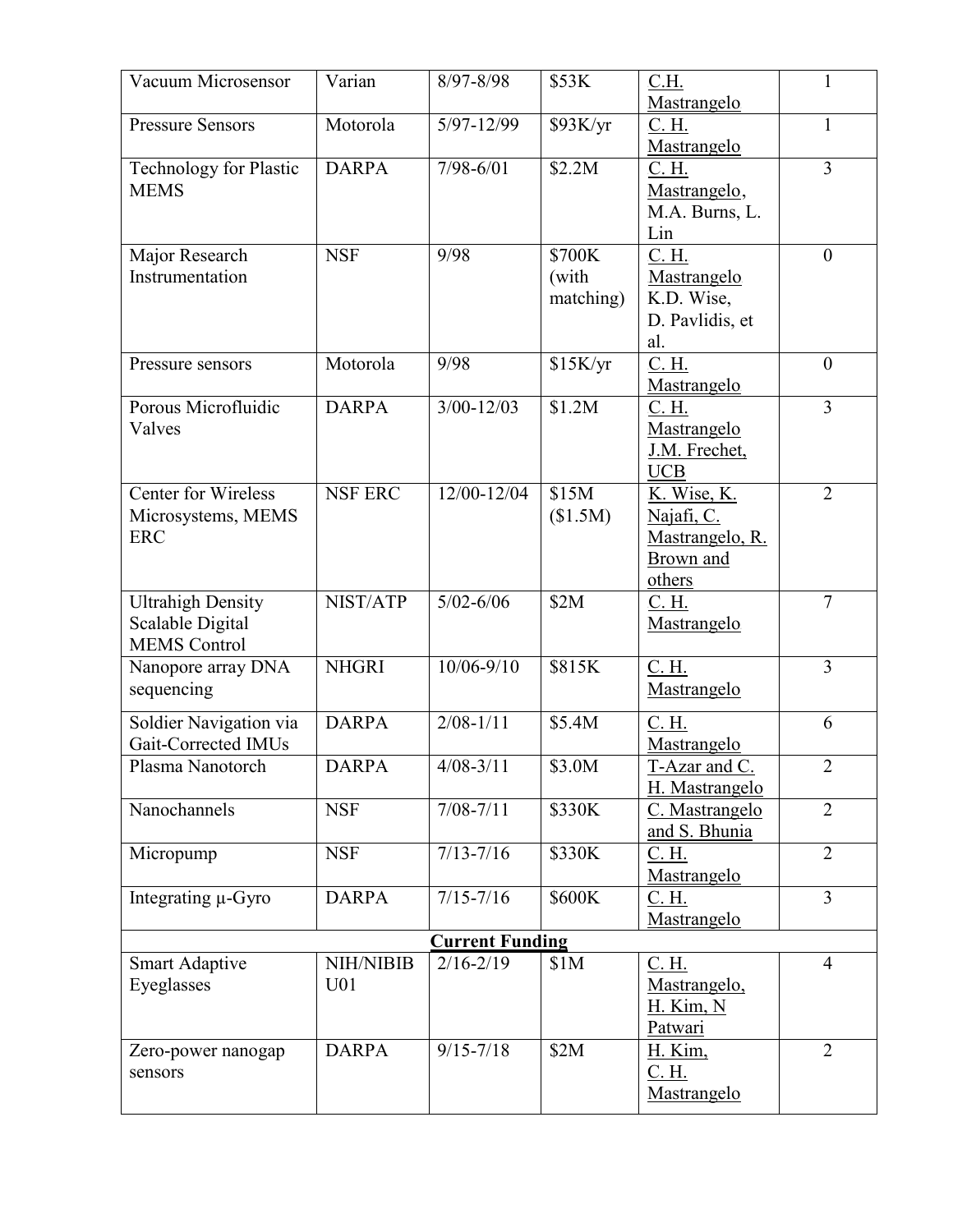| Microcapsule neural<br>probes | <b>NSF</b><br><b>EAGER</b> | $7/15 - 8/17$ | \$300K | <u>C. H.</u><br>Mastrangelo, D.<br>Young |  |
|-------------------------------|----------------------------|---------------|--------|------------------------------------------|--|
| Multisensors                  | V ersana                   | $7/15-$       | \$100K | C. Mastrangelo                           |  |

## **VII.3 Publications:**

#### **Journal Articles (Printed or accepted)**

- 1. Y. C. Tai, C. H. Mastrangelo and R. S. Muller, "Thermal conductivity of heavily doped low-pressure chemical vapor deposited polycrystalline silicon films," J. *Appl. Phys*. 63 (5), pp. 1442-1447, March 1, 1988, and 66 (7), pp. 3420, Oct. 1, 1989.
- 2. C. H. Mastrangelo and R. S. Muller, "Thermal diffusivity of heavily doped low pressure chemical vapor deposited polycrystalline silicon films," *Sensors and Materials.* Vol. 3, pp.133-137, 1988.
- 3. C. H. Mastrangelo, Y. C. Tai and R. S. Muller, "Thermophysical properties of lowresidual stress, silicon-rich, LPCVD silicon nitride films," *Sensors and Actuators*, Vol. 23(A), pp. 856-860, 1990.
- 4. C. H. Mastrangelo, R. S. Muller and S. Kumar, "Microfabricated incandescent lamps," *Applied Optics*, Vol. 30, pp. 868-872, 1991.
- 5. C. H. Mastrangelo, H.-J. Hyeh and R. S. Muller, "Electrical and optical characteristics of vacuum-sealed polysilicon microlamps," *IEEE Transactions on Electron Devices,* June 1992, Vol.39, (no.6) pp. 1363-75.
- 6. C. H. Mastrangelo and C. H. Hsu, "Mechanical stability and adhesion of microstructures under capillary forces: part I: basic theory," *IEEE Journal of Microelectromechanical Systems,* Vol. 2, pp. 33-43, March 1993.
- 7. C. H. Mastrangelo and C. H. Hsu, "Mechanical stability and adhesion of microstructures under capillary forces: part II: experiments", *IEEE Journal of Microelectromechanical Systems*, Vol. 2, pp. 44-55, March 1993.
- 8. B. P. Gogoi and C. H. Mastrangelo, "Adhesion release and yield enhancement of microstructures using pulsed Lorentz forces," *IEEE Journal Microelectromechanical Systems*, Vol. 4, pp. 185-192, Dec. 1995.
- 9. C. H. Mastrangelo, X. Zhang and W. C. Tang, "Surface micromachined capacitive differential pressure sensor with lithographically-defined silicon diaphragm", *IEEE Journal of Microelectromechanical Systems*, Vol. 5, pp. 98-105, June 1996.
- 10. Z. He, G. F. Knoll, D. K. Wehe, R. Rojeski, C. H. Mastrangelo, M. Hamming, C. Barret and A. Uritani, "1-D position sensitive single carrier semiconductor radiation detector," *Nucl. Inst. Meth. Phys. Res*., Vol A380, pp. 228-231, Oct 1, 1996.
- 11. M. A. Burns, C. H. Mastrangelo, T. Sammarco, P. F. Man, J. R. Webster, B. Johnson, B. Foerster, D. K. Jones, E. Field, A. Kaiser and D.T. Burke. "Microfabricated structures for DNA analysis," *Proc. Natl. Acad. Sci. USA*, Vol. 93, pp. 5556-5561, 1996.
- 12. M. Hasanuzzaman and C. H. Mastrangelo, "Process compilation of thin film microdevices," *IEEE Transactions on Computer Aided Design*, Vol. 15, pp. 745- 763, 1996.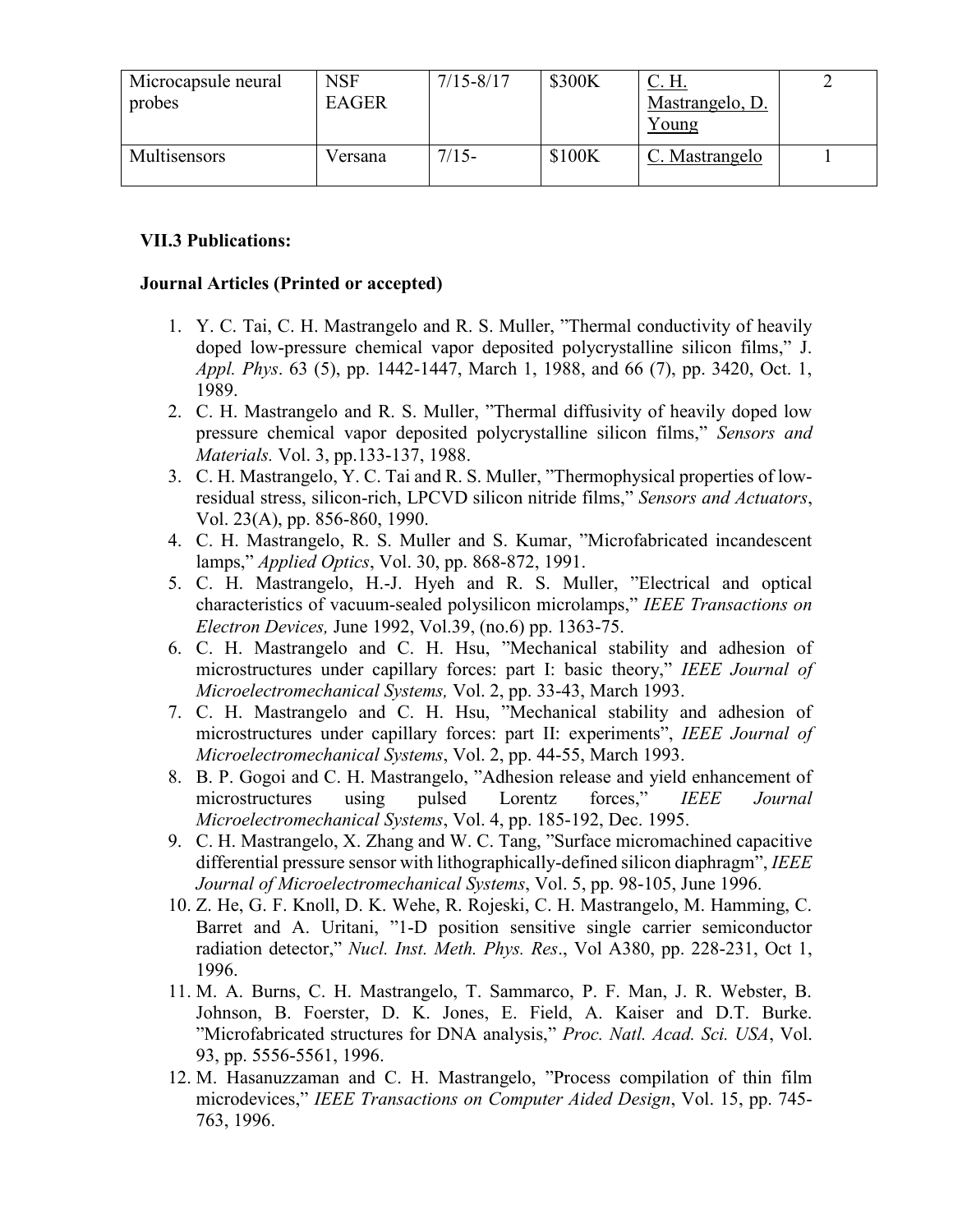- 13. D. T. Burke, M. A. Burns and C. H. Mastrangelo, "Microfabrication technologies for integrated nucleic acid analysis," *Genome Research*, Vol.7, pp. 189-202, March 1997.
- 14. P. F. Man, B. P. Gogoi, and C. H. Mastrangelo, "Elimination of post-release adhesion in microstructures using conformal fluorocarbon coatings," *IEEE Journal of Microelectromechanical Systems,* Vol. 6, pp. 25-34, March 1997.
- 15. F. Ying, C. H. Mastrangelo, M. A. Burns and D. T. Burke, "Electrophoretic separations using sweeping fields", *Electrophoresis,* Vol. 19, pp. 1388-1393, August 1998.
- 16. E. T. Carlen and C. H. Mastrangelo, "Statistical model for spatial correlation in thin film deposition and reactive growth", *IEEE Trans. Semic. Manufacturing,* Vol. 11, pp. 511-521, August 1998.
- 17. M. A. Burns, B. N. Johnson, S. N. Brahmasandra, K. Handique, J. R. Webster, M. Krishnan, T. S. Sammarco, P. F. Man, D. K. Jones, D. Heldsinger, C. H. Mastrangelo and D. T. Burke", An integrated nanoliter DNA analysis device", *Science*, Vol. 282, pp. 484-487, 16 October 1998.
- 18. M. H. Zaman, E. T. Carlen and C. H. Mastrangelo, "Automatic generation of thin film process flows: Part I: basic algorithms", *IEEE Trans. Semic. Manufacturing*, Vol. 12, pp. 116-128, Feb. 1999.
- 19. M. H. Zaman, E. T. Carlen and C. H. Mastrangelo, "Automatic generation of thin film process flows: Part II: recipe generation, flow evaluation, and system framework", *IEEE Trans. Semic. Manufacturing*, Vol. 12, pp. 129-138, Feb. 1999.
- 20. B. P. Gogoi and C. H. Mastrangelo, "Force balanced micromachined pressure sensors," *IEEE Trans. Electron. Dev.*, Vol. 48, pp. 1575-1584, Aug. 2001.
- 21. C. C. Liu and C. H. Mastrangelo, "CMOS uncooled heat-balancing infrared imager," *IEEE J. Solid-State Circuits*, Vol. 35, pp. 527-535, April 2000.
- 22. K. Handique, D. T. Burke, C. H. Mastrangelo, and M. A. Burns, "Nanoliter liquid metering in microchannels using hydrophobic patterns," *Analytical Chemistry*, Vol. 72, pp. 4100-4109, Sep. 2000.
- 23. J. R. Webster, M. A. Burns, D. T. Burke and C. H. Mastrangelo, "Monolithic capillary electrophoresis device with integrated fluorescence detector," *Analytical Chemistry*, Vol. 73, pp. 1622-1626, April 2001.
- 24. C. C. Wang, B. P. Gogoi, D. J. Monk and C. H. Mastrangelo, "Contaminationinsensitive differential capacitive pressure sensors," *IEEE Journal of Microelectromechanical Systems*, Vol. 9, pp. 538-549, Dec. 2000.
- 25. K. Handique, D. T. Burke, C. H. Mastrangelo and M. A. Burns, "On-chip thermopneumatic pressure for discrete drop pumping," *Analytical Chemistry*, Vol. 73, pp. 1831-1838, April 2001.
- 26. S. N. Brahmasandra, V. M. Ugaz, D. T. Burke, C. H. Mastrangelo, and M. A. Burns, "Electrophoresis in Microfabricated Devices Using Photopolymerized Polyacrylamide Gels and Electrode-Defined Sample Injection," *Electrophoresis*, 22, 300-311 (2001).
- 27. S. N. Brahmasandra, D. T. Burke, C. H. Mastrangelo, and M. A. Burns, "Mobility, Diffusion and Dispersion of Single Stranded DNA in Sequencing Gels," *Electrophoresis*, 22, 1046-1062 (2001).
- 28. M. Krishnan, S. Brahmasandra, D. T. Burke, C. H. Mastrangelo and M. A. Burns, "A novel strategy for the design of multiple reaction systems for genetic analysis," *Sensors & Actuators*, Vol. A95, pp. 55-58, Jan. 2002.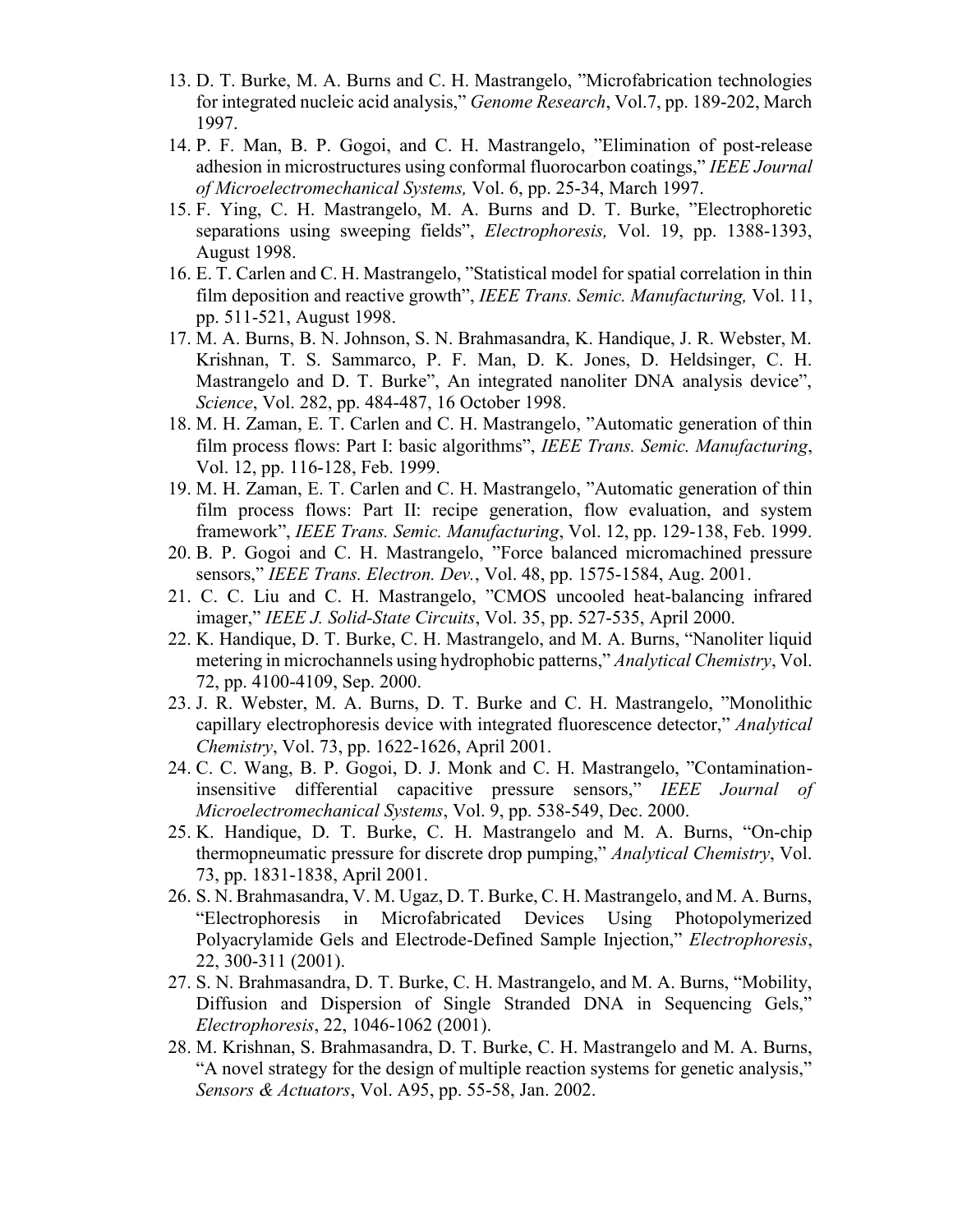- 29. E. T. Carlen and C. H. Mastrangelo, "Electrothermally activated paraffin microactuators," *IEEE Journal of Microelectromechanical Systems*, Vol. 11, pp. 165-174, June 2002.
- 30. E. T. Carlen and C. H. Mastrangelo, "Surface micromachined paraffin-actuated valve," *IEEE Journal of Microelectromechanical Systems*, Vol. 11, pp. 408-420, Oct. 2002.
- 31. P. Selvaganapathy, Y-S. L. Ki, P. Renaud and C. H. Mastrangelo, "Bubble-free electrokinetic pumping," *IEEE Journal of Microelectromechanical Systems*, Vol. 11, pp. 448-453, Oct. 2002.
- 32. C. Yu, S. Mutlu, P. Selvaganapathy, F. Svec, C. H. Mastrangelo and J. M. J. Frechet, **"**Flow control valves for analytical microfluidic chips without mechanical parts based on thermally responsive monolithic polymers," *Analytical Chemistry*, Vol. 75, no. 8, pp. 1948-1961, Apr. 2003.
- 33. P. Sethu and C. H. Mastrangelo, "Polyethylene glycol (PEG)-based actuator for nozzle-diffuser pumps in plastic microfluidic systems," *Sensors & Actuators*, Vol. A104, pp. 283-289, May 2003.
- 34. P. Selvaganapathy, E. T. Carlen and C. H. Mastrangelo, "Electrothermally actuated inline microfluidic valve," *Sensors & Actuators*, Vol. A104, pp. 275-282, May 2003.
- 35. P. Sethu and C. H. Mastrangelo, "Cast Epoxy-based microfluidic systems and their application in biology," *Sensors & Actuators*, Vol. B98, pp. 337-346, March 2004.
- 36. N. Iyer, C. H. Mastrangelo, S. Akkaraju, C. Brophy, T. G. McDonald, R. Dureiko and E. T. Carlen, "A two-dimensional optical cross-connect with integrated waveguides and surface micromachined crossbar switches," *Sensors & Actuators*, Vol . A109, pp. 231-241, 2004.
- 37. M. R. Dokmeci, A. Pareek, S. Bakshi, M. Waelti, C. D. Fung, K. H. Heng and C. H. Mastrangelo, "Two axis single-crystal silicon micromirror arrays," *IEEE Journal of Microelectromechanical Systems*, Vol. 13, pp. 1006-1017, Dec. 2004.
- 38. T. D. Kudrle, C. C. Wang, M. G. Bancu, J. C. Hsiao, A. Pareek, M. Waelti, G. A. Kirkos, T. Shone. C. D. Fung and C. H. Mastrangelo, "Single crystal silicon micromirror array with polysilicon flexures", *Sensors & Actuators*, A119, pp. 559- 566, 2005.
- 39. E. T. Carlen and C. H. Mastrangelo, "High-aspect ratio vertical comb-drive actuator with small self-aligned finger gaps," *IEEE Journal of Microelectromechanical Systems*, Vol. 14, pp. 1144-1155, 2005.
- 40. A. Pareek, M. R. Dokmeci, S. Bakshi and C. H. Mastrangelo, "Torque multiplication and stable range tradeoff in parallel plate angular electrostatic actuators with fixed DC bias," *IEEE Journal of Microelectromechanical Systems,* Vol. 14, pp. 1217-1222, 2005.
- 41. M. Tabib-Azar, Y. Xie, R. Wang, S. Mutlu, and C. H. Mastrangelo, "Ion spectroscopy using microfluidic flowFETs", *ECS Transactions*, 3(10) pp. 35-42 (2006).
- 42. L. Chen, F. Azizi and C. H. Mastrangelo, "Generation of dynamic analyte signals with microfluidic C-DACs," *|Lab Chip*, 2007, 7, 850–855.
- 43. J. Zheng, J. R. Webster, C. H. Mastrangelo, V. M. Ugaz, M. A. Burns, D. T. Burke, " *Sensors and Actuators*, Vol. B125, pp. 343-351 (2007).
- 44. F. Azizi and C. H. Mastrangelo, "Generation of dynamic chemical signals with pulse code modulation," *Lab Chip*, 2008, (6),907-912.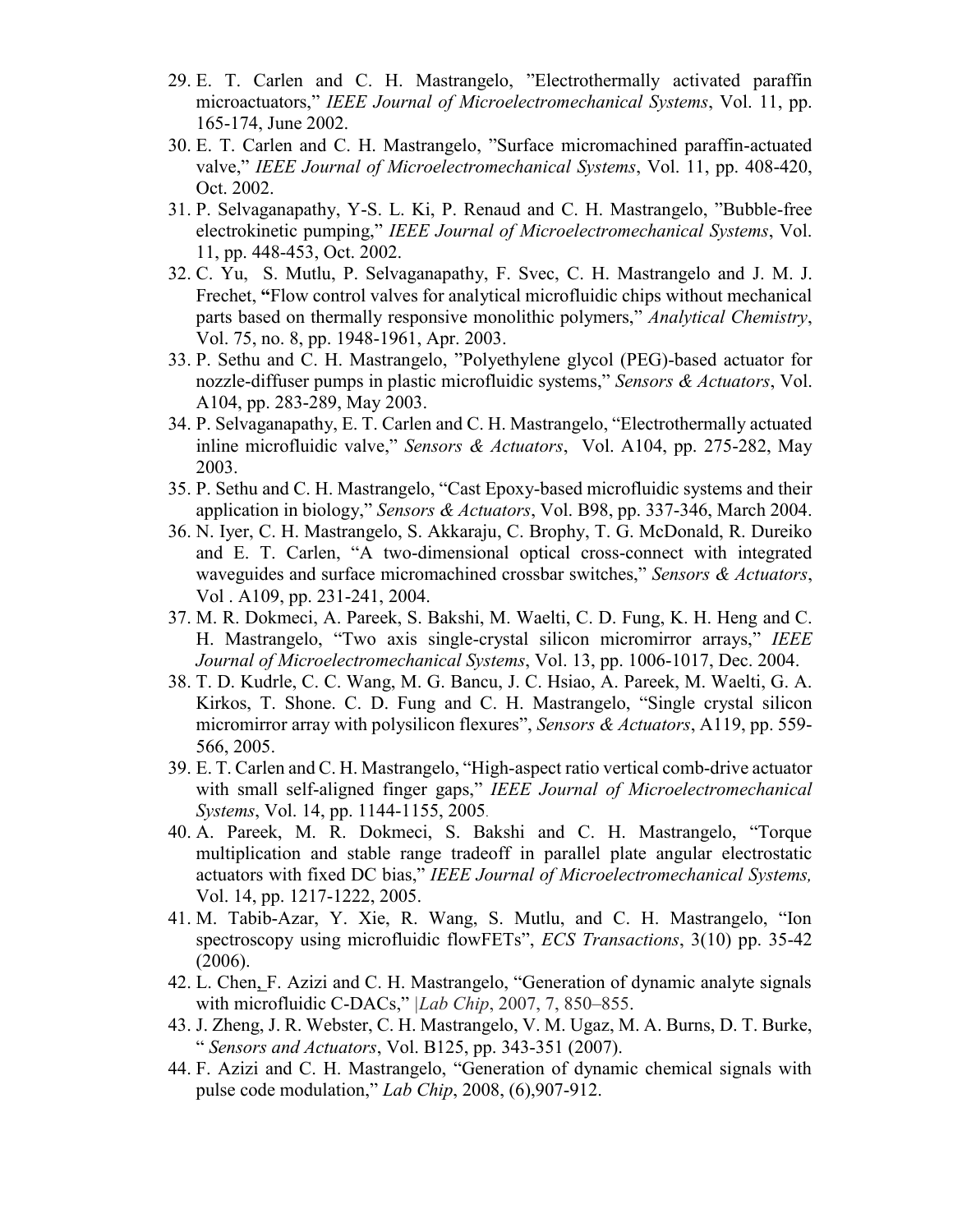- 45. Y. Xie, Y. Wang and C. H. Mastrangelo, "Fourier microfluidics," *Lab Chip*, 2008, (5), 779-785.
- 46. L. Williams, T. Ghosh and C. H. Mastrangelo, "Low noise detection of biomolecular interaction with signal-locking surface plasmon resonance", *Anal. Chem.* 2010**,** *82,* 6025–6031.
- 47. F. Azizi, C. H. Mastrangelo, H. Lu and H. Chiel, "Chemical neurostimulation using pulse coded modulation (PCM) microfluidic chips," *J. Neuroscience Meth*, 192 (2010) 193–198.
- *48.* Bebek, O.; Suster, M.A.; Rajgopal, S.; Fu, M.J.; Xuemei Huang; Çavuşoǧlu, M.C.; Young, D.J.; Mehregany, M.; van den Bogert, A.J.; Mastrangelo, C.H.; , "Personal Navigation via High-Resolution Gait-Corrected Inertial Measurement Units," *Instrumentation and Measurement, IEEE Transactions on* , vol.59, no.11, pp.3018-3027, Nov. 2010
- *49.* Renny Edwin Fernandez, Carlos H. Mastrangelo, Direct imaging of DNA motif sequences with encoded nanoparticles, *New Biotechnology*, Volume 29, Issue 3, 15 February 2012, Pages 279-284, ISSN 1871-6784, 10.1016/j.nbt.2011.11.005.
- 50. Tridib Ghosh, Layne Williams and Carlos H. Mastrangelo, "Label-free detection of protein binding with multisine SPR microchips," *Lab Chip*, 2011, 11, 4194-4199 DOI: 10.1039/C1LC20260J.
- 51. T. Ghosh and C. H. Mastrangelo, "Fast measurement of binding kinetics with dual slope SPR microchips", *Analyst*, 2012,137, 2381-2385.
- 52. R Surapaneni, Q Guo, Y Xie, D J Young and C H Mastrangelo, "A three-axis highresolution capacitive tactile imager system based on floating comb electrodes," *Journal of Microfabrication and Micromachining*, Volume 23, Number 7, July 2013 , pp. 75004-75015(12).
- 53. [Qingbo Guo,](mailto:qingbo.guo@utah.edu) Michael A. Suster, Member, Rajesh Surapaneni, Carlos H. Mastrangelo, and Darrin J. Young, "High-Performance Interface Electronic System for a 13 x 13 Flexible Biomechanical Ground Reaction Sensor Array Achieving a Gait Ground Velocity Resolution of 100um/sec," *IEEE Sensors Journal*, vol.13, no.11, pp.4496-4505, Nov. 2013*.*
- 54. N. Banerjee, Y. Xie and C. H. Mastrangelo, "Particle-based optical pressure sensors for 3D pressure mapping," *Biomedical Microdevices*, 2015 Oct; 17(5) :97.
- 55. N. Banerjee and C. H. Mastrangelo, Microballoon pressure sensors for particle imaging manometry in liquid and gaseous media, *Analyst* 2016, 141, 1413-1420.
- 56. N. Banerjee, A. Banerjee, N. Hasan, S. S. Pandey, B. P. Gogoi and C. H. Mastrangelo, "A Monolithically Integrated Multisensor Platform," in *IEEE Sensors Journal*, vol. 16, no. 24, pp. 8854-8860, Dec.15, 15 2016. doi: 10.1109/JSEN.2016.2593698.
- 57. Nazmul Hasan, A. Banerjee, Hanseup Kim, and Carlos H. Mastrangelo, "Large aperture tunable-focus liquid lens using shape memory alloy spring," *Opt. Express*  24, 13334-13342 (2016).
- 58. Nazmul Hasan, Hanseup Kim, and Carlos H. Mastrangelo, "Tunable-focus lens for adaptive eyeglasses," *Opt. Express* 25, 1221-1233 (2017).
- 59. M. Tabib-Azar, O. C. Fawole, S. S. Pandey and C. H. Mastrangelo, "Microplasma Traveling Wave Terahertz Amplifier," in *IEEE Transactions on Electron Devices*, vol. 64, no. 9, pp. 3877-3884, Sept. 2017.doi: 10.1109/TED.2017.2732446
- 60. S. Pandey, A. Banerjee, M. Karkhanis and c. H. Mastrangelo, "Low-Cost High-Speed In-Plane Stroboscopic Micro-Motion Analyzer," *Micromachines* 2017, *8*(12), 351; <https://doi.org/10.3390/mi8120351>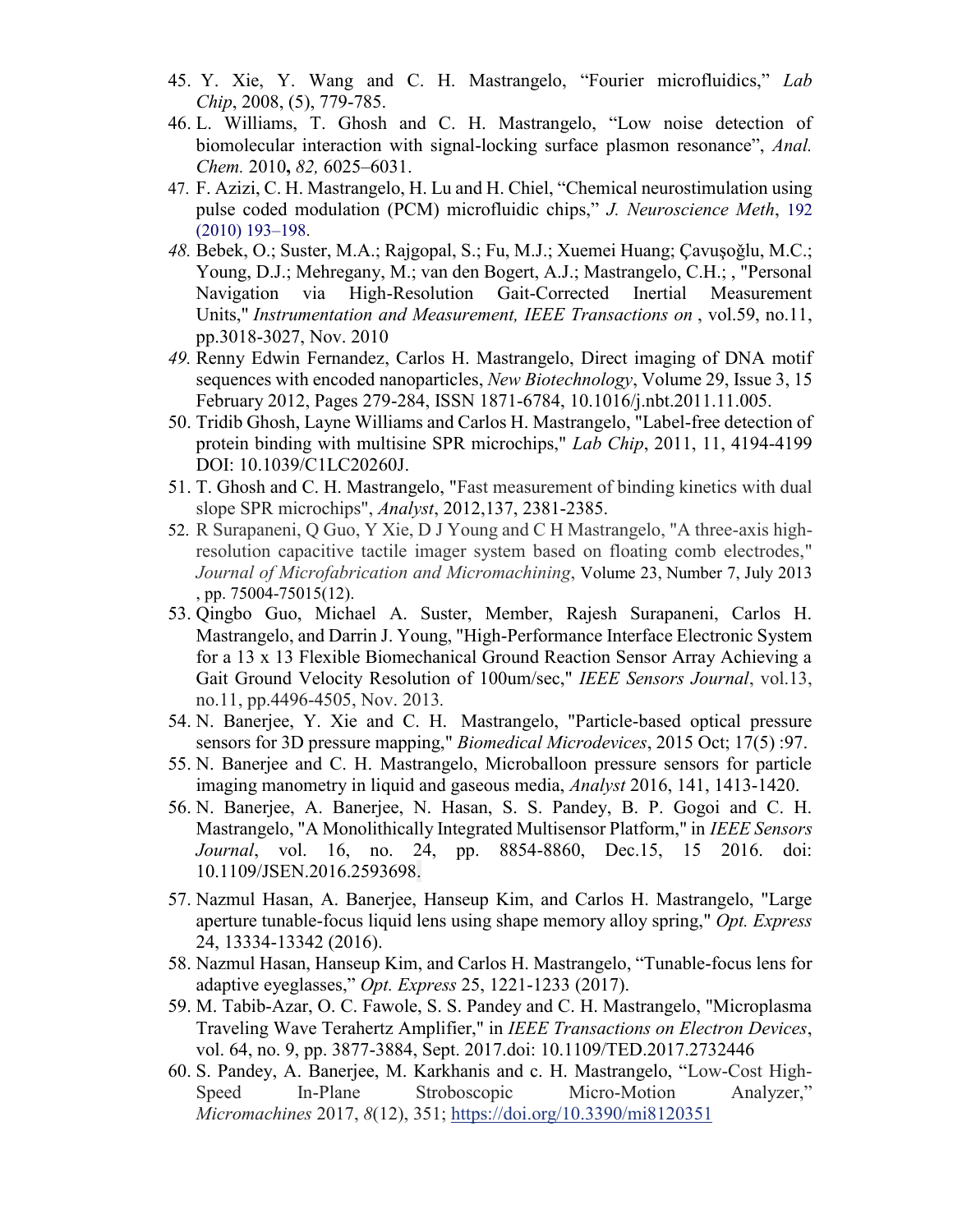- 61. S. Pandey, N. Banerjee, Y. Xie & C. H. Mastrangelo (2018). "Self‐Destructing Secured Microchips by On‐Chip Triggered Energetic and Corrosive Attacks for Transient Electronics. Advanced Materials technologies," Vol. 3, 1800044
- 62. Q. Guo, W. H. Deng, O. Bebek, M. C. Cavusoglu, C. H. Mastrangelo and D. J. Young, "Personal Inertial Navigation System Assisted by MEMS Ground Reaction Sensor Array and Interface ASIC for GPS-Denied Environment," in *IEEE Journal of Solid-State Circuits*, vol. 53, no. 11, pp. 3039-3049, Nov. 2018. doi: 10.1109/JSSC.2018.2868263
- 63. Majumder A, Ghosh C, Karkhanis MU, Banerjee A, Likhite R, Mastrangelo CH & Ghosh T (2019). Creep deformation in elastomeric membranes of liquid-filled tunable-focus lenses. Applied optics. Vol. 58, 6446-6454. Article, Refereed Journal, Published, 09/01/2019.
- 64. Likhite R, Banerjee A, Majumder A, Karkhanis M, Kim H & Mastrangelo CH (2019). Parametrically Amplified Low-Power MEMS Capacitive Humidity Sensor. Sensors (Basel, Switzerland). Vol. 19, 3954-3967. Article, Refereed Journal, Published, 09/09/2019. doi.org/10.3390/s19183954
- 65. Banerjee A, Khan SH, Broadbent S, Likhite R, Looper R, Kim H & Mastrangelo CH (2019). Batch-Fabricated α-Si Assisted Nanogap Tunneling Junctions. Nanomaterials (Basel, Switzerland). Vol. 9(5), 727. Article, Refereed Journal, Published, 11/01/2019. doi.org/10.3390/nano9050727
- 66. A. Banerjee, R. Likhite, H. Kim, and C. H. Mastrangelo, "Quantum Tunneling Hygrometer with Temperature Stabilized Nanometer Gap," Sci. Rep., vol. 10, no. 1, pp. 1–10, 2020, doi: 10.1038/s41598-020-60484-7.
- 67. R. Likhite, A. Banerjee, A. Majumder, M. Karkhanis, H. Kim, and C. H. Mastrangelo, "VOC sensing using batch-fabricated temperature compensated self-leveling microstructures," Sensors Actuators, B Chem., vol. 311, no. November 2019, p. 127817, 2020, doi: 10.1016/j.snb.2020.127817.
- 68. C. Ghosh *et al*., "Low-Profile Induced-Voltage Distance Ranger for Smart Contact Lenses," in *IEEE Transactions on Biomedical Engineering*, doi: 10.1109/TBME.2020.3040161.

#### **Journal Articles (Distinguished, Invited)**

- 1. C. H. Mastrangelo and R. S. Muller, "Microfabricated thermal absolute -pressure sensor with on-chip digital front-end processor," Invited paper to the *IEEE Journal of Solid-State Circuits*, Vol. 26, pp. 1998-2007, Dec. 1991.
- 2. C. H. Mastrangelo,"Adhesion related failure mechanisms in micromechanical devices," invited paper, *Trib. Letters*, Vol. 3, pg. 223-238, 1997.
- 3. C. H. Mastrangelo, M. A. Burns and D. T. Burke, "Microfabricated devices for Genetic Diagnostics," Invited paper, *IEEE Proceedings*, Vol. 86, pp. 1769-1787, August 1998.
- 4. J. R. Webster, M. A. Burns, D. T. Burke and C. H. Mastrangelo "Batch fabricated electrophoresis chips on polycarbonate substrates by surface micromachining," Invited paper, *Journal of Capillary Electrophoresis and Microchip Technology*, Vol. 6, (1/2), pp. 19-25, 1999.
- 5. P. Selvaganapathy, E. T. Carlen and C. H. Mastrangelo, "Recent progress in microfluidic devices for nucleic acid and antibody assays," Invited paper, *Proc. IEEE* ,Vol.91, pp. 954 – 975, June 2003.
- 6. D. Branton, David W Deamer, Andre Marziali, Hagan Bayley, Steven A Benner, Thomas Butler, Massimiliano Di Ventra, Slaven Garaj, Andrew Hibbs, Xiaohua Huang, Stevan B Jovanovich, Predrag S Krstic, Stuart Lindsay, Xinsheng Sean Ling, Carlos H Mastrangelo, Amit Meller, John S Oliver, Yuriy V Pershin ,J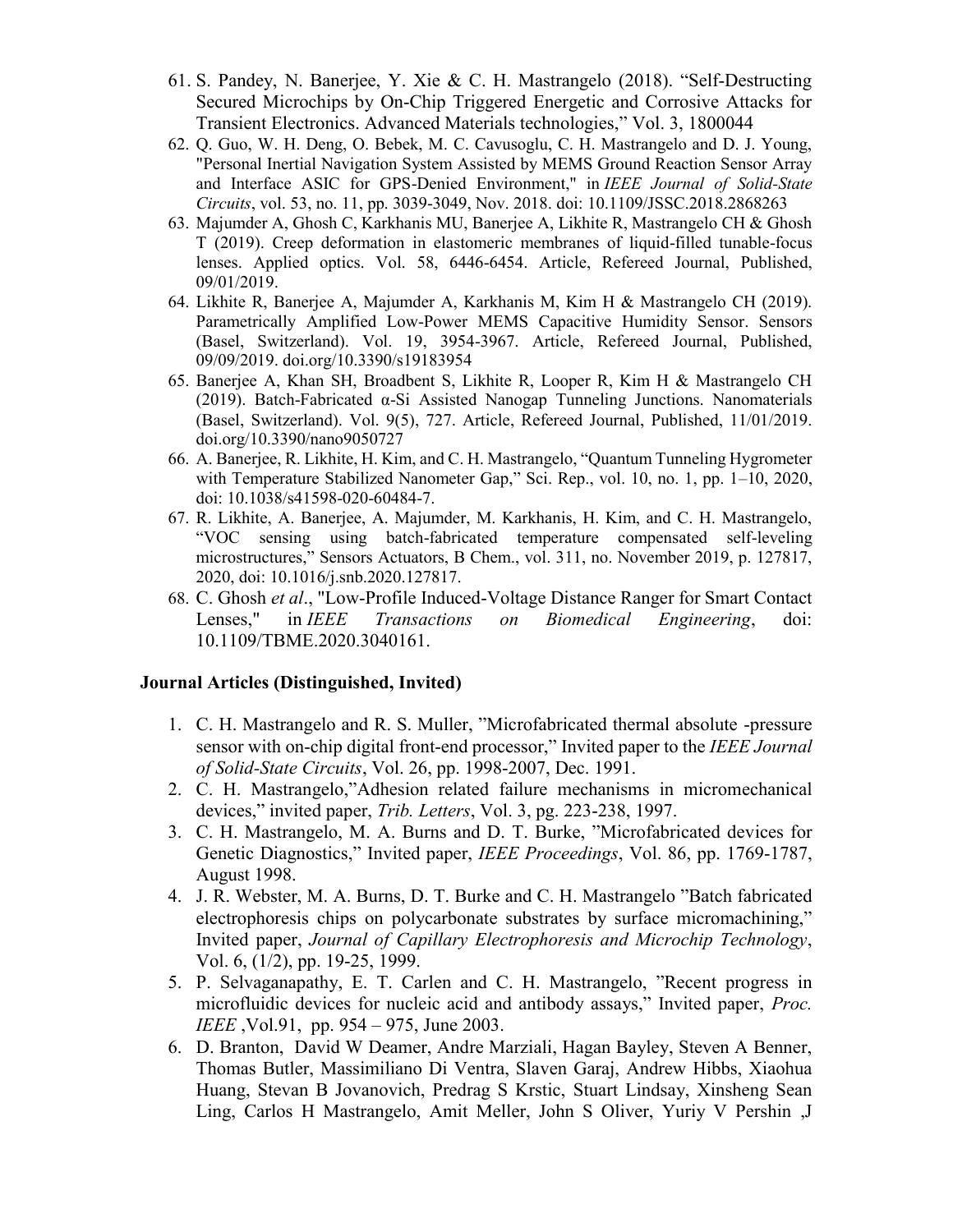Michael Ramsey, Robert Riehn, Gautam V Soni, Vincent Tabard-Cossa, Meni Wanunu, Matthew Wiggin & Jeffery A Schloss, "The potential and challenges of nanopore sequencing," *Nature Biotechnology*, Vol 26, pp. 1146-1153, 2008.

#### **Refereed Conference Papers**

- 1. Y. C. Tai, C. H. Mastrangelo and R. S. Muller, "Thermal conductivity of heavily doped LPCVD polysilicon," *Int. Electron Devices Meeting (IEDM),* Technical Digest, pp. 278-281, Washington, D.C., Dec. 6-9, 1987.
- 2. C. H. Mastrangelo and R. S. Muller, "A constant-temperature gas flowmeter with a silicon micromachined package," *1988 Solid State Sensor and Actuator Workshop*, Tech. Digest (Hilton Head' 88), pp. 43-47, June 1988.
- 3. C. H. Mastrangelo, Y. C. Tai and R. S. Muller, "Thermophysical properties of lowresidual stress, silicon-rich, LPCVD silicon nitride films," *5th Int. Conf. on Solid-State Sensors and Actuators (Transducers '89)*, pp. 856-860, Montreux, Switzerland, June 25-30, 1989.
- 4. C. H. Mastrangelo and R. S. Muller, "Vacuum-sealed silicon micromachined incandescent light source," *Int. Electron Devices Meeting (IEDM)* Technical Digest, pp. 503-506, Washington D.C., 1989.
- 5. C. H. Mastrangelo and R. S. Muller, "Design and performance of constanttemperature circuits for microbridge-sensor applications," *6th Int. Conf. on Solid-State Sensors and Actuators* (Transducers '91), Technical Digest, pp. 471-474, San Francisco, CA, 1991.
- 6. C. H. Mastrangelo and R. S. Muller, "A thermal absolute pressure sensor with onchip digital front-end processor," *Int. Solid-State Circuit Conference (ISSCC)* Technical Digest, pp. 188-190, San Francisco, CA, 1991.
- 7. C. H. Mastrangelo and R. S. Muller, "Fabrication and performance of a fully integrated micro-Pirani pressure gauge with digital readout," *6th Int. Conf. on Solid-State Sensors and Actuators (Transducers '91)*, Technical Digest, pp. 245-248, San Francisco, CA, 1991.
- 8. C. H. Mastrangelo and C. H. Hsu, "A simple experimental technique for the measurement of the work of adhesion of microstructures," *1992 Solid State Sensor and Actuator Workshop,* Tech. Digest (Hilton Head' 92), pp. 241-244, Hilton Head, SC, June 1992.
- 9. C. H. Mastrangelo and G. S. Saloka, "A dry-release method based on polymer columns for microstructure fabrication," 1993 *IEEE Microelectromechanical Systems Conference (MEMS'93)*, pp. 77-81, February 1993.
- 10. B. P. Gogoi, R. Yuen and C. H. Mastrangelo, "The automatic synthesis of planar fabrication process flows for surface micromachined devices," *Proc. IEEE 1994 MEMS Conference,* pp. 153-157, Oiso, Japan, Jan. 25-28 1994.
- 11. P. F. Man and C. H. Mastrangelo, "Surface micromachined shock sensor for impact detection," Tech. Dig. *1994 Solid-State Sensor and Actuator Workshop (Hilton Head'94)*, pp.156-159, Hilton Head, SC, June 13-16 1994.
- 12. R. Yuen, B. P. Gogoi and C. H. Mastrangelo, "Toward the automatic synthesis of process flows for semiconductor devices," *Proc. International Workshop on Numerical Modeling of Processes and Devices for Integrated Circuits (NUPAD V)*, pp. 117-120, Honolulu, HI, June 5-6, 1994.
- 13. C. H. Mastrangelo, X. Zhang and W. C. Tang, "Surface micromachined capacitive differential pressure sensor with lithographically-defined silicon diaphragm," *Proc.*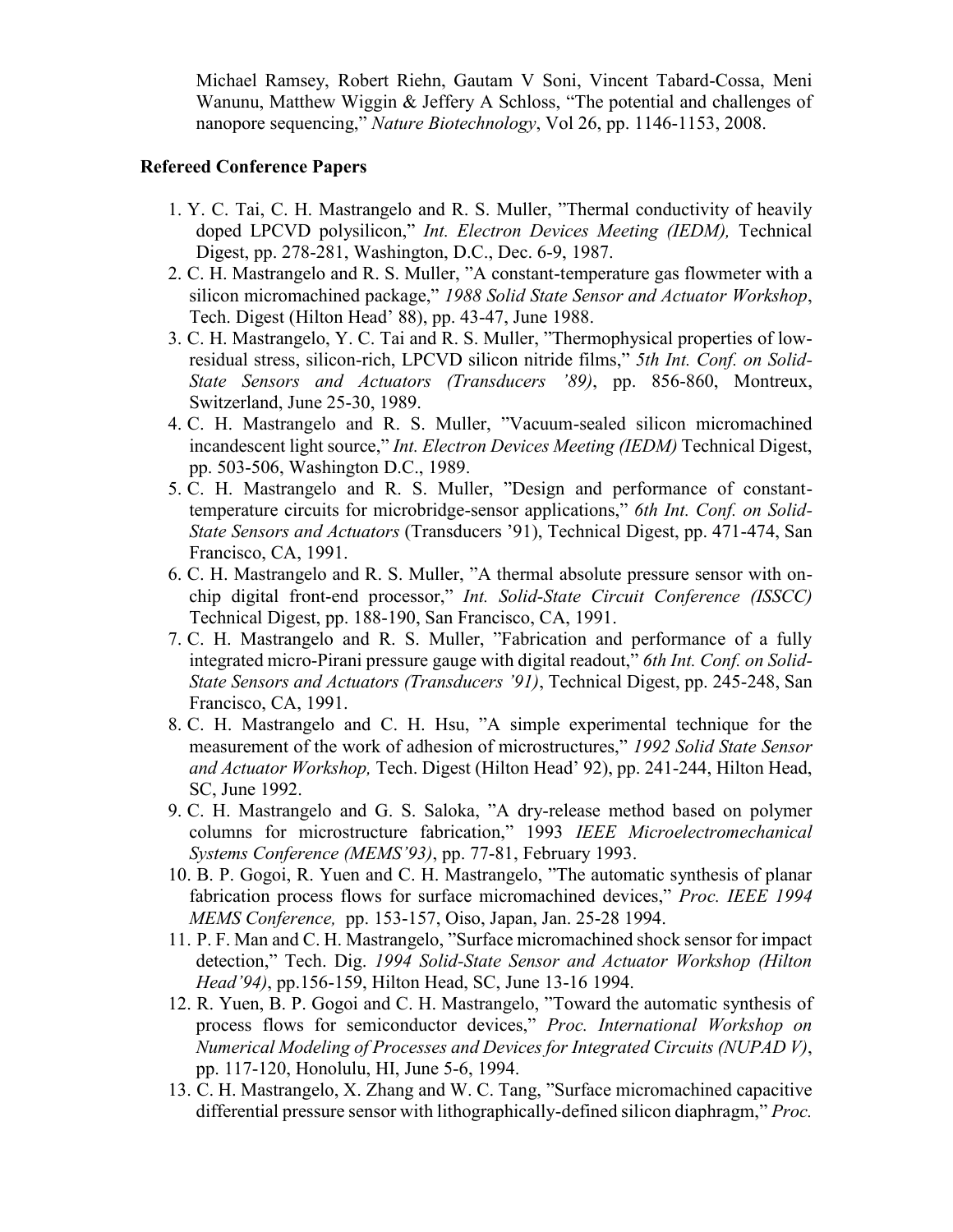*8th Intl. Conference Solid-State Sensors and Actuators (Transducers'95)*, pp. 612- 615, Stockholm, Sweden, June 25-29, 1995.

- 14. M. Hasanuzzaman and C. H. Mastrangelo, "MISTIC 1.1: A process compiler for micromachined devices," *Proc. 8th Intl. Conference Solid-State Sensors and Actuators (Transducers'95),* pp. 182-185, Stockholm, Sweden, June 25-29, 1995.
- 15. B. P. Gogoi and C. H. Mastrangelo, "Post-processing release of microstructures by electromagnetic pulses," *Proc. 8th Intl. Conference Solid-State Sensors and Actuators (Transducers'95)*, pp. 214-217, Stockholm, Sweden, June 25-29, 1995.
- 16. P. F. Man, B. P. Gogoi and C. H. Mastrangelo, "Elimination of post-release adhesion in microstructures using thin conformal fluorocarbon films," IEEE 1996 MEMS Conference, pp. 55-60, San Diego, CA, Feb 11-15 1996.
- 17. J. R. Webster, D. K. Jones and C. H. Mastrangelo, "Monolithic capillary gel electrophoresis stage with on-chip detection," *IEEE 1996 MEMS Conference,* pp. 491-496, San Diego, CA, Feb 11-15 1996.
- 18. B. P. Gogoi and C. H. Mastrangelo,"A low-voltage force-balanced barometric pressure sensor", Tech. Dig. *1996 IEDM Conf.*, pp. 529-532, San Francisco, CA, Dec. 8-11, 1996.
- 19. C. C. Liu and C. H. Mastrangelo, "An ultrasensitive uncooled heat-balancing infrared detector," Tech. Dig. *1996 IEDM Conf*., pp. 549-552, San Francisco, CA, Dec. 8-11, 1996.
- 20. Sammarco, T. S., Y. Fields, B. N. Johnson, D. Jones, D. T. Burke, C. Mastrangelo, and M. A. Burns, "Microfabrication of an Integrated DNA Analysis System," *Proc. 2nd Int. Sym. µTAS*, Basel, Switzerland, 150-152 (1996).
- 21. P. F. Man, D. K. Jones and C. H. Mastrangelo, "Microfluidic plastic capillaries on silicon substrates: A new inexpensive technology for bioanalysis chips," *IEEE 1997 MEMS Conference*, pp. 311-316, Nagoya, Japan, Feb. 1997.
- 22. J. R. Webster and C. H. Mastrangelo, "Large-volume integrated capillary electrophoresis stage fabricated using micromachining of plastics on silicon substrates," *Proc. 9th Intl. Conference Solid-State Sensors and Actuators (Transducers'97)*, pp. 503-506, Chicago, IL, June 16-19, 1997.
- 23. E. T. Carlen and C. H. Mastrangelo, "Experimental methodology for the estimation of spatially correlated parameteric yield in thin film devices," Tech. Dig. *1997 SISPAD Conference*, pp. 45-48, Boston, MA, Sep. 8-10, 1997.
- 24. Y. S. Wang and C. H. Mastrangelo, "Multiple zone inverse diffusion solver for silicon processing," Tech. Dig. *1997 SISPAD Conference*, pp. 241-245, Boston, MA, Sep. 8-10,1997.
- 25. T. S. Sammarco, D. T. Burke, C. H. Mastrangelo and M. A. Burns, "Thermocapillary pumping in microfabricated liquid analysis devices," *Proc. 1997 Spring ACS Meeting*, Vol. 76, pp. 547-548, 1997.
- 26. P. F. Man, D. K. Jones and C. H. Mastrangelo, "Microfluidic plastic interconnects for multi-bioanalysis chip modules," *Proc. SPIE Conf. Micromachined Devices*, Austin, Texas, pp. 196-199, Sep. 29, 1997.
- 27. K. Handique, B. P. Gogoi, D. T. Burke, C. H. Mastrangelo and M. A. Burns, "Microfluidic flow control using selective hydrophobic patterning", *Proc. SPIE Conf. Micromachined Devices*, pp. 185-195, Austin, Texas, Sep. 29, 1997.
- 28. E. T. Carlen and C. H. Mastrangelo, "Statistical multi-lot characterization of spatial thickness variations in LPCVD oxide, nitride, polysilicon, and thermal oxide films," *Proc. SPIE Conf. Microelectronic Manuf. Yield, Reliability, and Failure Anal.*", pp. 27-39, Austin, Texas, Oct. 1-2, 1997.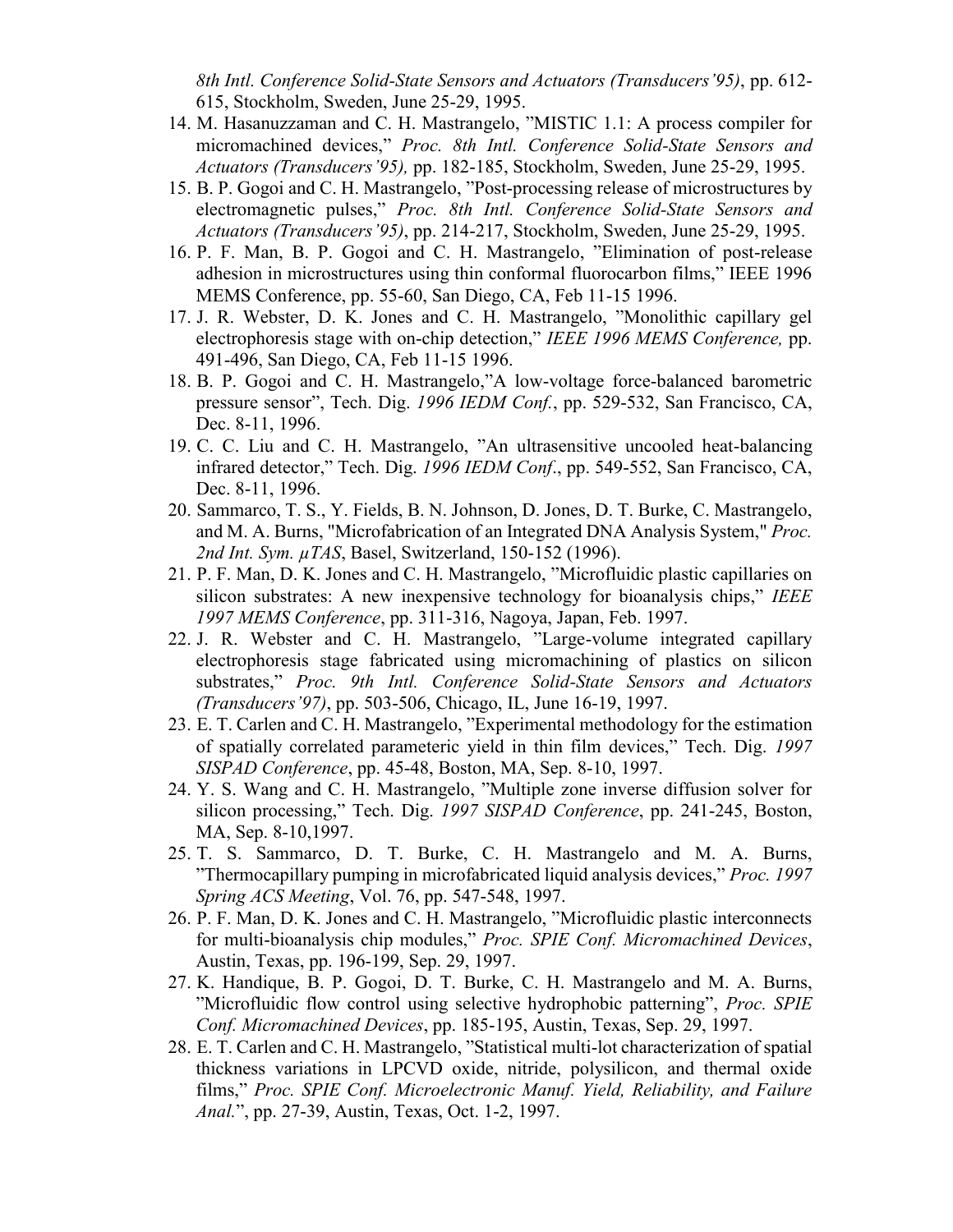- 29. M. Hsu, C. H. Mastrangelo, and K. D. Wise, "High-sensitivity polysilicon diaphragm condenser microphone," *IEEE MEMS'98 Conference*, pp. 580-585, Heidelberg, Germany, Feb.1998.
- 30. P. F. Man, C. H. Mastrangelo, M. A. Burns and D. T. Burke, "Microfabricated capillarity-driven stop valve and sample injector," *IEEE MEMS'98 Conference*, pp. 45-50, Heidelberg, Germany, Feb. 1998.
- 31. C. C. Liu, E. T. Carlen, K. D. Wise and C. H. Mastrangelo, "Simulation of electrothermal MOS circuits using Saber," in *Proc. 1998 IEEE Microsystem Simulation Modeling Conference, (MSM-98*), pp. 239-244, Santa Clara, CA, April 8-10, 1998.
- 32. P. F. Man, C. C. Liu, and C. H. Mastrangelo, "A least square algorithm for optimal heater placement in microsensors," in *Proc. 1998 IEEE Microsystem Simulation Modeling Conference, (MSM-98),* pp. 151-156, Santa Clara, CA, April 8-10, 1998.
- 33. K. Handique, D. T. Burke, C. H. Mastrangelo, and M. A. Burns, "Nanoliter-volume discrete drop injection and pumping in microfabricated chemical analysis systems", *Solid-State Sensor and Actuator Workshop (Hilton Head'98)*, pp. 346-349, June 1998.
- 34. F. Yuan, C. L. Tom, C. H. Mastrangelo, J. Martin and R. Pfenninger, "Thin film microresonator for vacuum sensing", in *Proc. 1998 ASME Conference,* , pp. 241- 246, Anaheim, Nov.18, 1998.
- 35. S. N. Brahmasandra, B. N. Johnson, J. R. Webster, D. T. Burke, C. H. Mastrangelo and M. A. Burns, "On-chip DNA band detection in microfabricated separation systems", in *Proc. SPIE Microfluidic Dev. Sys. Conf.*, Vol 3515, pp. 242-251, Santa Clara, CA, Sept. 1998.
- 36. D. K. Jones, C. H. Mastrangelo, M. A. Burns and D. T. Burke, " Hydrophobic and hydrophilic texturing of surfaces using photolithographic photodeposition of polymers", in *Proc. SPIE Microfluidic Dev. Sys. Conf.*, Vol. 3515, pp. 136-143, Santa Clara, CA, Sept. 1998.
- 37. J. R. Webster, C. H. Mastrangelo, M. A. Burns and D. T. Burke, "An inexpensive plastic technology for microfabricated capillary electrophoresis chips", in *Proc. Micro Total Chemical Analysis Systems (µ-TAS)*, pp. 249-252, Banff, Alberta, Canada, October 13-16, 1998.
- 38. S. N. Brahmasandra, J. R. Webster, D. T. Burke, C. H. Mastrangelo and M. A. Burns, "Microfabricated fluidic reaction and separation system for integrated DNA analysis", in *Proc. Micro Total Chemical Analysis Systems (µ-TAS),* pp. 267-270, Banff, Alberta, Canada, October 13-16, 1998.
- 39. S. K. Brahmasandra, S., K. Handique, T. Sammarco, B. N. Johnson, D. T. Burke, C. H. Mastrangelo, and M. A. Burns, "Microfabricated DNA Reaction and Analysis," *Proc. AIChE Natl. Mtg.*, (1998).
- 40. B. N. Johnson, K. Handique, T. S. Sammarco, J. R. Webster, P. F. Man, S. B. Brahmasandra, D. T. Burke, C. H. Mastrangelo, and M. A. Burns, "Microfabricated Components for Integrated Chemical Analysis," *Proc. Electrochemical Society Mtg*, (1998).
- 41. B. P. Gogoi and C. H. Mastrangelo, "A low voltage force balanced pressure sensor with hermetically sealed servomechanism", in *IEEE MEMS'99 Conference*, pp. 493-498, Orlando, Florida, Jan. 1999.
- 42. E. T. Carlen and C. H. Mastrangelo, "Simple, high-actuation power thermally activate paraffin microactuator", *Transducers' 99*, pp. 1364-1367, June 1999.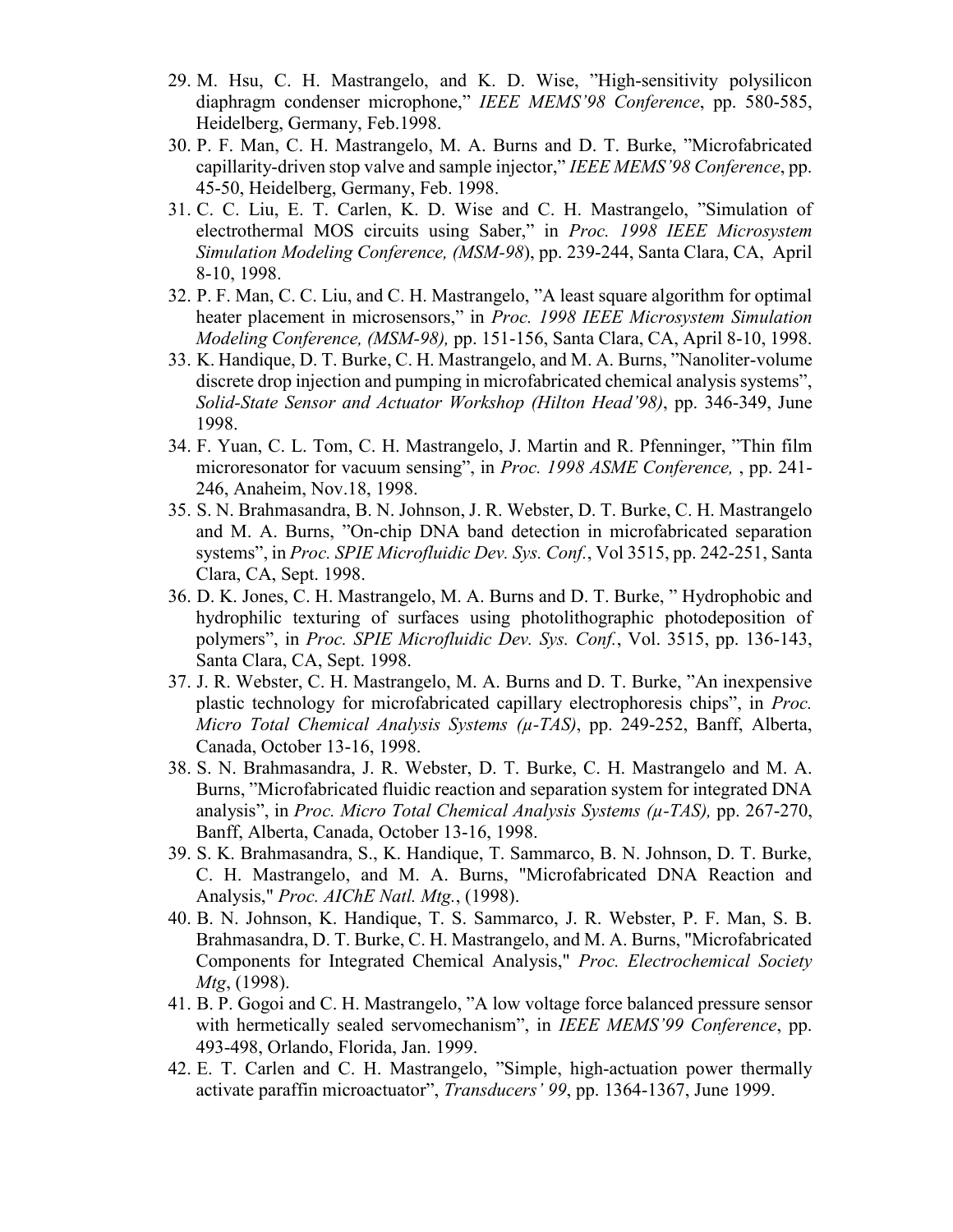- 43. P. F. Man, M. A. Burns, D. T. Burke and C. H. Mastrangelo, "Microfabricated plastic capillary systems with photo-definable hydrophilic and hydrophobic regions", *Transducers'99,* pp.738-741, June 1999.
- 44. E. T. Carlen and C. H. Mastrangelo, "Paraffin actuated, surface micromachined valve", in *IEEE MEMS'2000 Conference*, pp. 381-385, Miyazaki, Japan, Jan. 2000.
- 45. C. C. Wang, B. P. Gogoi, D. Monk and C. H. Mastrangelo, "Contamination insensitive differential capacitive pressure sensor", in *IEEE MEMS'2000 Conference*, , pp. 551-555, Miyazaki, Japan, Jan. 2000.
- 46. J. R. Webster, M. A. Burns, D. T. Burke and C. H. Mastrangelo, "Electrophoresis system with integrated on-chip fluorescence detection," in *IEEE MEMS'2000 Conference*, pp. 306-310, Miyazaki, Japan, Jan. 2000.
- 47. P. Sethu and C. H. Mastrangelo, "Fabrication of genetic analysis microsystems using plastic microcasting," Tech. Dig. *2000 Solid-State Sensor and Actuator Workshop (Hilton Head 2000),* pp. 175-178, Hilton Head, SC, June 2000.
- 48. P. Selvaganapathy, M. Burns, D. Burke, and C. H. Mastrangelo, "Inline electrochemical detection for capillary electrophoresis," in *IEEE MEMS'2001 Conference*, pp. 451-454, Interlaken, Switzerland, Jan. 2001.
- 49. M. Krishnan, M. Brahmasandra, D. Burke, C. Mastrangelo and M. Burns, "Design of multiple reaction systems for genetic analysis," in *IEEE MEMS'2001 Conference,* pp. 397-400, Interlaken, Switzerland, Jan. 2001.
- 50. J. Zheng, C. H. Mastrangelo, M. A. Burns and D. T. Burke, "DNA separations in oxide-passivated thin-walled plastic microchannels with UV polymerized acrylamides", in *Proc. Micro Total Chemical Analysis Systems (µ-TAS)*, pp. 414- 416, Monterrey, CA, October 21-25, 2001.
- 51. S. Mutlu, C. Yu, P. Selvaganapathy, F. Svec, C. H. Mastrangelo and J.M.J. Frechet, "Micromachined porous polymer for bubble free electro-osmotic pump," *Proc. MEMS'2002 Conference*, pp. 109-123, Jan. 2002.
- 52. M. Dokmeci, S. Bakshi, M. Waelti, A. Pareek, C. Fung and C. H. Mastrangelo, "Bulk micromachined electrostatic beam steering micromirror array," in *IEEE/LEOS Optical MEMS 2002 Conference*, pp. 15-16, Hawaii, June 2002.
- 53. P. Sethu and C. H. Mastrangelo,"Polymer-based actuator for nozzle-diffuser pumps in plastic microfluidic systems", Tech. Dig. *2002 Solid-State Sensor and Actuator Workshop (Hilton Head 2002)*, pp. 325-328, Hilton Head, SC, June 2002.
- 54. P. Selvaganapathy, E. T. Carlen and C. H. Mastrangelo, "Batch fabricated inline microfluidic valve," Tech. Dig. *2002 Solid-State Sensor and Actuator Workshop (Hilton Head 2002)*, pp. 317-320, Hilton Head, SC, June 2002.
- 55. J. Zheng, C. H. Mastrangelo, M. A. Burns and D. T. Burke, "Single stranded DNA separations in oxide-passivated thin-walled plastic microchannels," *TSpecial 2nd Annual International Topic Conference on Microtechnologies in Medicine & Biology IEEE-EMB*, pp. 442 –446, 2002.
- 56. J. Zou, M. Waelti, A. Bowman, J. Marchetti and C. H. Mastrangelo, "Component failure analysis in MEMS packaging," in *Proc. ASME, IMECE'02*, paper IMECE2002-34263, Nov. 2002.
- 57. T. D. Kudrle, C. C. Wang, M. G. Bancu, J. C. Hsiao, A. Pareek, T. Shone, G. A. Kirkos, M. Waelti, C. Fung and C. H. Mastrangelo, "Design and fabrication of a novel electro-statically actuated 1296 micromirror array for optical cross connects," Tech. Digest *IEEE MEMS 2003 Conference*, pp. 267-270, Jan. 2003.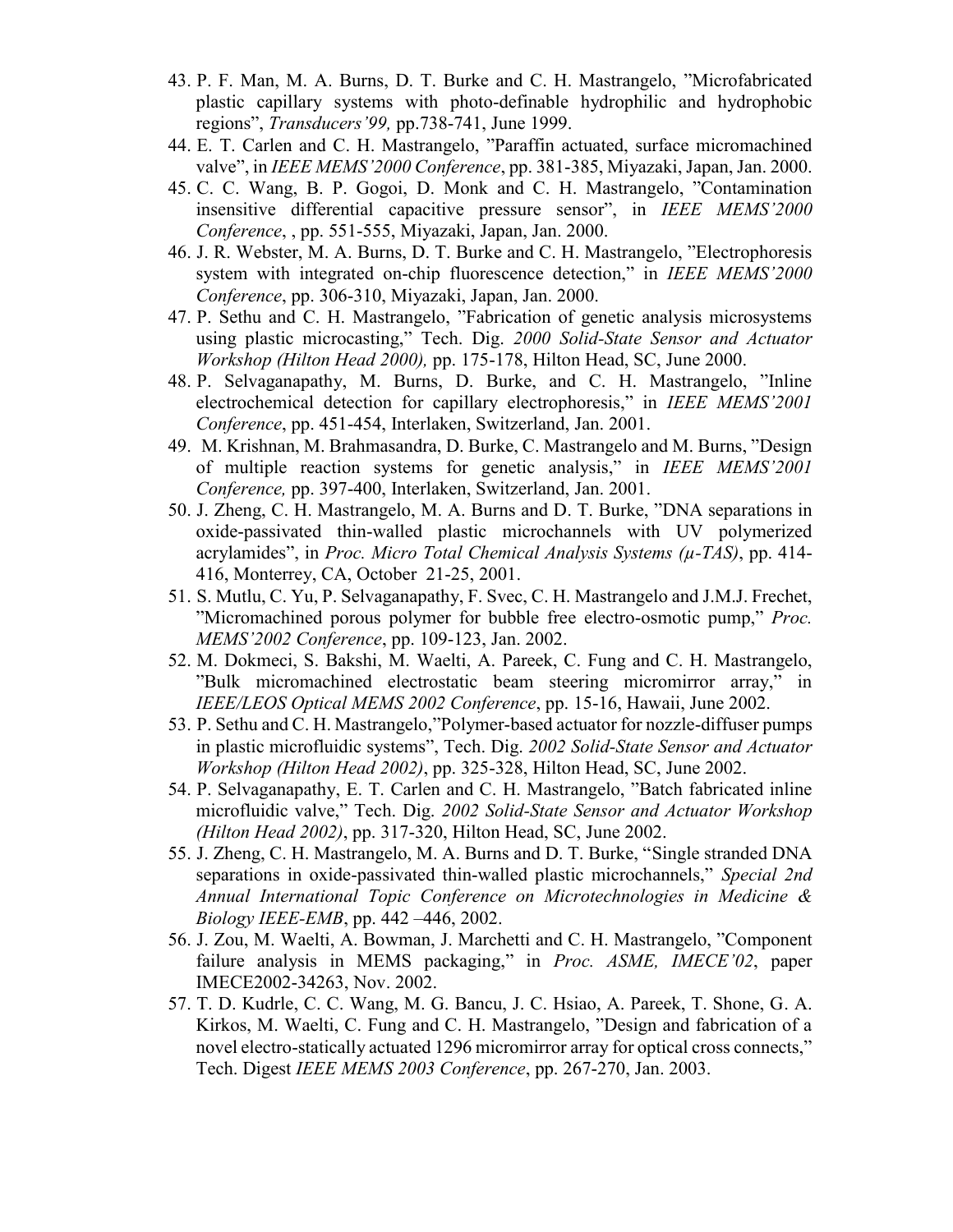- 58. T. D. Kudrle, C. C. Wang, M. G. Bancu, M. Waelti and C. H. Mastrangelo, "Through wafer electrical interconnects in pyrex substrate integrated with micromirror array," in *Proc. Interpack 2003*, July 2003.
- 59. H. S. Sane, N. Yazdi, and C. H. Mastrangelo, "Application of sliding mode control to electrostatically actuated two-axis gimbaled micromirrors," in *Proc. American Control Conference*, pp. 3726–3731, Denver CO, June 4-6, 2003.
- 60. N. Yazdi, H. Sane, T. Kudrle and C. H. Mastrangelo, "Robust sliding-mode control of electrostatic micromirrors beyond the pull-in limit," in *Transducers' 2003*, pp. 1450-1453, Boston, June 2003.
- 61. T. Kudrle, G. Shedd, C.-C. Wang, J. C. Hsiao, M. G. Bancu, G. A. Kirkos, N. Yazdi, M. Waelti, H. Sane and C. H. Mastrangelo, "Pull-in suppression and torque magnification in parallel plate electrostatic actuators with side electrodes," in *Transducers' 2003*, pp. 360-363, Boston, June 2003.
- 62. S. Mutlu, C. Yu, F. Svec, C. H. Mastrangelo, J. M. J. Frechet and Y. Gianchandani, "A thermally responsive polymer microvalve without mechanical parts photopatterned in a parylene microchannel," in *Transducers' 2003*, pp. 802-803, Boston, June 2003.
- 63. P. Sethu and C. H. Mastrangelo, "Epoxy based casting for Microfluidic systems", *Proceedings of 2003 ACS conference*, Materials for Plastic MEMS, New York, NY, Sept 2003.
- 64. E. T. Carlen, K.-H. Heng, S. Bakshi and C. H. Mastrangelo, "Self-aligned, vertical electrostatic comb actuator," in *Proc. Eurosensors Conference*, pp. 196-197, Sept. 2003.
- 65. A. Pareek, M. R. Dokmeci, K. Heng, C. D. Fung and C. H. Mastrangelo, "Stability limits of torque gain in angular electrostatic actuators," in *Proc. Eurosensors Conference,* pp. 36-37, Sept. 2003.
- 66. S. Mutlu, F. Svec, C. H. Mastrangelo, J. M. J. Frechet and Y. B. Gianchandani," Enhanced porous plug electro-osmotic pumping with liquid bridge and field effect flow rectification", in *IEEE MEMS 2004 Conference*, pp. 850-853, Jan 25, 2004.
- 67. J. D. Brazzle, M. R. Dokmeci and C. H. Mastrangelo, "Modeling and characterization of sacrificial polysilicon etching using vapor-phase Xenon difluoride", in *IEEE MEMS 2004 Conference*, pp. 737-740, Jan 25, 2004.
- 68. H. S. Sane, N. Yazdi and C. H. Mastrangelo, "Modified sliding mode control and its application to electrostatically controlled dual-axis mirror," in *American Control Conference*, Boston, MA, June 31-July 2, 2004 .
- 69. P. K. Yuen and C. H. Mastrangelo, "Structured synthesis of planar dilution networks," in *Proc. Micro Total Chemical Analysis Systems (µ-TAS)*, pp. 1124- 1127, Boston MA 2005.
- 70. L. Chen, F. Azizi, and C. H. Mastrangelo, "The digital generation of analog chemical signals," *Proc. Micro Total Chemical Analysis Systems (µ-TAS)*, pp. 1109-1111, Tokyo, Japan Oct. 2006.
- 71. M. Tabib-Azar, Y. Xie, R. Wang, S. Mutlu, C. H. Mastrangelo and Y. Gianchandani, "Microfabricated gate-modulated electrochemical ion spectroscopy sensor", *Transducer's 2007*, pp. 2307-2310, June 2007. Lyon, France.
- 72. F. Azizi, L. Chen and C. H. Mastrangelo, "Microfluidic PWM generation of chemical signals," in *Tech. Dig. MicroTAS 2007*, Paris, France, pp. 29-31.
- 73. Y. Xie, Y. Wang, F. Azizi, L. Chen and C. H, Mastrangelo, "An on-chip continuous flow sequential tiling micromixer," in *Tech. Dig. MicroTAS 2007*, Paris, France, pp. 919-931.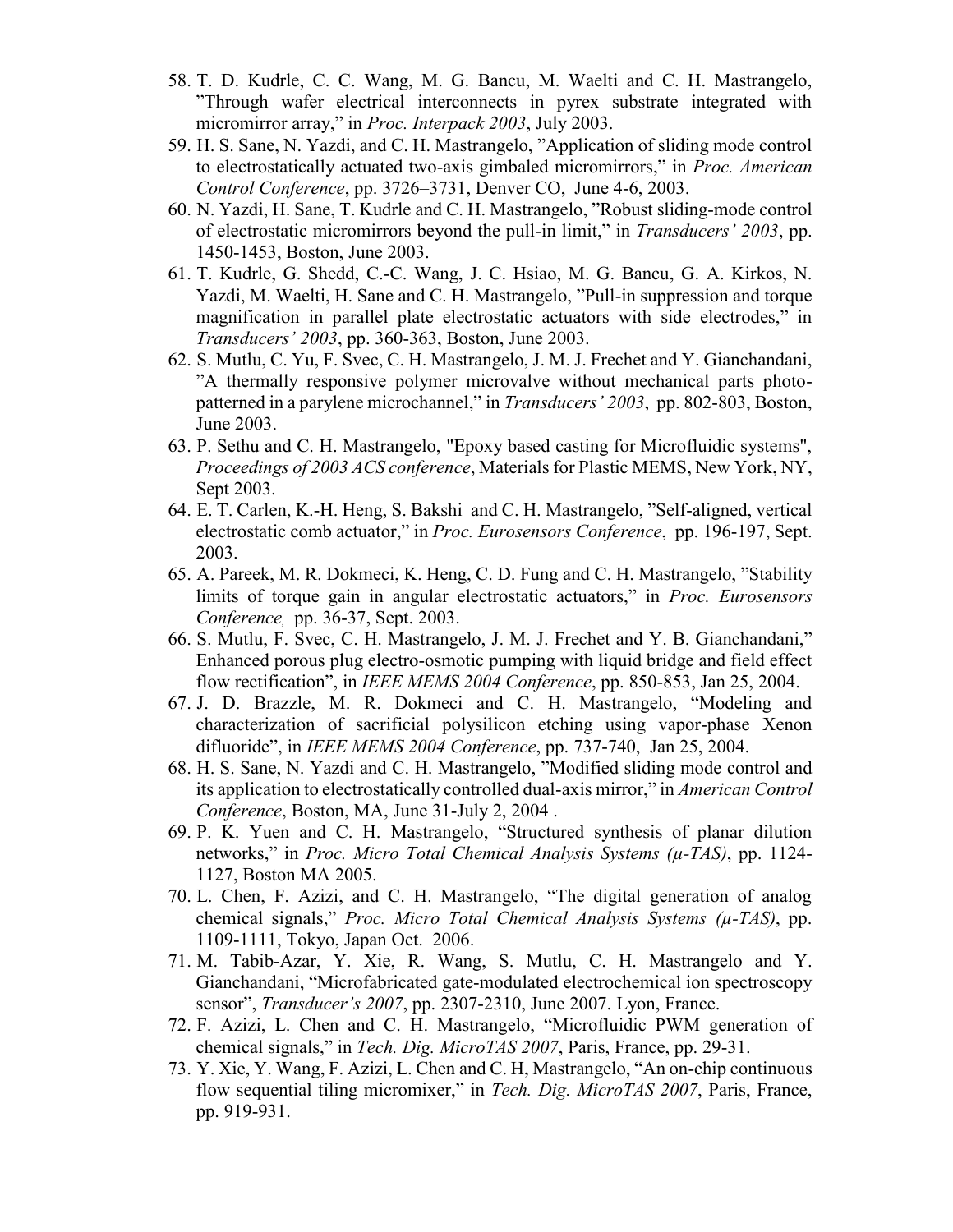- 74. Y. Xie, Y. Wang, F. Azizi, L. Chen and C. H, Mastrangelo, "Spectral separations of chemical signals with Fourier microfluidics," in *Tech. Dig. MicroTAS 2007*, Paris, France, pp. 1444-1446.
- 75. Y. Xie, Y. Wang, and C. H, Mastrangelo, "Spectral discrimination of chemical signals with Fourier microfluidics," in *Tech. Dig. IEEE/NIH*, BISTI 2007 Life Science Systems & Applications Workshop (LISA 2007), Nov. 8-9, 2007, Bethseda, MD., pp 225-228.
- 76. L. Chen, Y. Wang and C. H. Mastrangelo, "Fabrication of nanopore devices without nanolithography," *in Tech. Dig. 2008 MEMS Conf*., Jan 13-18, 2008 Tucson, Az., pp. 701-704.
- 77. Y. Xie, F. Azizi and C. H. Mastrangelo, "Compact HFFS mixing module for microfluidic chips," in *Tech. Dig. 2008 IEEE NEMS Conf.*, Jan 6-9, 2008, pp. Hainan, China, pp. 916-920.
- 78. Y. Xie, Y. Wang and C. H. Mastrangelo, "Frequency mixing and synchronous demodulation of dynamic chemical signals with switched-flow microfluidic chips," in *Tech. Dig. 2008 IEEE NEMS Conf.*, Jan 6-9, 2008, Hainan, China, pp. 427-431.
- 79. Y. Xie and C. H. Mastrangelo. "A Tunable microfluidic Fourier filter," in *Proc. MSB 2008*, Berlin, March 9-13, 2008.
- 80. F. Azizi, T. Radivoyevitch and C. H. Mastrangelo, "A Combinatorial Multicomponent Plug Mixer for Systems Chemistry", in *MicroTAS 2008*, San Diego, Oct. 2008.
- 81. F. Azizi and C. H. Mastrangelo, "High-Speed Chemical Signal Generation with Multi-plug Modulators", in *MicroTAS 2008*, San Diego, Oct. 2008.
- 82. Y. Xie, Y. Wang, F. Azizi, H. Baskaran and C. H. Mastrangelo, "PCM-Programmable Arbitrary Gradient Generator for Cell Chemotaxis," in *MicroTAS 2008*, San Diego, Oct. 2008.
- 83. Y. Xie, F. Azizi and C. H. Mastrangelo, "Fast Bowtie-Junction Microfluidic Multiplexers", in *Eurosensors 2008*, Dresden, Germany, Sept. 2008.
- 84. Y. Xie, Y. Wang, F. Azizi and C. H. Mastrangelo, "Teflon-Seated One-Lambda Microvalves for PDMS Chips," in *BioCAS 2008*, Nov. 2008.
- 85. F. Azizi, H. Lu, H. Chiel and C. H. Mastrangelo, "Chemical stimulation of Aplysia Californica with Microfluidic Signal Generators," in *BioCAS 2008*, Nov. 2008.
- 86. Y. Zeng, F. Azizi and C. H. Mastrangelo, "Behavioral modeling of solute tracking in microfluidics," in Tech. Dig, *Behavioral Modeling and Simulation Workshop, BMAS 2009*, pp. 1-6, IEEE, Sept. 17-18, 2009.
- 87. F. Azizi, Y. Xie and C. H. Mastrangelo, ""LOCSIM: A lumped simulator for solutesolvent tracking in microfluidic chips," Tech. Dig. *MicroTAS 2009*, pp. 1391-1394, Jeju, Korea Nov. 1-5, 2009.
- 88. Williams, L.D.; Fernandez, R.E.; Azizi, F.; Ghosh, T.; Mastrangelo, C.H.; "Detection of Biomolecular Binding by Fourier-Transform SPR," *Bioinformatics and Biomedical Engineering (iCBBE), 2010 4th International Conference on* , vol., no., pp.1-4, 18-20 June 2010
- 89. L. Williams, T. Ghosh, R. Fernandez and C. H. Mastrangelo, "Signal-locking Fourier transform SPR: a new low-noise detection technique for biomolecular interactions," in Tech Dig. *OSA Biomedical Optics Mtg. (BIOMED 2010),* Miami, Fl, April 11-14, 2010.
- 90. L. Williams, T. Ghosh and C. H. Mastrangelo, "Signal locking SPR", in *Tech. dig., Soc. Biomolecular Screening*, conf., Phoenix, Az, April 11-15th, 2010.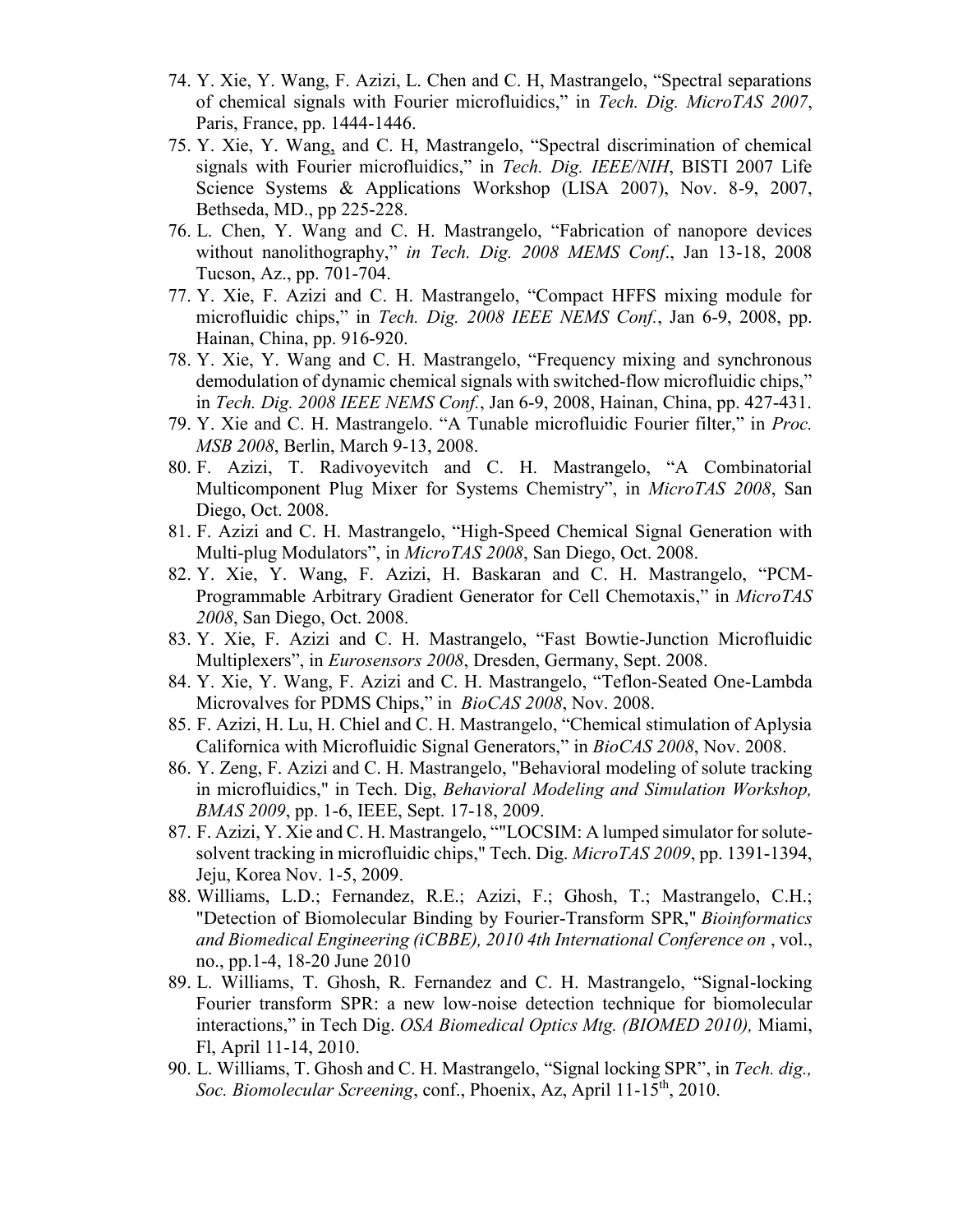- 91. O. Bebek, M. A. Suster, S. Rajgopal, M. J. Fu, X. Huang, M. C. Cavusoglu, D. J.Young, M. Mehregany, A. J. van den Bogert, and C. H. Mastrangelo, "Personal Navigation via Shoe Mounted Inertial Measurement Units," in *Proc. of the IEEE/RSJ International Conference on Intelligent Robots and Systems* (*IROS*) , Taipei, Taiwan, October 2010, pp. 1052-1058.
- 92. S. Chalasani, Y. Xie and C. H. Mastrangelo, "Batch fabrication of flowable colorimetric pressure sensing particles via surface micromachining," Tech Dig. *Proc. IEEE Optical MEMS & Nanophotonics Conf.*, Sapporo, Japan Aug 9-12, 2010.
- 93. T. Ghosh, L. Williams and C. H. Mastrangelo, "Label-free detection of protein binding spectra with multisine SPR microchips," Tech. Dig. *MicroTAS 2010*, Groningen, The Netherlands, pp. 64-66, Oct 2010.
- 94. S. Chalasani, Y. Xie and C. H. Mastrangelo. "Pressure mapping of microfluidic flows with colorimetric pressure sensing particles," Tech. Dig. *MicroTAS 2010*, Groningen, The Netherlands, pp. 1430-1432, Oct 2010.
- 95. M. A. Suster, C. H. Mastrangelo, D. J. Young, "Low-Interference Sensing Electronics for High-Resolution Error-Correcting Biomechanical Ground Reaction Sensor Cluster," in *IEEE Sensors Conference*, Hawaii, USA, pp. 1020-1023, October 2010.
- 96. Y. Xie, W. Yaun, M. Tabib-Azar and C. H. Mastrangelo, "Microfabrication of Plasma Nanotorch Tips for Localized Etching and Deposition," in *IEEE Sensors Conference*, Hawaii, USA, pp. 2243-2246, October 2010.
- 97. R. Surapaneni, K. Park, M.A. Suster, D.J. Young and C. H. Mastrangelo, "A highly sensitive flexible pressure and shear sensor array for measurement of ground reactions in pedestrian navigation," *Proc. Transducers'11*, Beijing China, June 2011.
- 98. Rajesh Surapaneni, Yan Xie, Kyungjin Park and Carlos H. Mastrangelo, "Selfhealing microfluidic wires for ultra-reliable flexible microsystems," *Proc. MicroTas 2011*, Seattle WA, Oct 2011.
- 99. T. Ghosh and C. H. Mastrangelo, "Fast measurement of protein-ligand kinetics using dual slope SPR microchips," in *Proc. MicroTas 2011*, Seattle WA, 2011.
- 100. Fernandez, R.E.; Mastrangelo, C.H.; , "Direct imaging of DNA motif sequences with encoded nanoparticles," *Engineering in Medicine and Biology Society, EMBC, 2011 Annual International Conference*, vol., no., pp.4770-4773, Aug. 30 2011- Sept. 3 2011
- 101. M. A. Suster, C. H. Mastrangelo and D. J. Young, "Electronic Detection System Design For High-Resolution Error-Correcting Biomechanical Ground Reaction Sensors Cluster", *The 8th International Conference on Networked Sensing System (INSS 2011)*, Penghu, Taiwan, R.O.C., June 2011.
- 102. R. Surapaneni, Y. Xie, K. Park and C. H. Mastrangelo, "Microfabrication of flexible self-repairing ground reaction sensor with liquid metal electrodes," in *Proc. Eurosensors 2011*, Athens Greece, Sept. 2011 . Article, Refereed Conference Proceedings, In press, 09/04/2011.
- 103. Chalasani, S.; Xie, Y.; Mastrangelo, C.H.; , "Microfabricated pressure sensing particles with integrated retroreflectors," *Micro Electro Mechanical Systems (MEMS), 2011 IEEE 24th International Conference*., pp.1158-1161, 23-27 Jan. 2011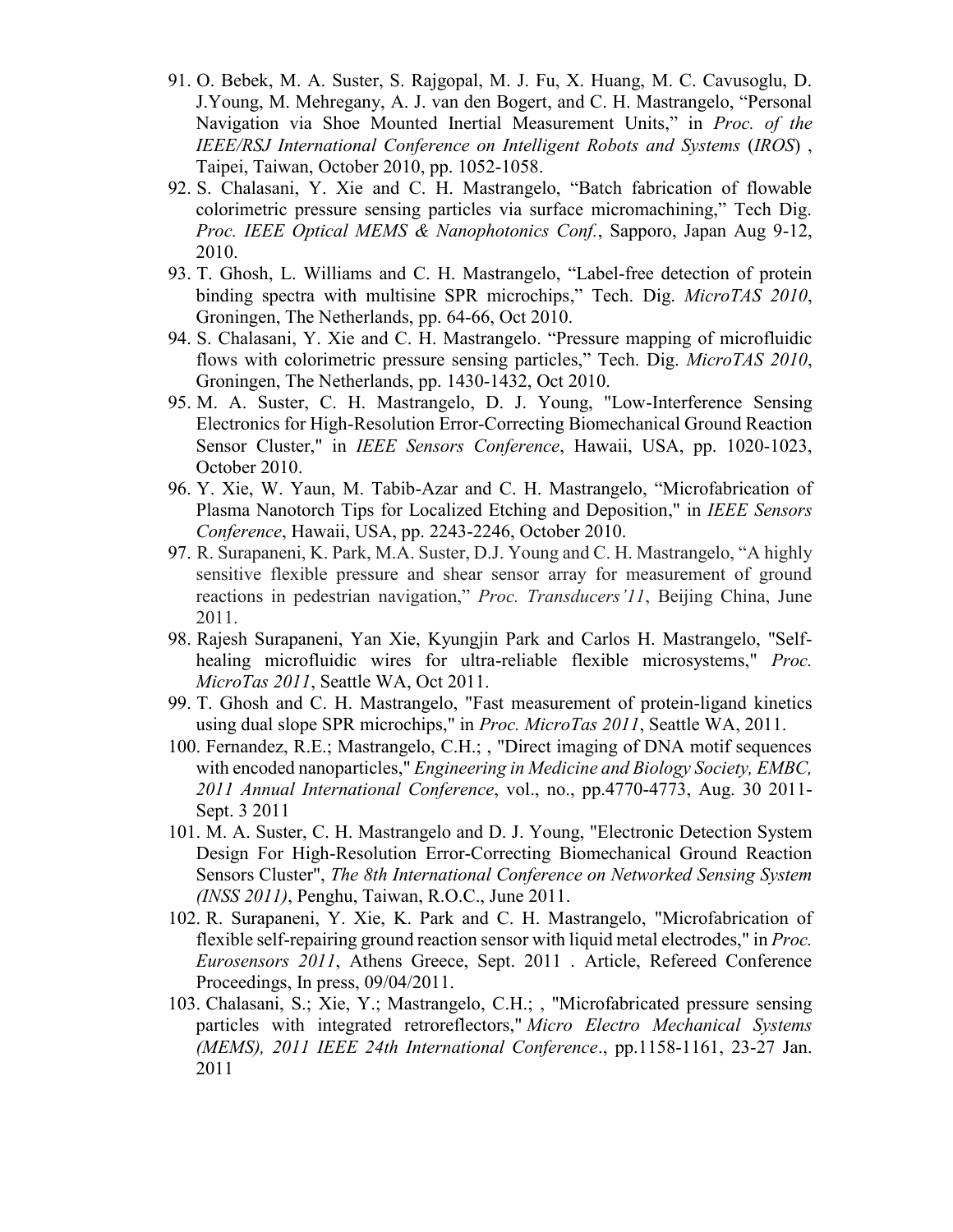- 104. T. Ghosh and C. H. Mastrangelo, "Droplet based SPR microchip for label-free detection of bio-interactions," *Proc. Biosensors 2012*, Cancun Mexico, May 15, 2012.
- 105. T. Ghosh, Y. Xie and C. H. Mastrangelo, "Droplet-train SPR microchip for labelfree detection of bio-interaction using nanoliters of drug sample," *Proc. 2012 MicroTas Conference*, pp. 350-352, Okinawa, Japan, Oct 28 2012.
- 106. Yan Xie; Hao-Chieh Hsieh; Pai, P.; Hanseup Kim; Tabib-Azar, M.; Mastrangelo, C.H., "Precision curved micro hemispherical resonator shells fabricated by poached-egg micro-molding," *Proc. Sensors, 2012 IEEE*., pp.1-4, 28-31 Oct. 2012
- 107. Pai, P.; Chowdhury, F.K.; Mastrangelo, C.H.; Tabib-Azar, M., "MEMS-based hemispherical resonator gyroscopes," *Proc. Sensors, 2012 IEEE* , pp.1-4, 28-31 Oct. 2012
- 108. Yan Xie; Surapaneni, R.; Chowdhury, F.K.; Tabib-Azar, M.; Mastrangelo, C.H., "Fabrication of localized plasma gold-tip nanoprobes with integrated microchannels for direct-write nanomanufacturing," *Proc. Sensors, 2012 IEEE* , pp.1-4, 28-31 Oct. 2012
- 109. Qingbo Guo; Suster, M.A.; Surapaneni, R.; Mastrangelo, C.H.; Young, D.J., "Characterization of electrical interferences for ground reaction sensor cluster," *Proc. Sensors, 2012 IEEE* , pp.1-4, 28-31 Oct. 2012
- 110. Surapaneni, R.; Yan Xie; Qingbo Guo; Young, D.J.; Mastrangelo, C.H., "A highresolution flexible tactile imager system based on floating comb electrodes," *Proc. Sensors, 2012 IEEE* , pp.1-4, 28-31 Oct. 2012
- 111. R. Surapaneni, P. Pai, R.E. Fernandez, M. Tabib-Azar and C.H. Mastrangelo, "Microfluidic sonoluminescent UV light source, " *Proc. MMB Conference*, April 12, 2013.
- 112. S.S. Pandey, R.E. Fernandez and C.H. Mastrangelo, "A cryogenic photo-chemical DNA synthesis protocol with increased oligonucleotide yield," *Proc. MMB Conference*, April 12, 2013
- 113. Niladri Banerjee, Yan Xie and Carlos Mastrangelo, "Spherical pressure sensing microparticles for 3D pressure field mapping," *Proc. MMB Conference*, April 12, 2013.
- 114. Taylor, T.; Seungoh Ko; Mastrangelo, C.; Bamberg, S.J.M., "Forward kinematics using IMU on-body sensor network for mobile analysis of human kinematics," *Engineering in Medicine and Biology Society (EMBC), 2013*, vol., no., pp.1230,1233, 3-7 July 2013.
- 115. Surapaneni, R.; Qingbo Guo; Young, D.J.; Mastrangelo, C.H., "A very high density floating electrode flexible sensor array for high-resolution measurements of contact forces," *Proc. Sensors, 2013 IEEE* , pp.1-4, 3-6 Nov. 2013.
- 116. Yan Xie; Banerjee, N.; Mastrangelo, C.H., "Microfabricated spherical pressure sensing particles for pressure and flow mapping," *Solid-State Sensors, Actuators and Microsystems (TRANSDUCERS & EUROSENSORS XXVII), 2013*, pp.1771- 1774, 16-20 June 2013.
- 117. Banerjee, N.; Yan Xie; Hanseup Kim; Mastrangelo, C.H., "Microfluidic device for triggered chip transience," *Proc. Sensors, 2013 IEEE* , vol., no., pp.1-4, 3-6 Nov. 2013.
- 118. Pandey, S.S.; Mastrangelo, C.H., "An exothermal energy release layer for microchip transience," *Proc. Sensors, 2013 IEEE* , vol., no., pp.1-4, 3-6 Nov. 2013.
- 119. Guo, Q.; Suster, M.A.; Surapaneni, R.; Mastrangelo, C.H.; Young, D.J., "Electronic sensing system with flexible biomechanical ground reaction sensor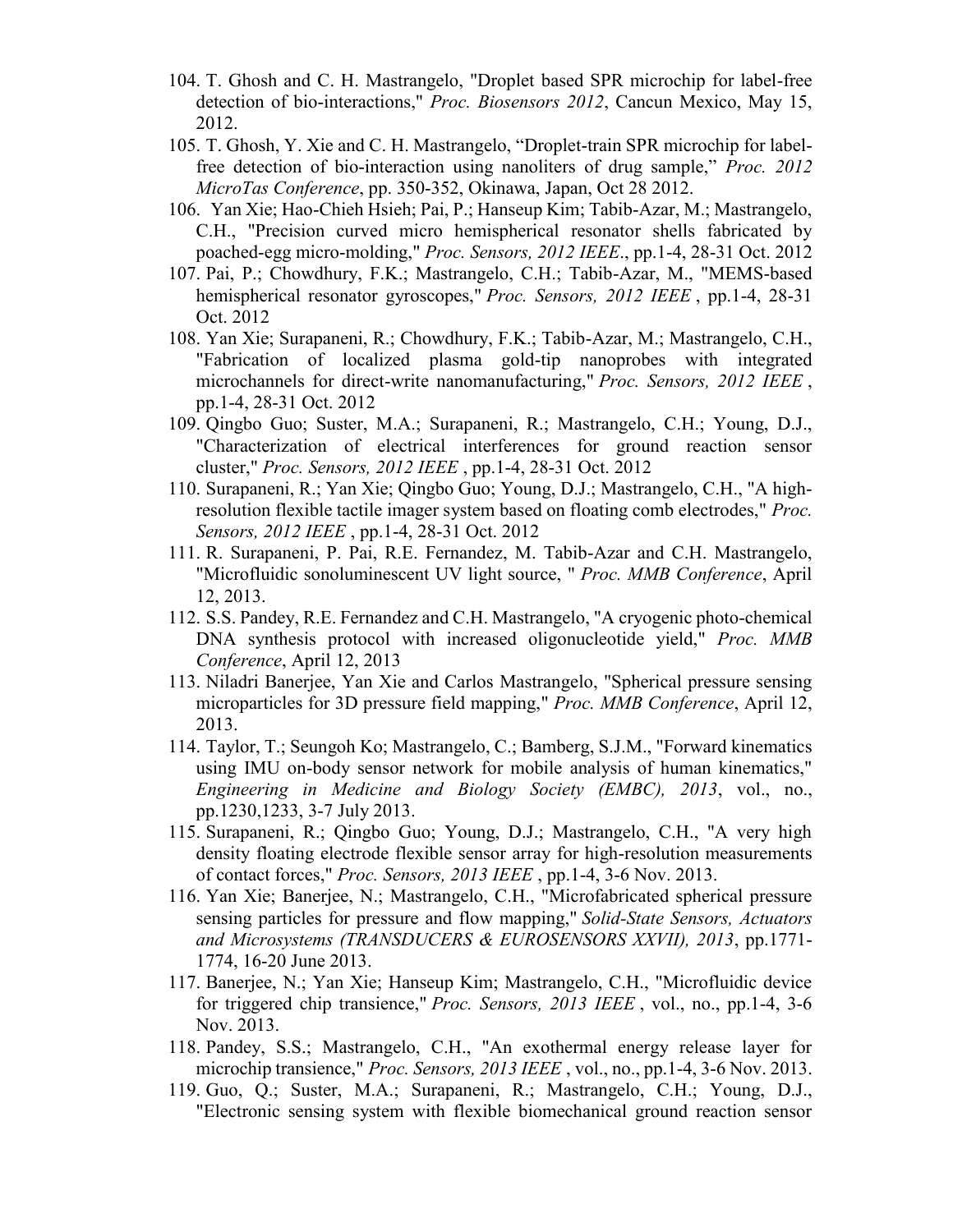array achieving 100 μm/sec gait ground velocity resolution," *Solid-State Sensors, Actuators and Microsystems (TRANSDUCERS & EUROSENSORS XXVII), 2013 Transducers*, pp.2535,2538, 16-20 June 2013.

- 120. Guo, Q.; Suster, M.A.; Surapaneni, R.; Mastrangelo, C.H.; Young, D.J., "Design and characterization of electronic sensing system for a  $13 \times 13$  biomechanical ground reaction sensor array," *Custom Integrated Circuits Conference (CICC), 2013 IEEE* , vol., no., pp.1,4, 22-25 Sept. 2013.
- 121. Guo, Q.; Surapaneni, R.; Yu-Pin Hsu; Mastrangelo, C.; Young, D.J., "Electrical characterization of  $26 \times 26$  ground reaction sensor array interfaced with two parallel electronic detection channels," *Proc. Sensors, 2013 IEEE* , pp.1-4, 3-6 Nov. 2013.
- 122. Surapaneni, R.; Qingbo Guo; Young, D.J.; Mastrangelo, C.H., "A very high density floating electrode flexible sensor array for high-resolution measurements of contact forces," *Proc. Sensors, 2013 IEEE* , pp.1-4, 3-6 Nov. 2013.
- 123. Pandey, S.S.; Banerjee, N.; Mastrangelo, C.H., "Energy efficient chip transience with superabsorbent polymer actuators," *Proc. Sensors, 2014 IEEE* , pp.166-169, 2-5 Nov. 2014 doi: 10.1109/ICSENS.2014.6984959
- 124. Qingbo Guo; Mastrangelo, C.; Young, D.J., "Electrical interference suppression technique for 26 × 26 high-density ground reaction sensor array," *Proc. Sensors, 2014 IEEE* , pp.1220-1223, 2-5 Nov. 2014 doi: 10.1109/ICSENS.2014.6985229
- 125. N. Banerjee, Y. Xie, S. S. Pandey and C. H. Mastrangelo, "Pressure sensing in microfluidic environments with low-leakage microballoons," *Proc. 2014 MicroTAS Conference*, San Antonio, TX, Oct 26-40, 2014, pp. 114-116.
- 126. N. Banerjee, Y. Xie, S. S. Pandey and C. H. Mastrangelo, "Pressure sensing in microfluidic environments with low-leakage microballoons," *Proc. 2014 MicroTAS Conference*, San Antonio, TX, Oct 26-40, 2014, pp. 114-116
- 127. Banerjee, N.; Xie, Y.; Rahman, M.M.; Kim, H.; Mastrangelo, C.H., "From chips to dust: The MEMS shatter secure chip," *Proc. Micro Electro Mechanical Systems (MEMS), 2014* IEEE 27th International Conference on , pp.1123-1126, 26-30 Jan. 2014 doi: 10.1109/MEMSYS.2014.6765843.
- 128. Rahman, M.M.; Yan Xie; Mastrangelo, C.; Hanseup Kim, "3-D hemispherical micro glass-shell resonator with integrated electrostatic excitation and capacitive detection transducers," *Proc. Micro Electro Mechanical Systems (MEMS), 2014* IEEE 27th International Conference on , pp.672-675, 26-30 Jan. 2014 doi: 10.1109/MEMSYS.2014.6765730.
- 129. N. Banerjee, A. Banerjee, S. S. Pandey, B. P. Gogoi and C. H. Mastrangelo, "Encroachment and line of sight blocking in micro-cavity sealing," *Proc. Sensors, 2015 IEEE*, Busan, 2015, pp. 1-3.
- 130. N. Banerjee, A. Banerjee, N. Hasan, S. S. Pandey, B. P. Gogoi and C. H. Mastrangelo, "A monolithically integrated multi-sensor platform," *Proc. Sensors, 2015 IEEE*, Busan, 2015, pp. 1-4. doi: 10.1109/ICSENS.2015.7370324.
- 131. A. Banerjee, S. S. Pandey, N. Banerjee, N. Hasan and C. H. Mastrangelo, "A millivolt triggered MEMS paddle switch," *Proc. Sensors, 2015 IEEE*, Busan, 2015, pp. 1-4. doi: [10.1109/ICSENS.2015.7370441](https://doi.org/10.1109/ICSENS.2015.7370441)
- 132. N. Banerjee, S. S. Pandey and C. H. Mastrangelo, "Magnetic micro-balloons for in-flow sensing," *Proc. 2015 MicroTas Conference*, Gyeongju, Korea, Oct 25-29, 2015.
- 133. N. Banerjee and C. H. Mastrangelo, "Directed magnetic optical resonator microballoons for particle imaging manometry in 3D environment," *Proc. AVS 62nd International Symposium & Exhibition,* Oct 18-23, 2015, San Jose, CA.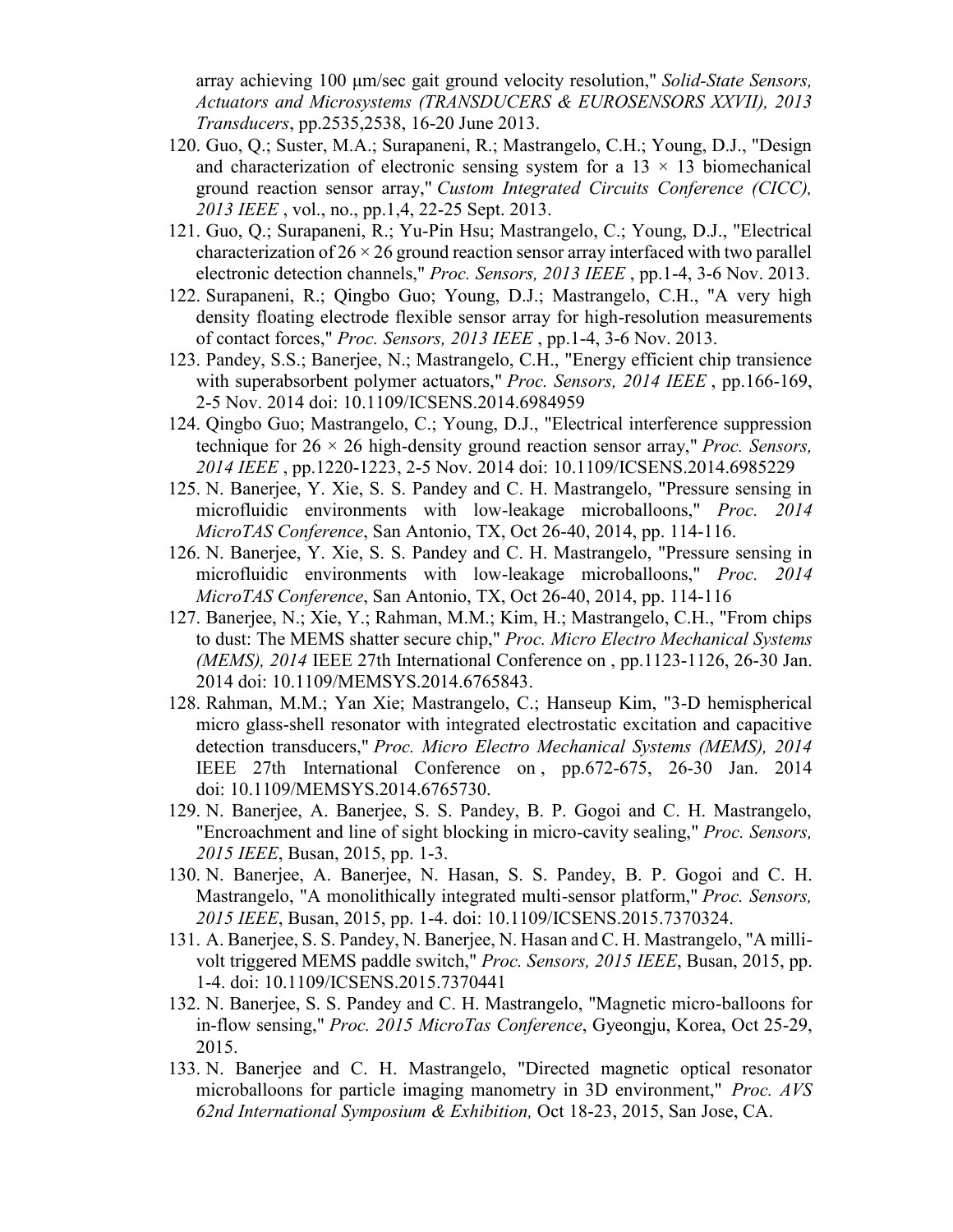- 134. S. S. Pandey, A. Banerjee, N. Hasan, N. Banerjee and C. H. Mastrangelo, "Fast pulsed heating and impact cooling of thermal microactuators," *Proc. Solid-State Sensors, Actuators and Microsystems (TRANSDUCERS), 2015 Transducers* - 2015 18th International Conference on, Anchorage, AK, 2015, pp. 908-911.
- 135. N. Banerjee, S. S. Pandey and C. H. Mastrangelo, "Disposable digital dry powder micro-nebulizer device for drug storage and triggered release," *Proc. Solid-State Sensors, Actuators and Microsystems (TRANSDUCERS), 2015 Transducer*s - 2015 18th International Conference on, Anchorage, AK, 2015, pp. 85-88.
- 136. Q. Guo, O. Bebek, M. C. Cavusoglu, C. H. Mastrangelo and D. J. Young, "A personal navigation system using MEMS-based high-density ground reaction sensor array and inertial measurement unit," *Proc. Solid-State Sensors, Actuators and Microsystems (TRANSDUCERS), 2015 Transducers* - 2015 18th International Conference on, Anchorage, AK, 2015, pp. 1077-1080.
- 137. Guo, C. Mastrangelo and D. Young, "High performance MEMS tactile sensor array with robustness and fabrication simplicity," *Proc. 2016 IEEE 29th International Conference on Micro Electro Mechanical Systems (MEMS),* Shanghai, China, 2016, pp. 877-880.
- 138. N. Hasan, A. Banerjee, H. Kim, and C. H. Mastrangelo, "A Low-Power Light-Weight Tunable Lens for Ophthalmic Applications," in *Proc. Imaging and Applied Optics 2016*, OSA Technical Digest (online) (Optical Society of America, 2016), paper AOM3C.4.
- 139. R. Likhite, S. S. Pandey, A. Banerjee, H. Kim and C. H. Mastrangelo, "Amplified chemomechanical comb gas sensor," *Proc. 2016 IEEE Sensors*, Orlando, FL, 2016, pp. 1-3. doi: 10.1109/ICSENS.2016.7808784
- 140. A. Banerjee *et al*., "Picowatt gas sensing and resistance switching in tunneling nano-gap electrodes," *Proc. 2016 IEEE Sensors*, Orlando, FL, 2016, pp. 1-3. doi: 10.1109/ICSENS.2016.7808637
- 141. Banerjee, A., Ghosh, T., Likhite, R., Hasan, N., Kim, H., Mastrangelo, C.H., "Electrical detection of proteins using batch-fabricated vertical metal nanogap break-junctions," *Proc. (2016) 20th International Conference on Miniaturized Systems for Chemistry and Life Sciences, MicroTAS 2016*, pp. 1230-1231
- 142. W. Luo, R. Likhite, C. Mastrangelo and D. Young, "RF powering of micro coils array for wireless spherical particle-based neural probes," *2017 19th International Conference on Solid-State Sensors, Actuators and Microsystems (TRANSDUCERS)*, Kaohsiung, Taiwan, 2017, pp. 1851-1854. doi: 10.1109/TRANSDUCERS.2017.7994431
- 143. N. Hasan, F. Khan, S. S. Pandey, A. Banerjee, H. Kim and C. H. Mastrangelo, "Low-voltage microfluidic actuator driven by tension modificaton," *2017 19th International Conference on Solid-State Sensors, Actuators and Microsystems (TRANSDUCERS)*, Kaohsiung, Taiwan, 2017, pp. 2023-2026. doi: 10.1109/TRANSDUCERS.2017.7994469
- 144. R. Likhite, W. Luo, D. J. Young and C. H. Mastrangelo, "Fabrication and inductive power transfer in wireless spherical pill microprobes," *2017 19th International Conference on Solid-State Sensors, Actuators and Microsystems (TRANSDUCERS)*, Kaohsiung, Taiwan, 2017, pp. 32-35. doi: 10.1109/TRANSDUCERS.2017.7993980
- 145. S. S. Pandey, A. Banerjee, M. Karkhanis and C. H. Mastrangelo, "The microrailgun: A new class of high velocity microactuator," *2017 19th International Conference on Solid-State Sensors, Actuators and Microsystems*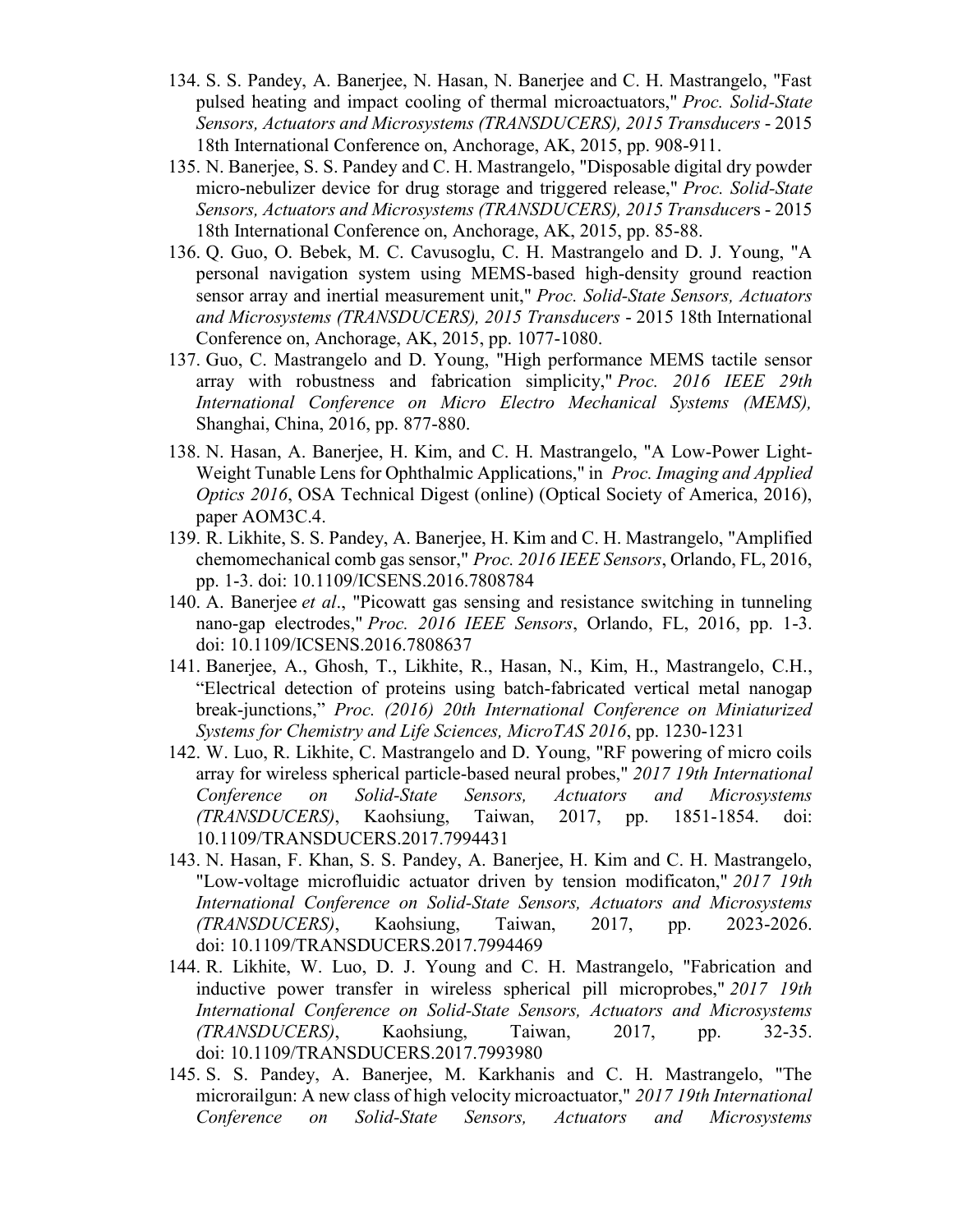*(TRANSDUCERS)*, Kaohsiung, Taiwan, 2017, pp. 2027-2030. doi: 10.1109/TRANSDUCERS.2017.7994470

- 146. C. Ghosh *et al*., "Nano-gap vapor sensor," *2017 IEEE SENSORS*, Glasgow, 2017, pp. 1-3.doi: 10.1109/ICSENS.2017.8234278
- 147. F. Khan, A. Banerjee, M. Hasan, H. Kim and C. H. Mastrangelo, "Microfabricated single-lens Shack-Hartmann light angle sensor," *2017 IEEE SENSORS*, Glasgow, 2017, pp. 1-3.doi: 10.1109/ICSENS.2017.8234253
- 148. A. Banerjee, S. S. Pandey and C. H. Mastrangelo, "MEMS stiction supression with sacrificial polystyrene nanoparticles," *2017 IEEE SENSORS*, Glasgow, 2017, pp. 1-3. doi: 10.1109/ICSENS.2017.8233922
- 149. M. Tabib-Azar, O. C. Fawole, S. S. Pandey and C. H. Mastrangelo, "Microplasma Traveling Wave Terahertz Amplifier," in *IEEE Transactions on Electron Devices*, vol. 64, no. 9, pp. 3877-3884, Sept. 2017.
- 150. A. S. Mastrangelo *et al*., "A Low-Profile Digital Eye-Tracking Oculometer for Smart Eyeglasses," *2018 11th International Conference on Human System Interaction (HSI)*, Gdansk, 2018, pp. 506-512.doi: 10.1109/HSI.2018.8431368
- 151. R. Likhite, A. Banerjee, H. Kim and C. H. Mastrangelo, "Self-Leveling Micromechanical Gas Sensors," *2018 IEEE SENSORS*, New Delhi, 2018, pp. 1-4. doi: 10.1109/ICSENS.2018.8589579
- 152. Q. Guo, W. Deng, O. Bebek, C. Cavusoglu, C. Mastrangelo and D. Young, "Personal inertial navigation system employing MEMS wearable ground reaction sensor array and interface ASIC achieving a position accuracy of 5.5m over 3km walking distance without GPS," *2018 IEEE International Solid - State Circuits Conference - (ISSCC)*, San Francisco, CA, 2018, pp. 180-182. doi: 10.1109/ISSCC.2018.8310243
- 153. S. H. Khan, S. J. Broadbent, A. Banerjee, T. Wu, Y. Yung, C. H. Mastrangelo, R. Looper & H. Kim (2018). Zero-power chemical sensor node. Proc. 50th Governement Microcircuit Applications and Critical Technology Conference (Gomatech '18).
- 154. S. H. Khan *et al*., "Molecular Length Based Target Identification using a Nano-Gap Sensor," *2019 IEEE 32nd International Conference on Micro Electro Mechanical Systems (MEMS)*, Seoul, Korea (South), 2019, pp. 460-463. doi: 10.1109/MEMSYS.2019.8870815
- 155. S. H. Khan *et al*., "Statistics-Based Gas Sensor," *2019 IEEE 32nd International Conference on Micro Electro Mechanical Systems (MEMS)*, Seoul, Korea (South), 2019, pp. 137-140.doi: 10.1109/MEMSYS.2019.8870821
- 156. Ghosh C , Mastrangelo A, Banerjee A, Likehite R , Karkhanis M, Majumder A, Kim H & Mastrangelo C (2019). Low-Power Distance Ranging For Smart Contact Lenses Using Quad Scleral Coil Mutual Inductance. Annual BMES Meeting Conference, 10/16/2019.
- 157. Banerjee A, Likehite R, Kim H & Mastrangelo C (2019). "Inelastic spectroscopy micromachined gas sensor for environmental applications," MicroTAS 2019 Technical Digest. Article, Refereed Conference Proceedings, Published, 10/28/2019.
- 158. Banerjee A, Likehite R, Kim H & Mastrangelo C (2019), "An ultra-low power highly-sensitive vapor sensor based on quantum tunneling," MicroTAS 2019 Technical Digest. Article, Refereed Conference Proceedings, Published, 10/28/2019.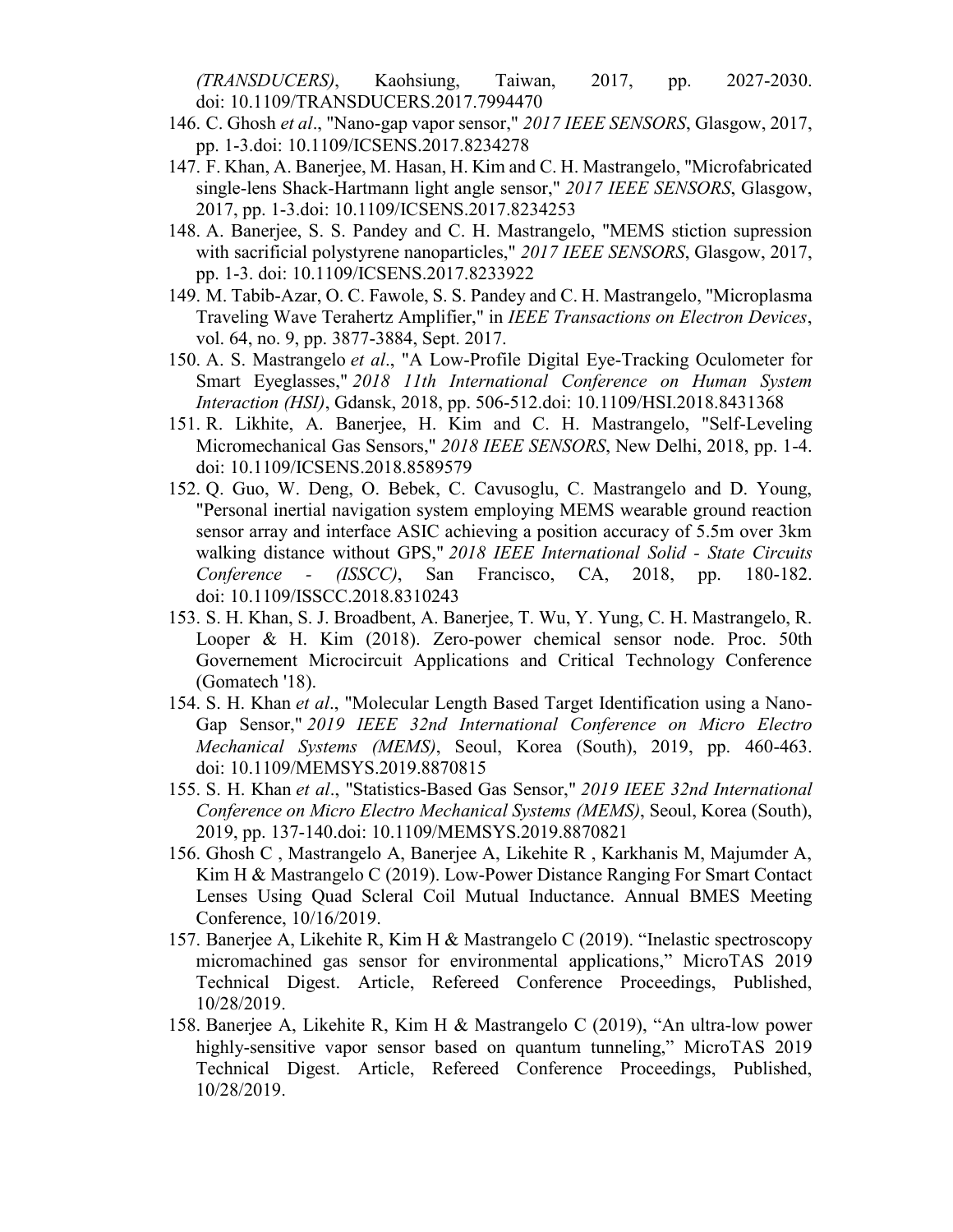- 159. R. Likehite, A. Banerjee, C. Ghosh, A. Majumder, M. Karkhanis, H. Kim and C. H. Mastrangelo, "MEMS stiction using low-stress camphor sublimation," *2020 IEEE 32nd International Conference on Micro Electro Mechanical Systems (MEMS)*, Vancouver, Canada, 2020
- 160. Sang Kameron Minh Truong, Kyeong Heon Kim, Shakir-ul Haque Khan, Justin Salvant, Aishwaryadev Banerjee, Ryan Looper, Carlos H. Mastrangelo, and Hanseup Kim, "Demonstration of 155.1 μw wake-up gas sensor node toward 8 month lifetime," *2020 IEEE 32nd International Conference on Micro Electro Mechanical Systems (MEMS)*, Vancouver, Canada, 2020
- 161. Shakir-ul Haque Khan, Aishwaryadev Banerjee, Kyeong Heon Kim,Justin Salvant, Ryan Looper, Carlos H. Mastrangelo and Hanseup Kim, "Threshold point modulation of a wakeup nano-gap gas sensor," *2020 IEEE 32nd International Conference on Micro Electro Mechanical Systems (MEMS)*, Vancouver, Canada, 2020

#### **Refereed Conference Papers (Distinguished, Invited)**

- 162. K. Najafi and C. H. Mastrangelo,"Solid-state microsensors and smart structures," *Proc. IEEE Ultrasonics Symposium*, Baltimore, MD, October 1993, pp. 341-350; 1993.
- 163. C. H. Mastrangelo, "Overview of MEMS activities in the U.S," invited paper, in *Proc. 1996 SEMI Micromachine Seminar*, pg. 17-26, Tokyo, Japan, Dec. 3, 1996.
- 164. C. H. Mastrangelo,"Surface force induced failures in microelectromechanical systems," *Tribology issues and Opportunities in MEMS*, B. Bhushan, Ed., Kluwer, 1998. NSF/ASME Workshop, invited paper, pp. 367-395, Nov. 9-11, 1997, Columbus, OH.
- 165. C. H. Mastrangelo, M. A. Burns and D. T. Burke, "Integrated Microfabricated Devices for Genetic Assays", invited paper, *Microprocesses and Nanotechnology Conference*, Yokohama Japan, pp. 58-59, July 6-8, 1999
- 166. C. H. Mastrangelo, P. Sethu, M. A. Burns and D. T. Burke, "Microchips for DNA sequencing", invited paper, *SPIE Microfluidics Conference*, Vol. 3877, pg. 82-87, September 21,1999.
- 167. C. H. Mastrangelo, "Supression of stiction in MEMS," invited paper, *2000 Spring MRS Meeting*, Boston, MA, Dec 2000.
- 168. C. H. Mastrangelo, "Recent advances in electrostatic microactuators for mirror steering," Invited Paper, *SPIE MOEMS and Miniaturized Systems V Conference*, San Jose, CA, January 2005.
- 169. H. S. Sane, N. Yazdi and C. H. Mastrangelo, "Robust control of electrostatic torsional micromirrors using adaptive sliding-mode control", Invited Paper, *SPIE MOEMS and Miniaturized Systems V Conference*, San Jose, CA, January 2005.
- 170. [Mastrangelo CH,](http://www.ncbi.nlm.nih.gov/pubmed?term=%22Mastrangelo%20CH%22%5BAuthor%5D) [Williams LD,](http://www.ncbi.nlm.nih.gov/pubmed?term=%22Williams%20LD%22%5BAuthor%5D) [Ghosh T.](http://www.ncbi.nlm.nih.gov/pubmed?term=%22Ghosh%20T%22%5BAuthor%5D) "Probing protein binding spectra with fourier microfluidics," *[Conf Proc IEEE Eng Med Biol Soc.](javascript:AL_get(this,%20)* 2010;1:5318-21.
- 171. C. H. Mastrangelo, "Microfluidic signal processing for biomedical applications," Invited Paper, *Proc. The 6th Emerging Information Technology Conference*, August 10 – 12, 2006, Dallas, Texas, United States
- 172. C. H. Mastrangelo, "Microfluidic signal generation," presented at the 2006 *BioMEMS Gordon Conference*, New London CT, June 25-30 2006.
- 173. C. H. Mastrangelo, "Microchips for generation of dynamic chemical signals," presented at *Pittcon 2007.* March 2007, Chicago IL.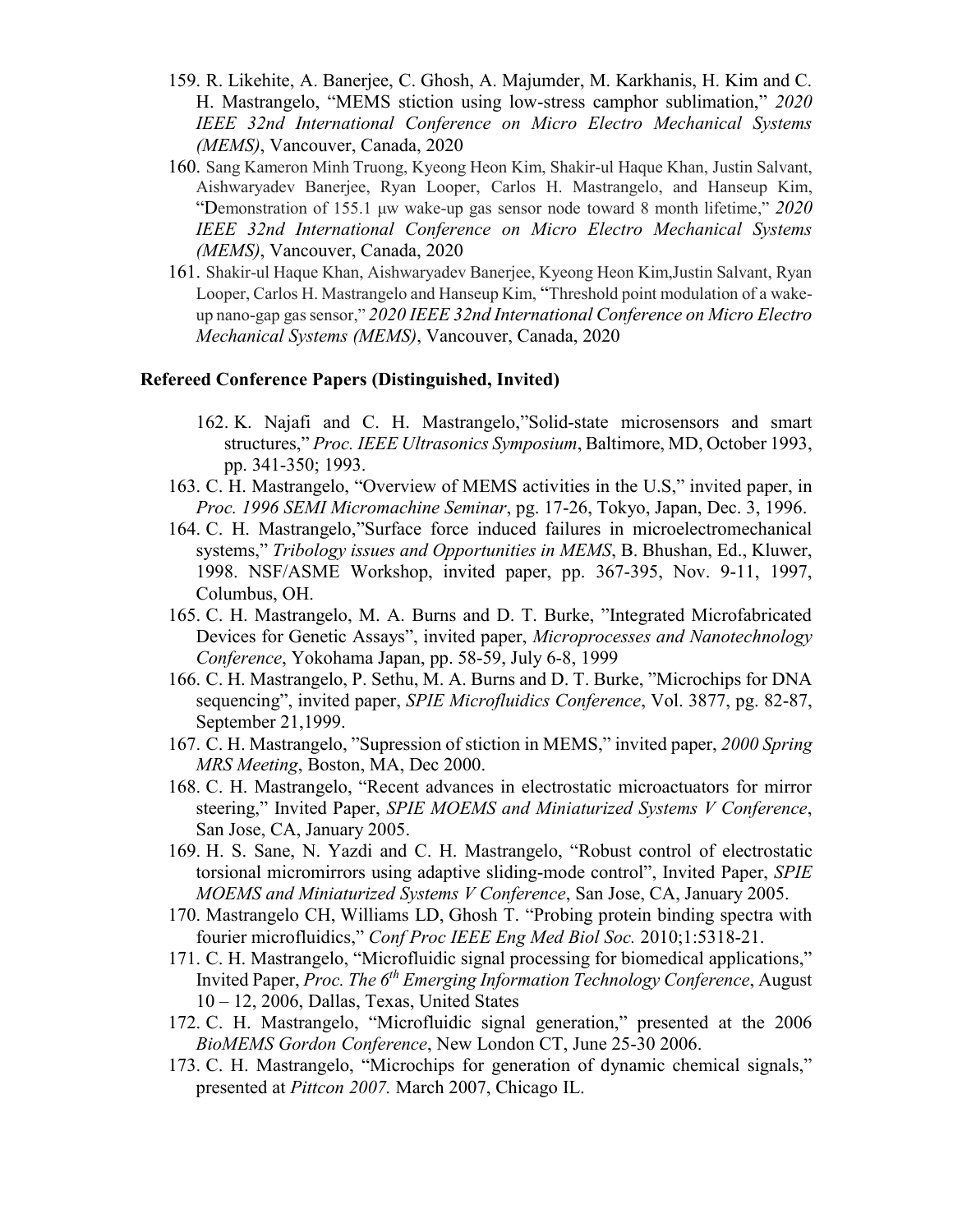- 174. Nazmul Hasan, Mohit Karkhanis, Fariha Khan, Tridib Ghosh, Hanseup Kim, and Carlos H. Mastrangelo, "Adaptive optics for autofocusing eyeglasses," presented at the *2017 OSA Imaging and Applied Optics Congress*, San Francisco, CA, June 26-27, 2017, OSA Technical Digest (online) (Optical Society of America, 2017), paper AM3A.1, [doi: /10.1364/AIO.2017.AM3A.1](https://doi.org/10.1364/AIO.2017.AM3A.1)
- 175. C. H. Mastrangelo (2018). Systems for autofocusing eyeglasses. ARVO 2018 Conference. Article, Refereed Conference Proceedings.
- 176. N. Hasan, M. Karkhanis , C. Ghosh, F. Khan, T. Ghosh, H. Kim & C. H. Mastrangelo (2018). Lightweight smart autofocusing eyeglasses. SPIE Proceedings Volume 10545, MOEMS and Miniaturized Systems XVII; 1054507 (2018). Vol. 10545.
- 177. C. Ghosh, A. Mastrangelo, A. Banerjee, H. Kim and C. H. Mastrangelo, "Micropower Object Range and Bearing Sensor for Smart Contact Lenses," *2020 IEEE SENSORS*, Rotterdam, Netherlands, 2020, pp. 1-4, doi: 10.1109/SENSORS47125.2020.9278622.
- 178. S. K. M. Truong *et al*., "Demonstration of \$155.1\ \mu\mathrm{W}\$ Wake-Up Gas Sensor Node Toward 8 Month Lifetime," *2020 IEEE 33rd International Conference on Micro Electro Mechanical Systems (MEMS)*, Vancouver, BC, Canada, 2020, pp. 622-625, doi: 10.1109/MEMS46641.2020.9056262.
- 179. S. H. Khan *et al*., "Threshold Point Modulation of a Wake-Up Nano-Gap Gas Sensor," *2020 IEEE 33rd International Conference on Micro Electro Mechanical Systems (MEMS)*, Vancouver, BC, Canada, 2020, pp. 733-736, doi: 10.1109/MEMS46641.2020.9056280.
- 180. R. Likhite *et al*., "Mems Stiction Suppression Using Low-Stress Camphor Sublimation," *2020 IEEE 33rd International Conference on Micro Electro Mechanical Systems (MEMS)*, Vancouver, BC, Canada, 2020, pp. 291-294, doi: 10.1109/MEMS46641.2020.9056436.

## **Refereed Conference Papers (Submitted)**

- 1. F. Khan, A. Banerjee, M. Hasan, H. Kim and C. H. Mastrangelo, "Microfabricated single-lens Shack-Hartmann light angle sensor," Submitted, *IEEE Sensors 2017,*  Nov. 2017
- 2. A. Banerjee, S. S Pandey, and C. H. Mastrangelo, "MEMS stiction supression with sacrificial polystyrene nanoparticles," Submitted, *IEEE Sensors 2017*, Nov. 2017

#### **Other Conference Papers (Invited)**

- 1. C. H. Mastrangelo, "DNA analysis systems on a chip," invited paper, in *Proc. International Ceramics Symposium (CIMTEC'98),* Florence, Italy, June 1998.
- 2. C. H. Mastrangelo, "Microfluidics at Michigan," invited presentation, *AIAA Space Technology Conference and Exposition* in Albuquerque, NM, 28-30 September, 1999.
- 3. C. H. Mastrangelo, P. Sethu, M. A. Burns, and D. T. Burke, "Microchips for DNA Sequencing", invited presentation at the *1999 Nanotech Conference*, Montreaux, Switzerland, Dec 1999.

#### **Book Chapters/Monograms**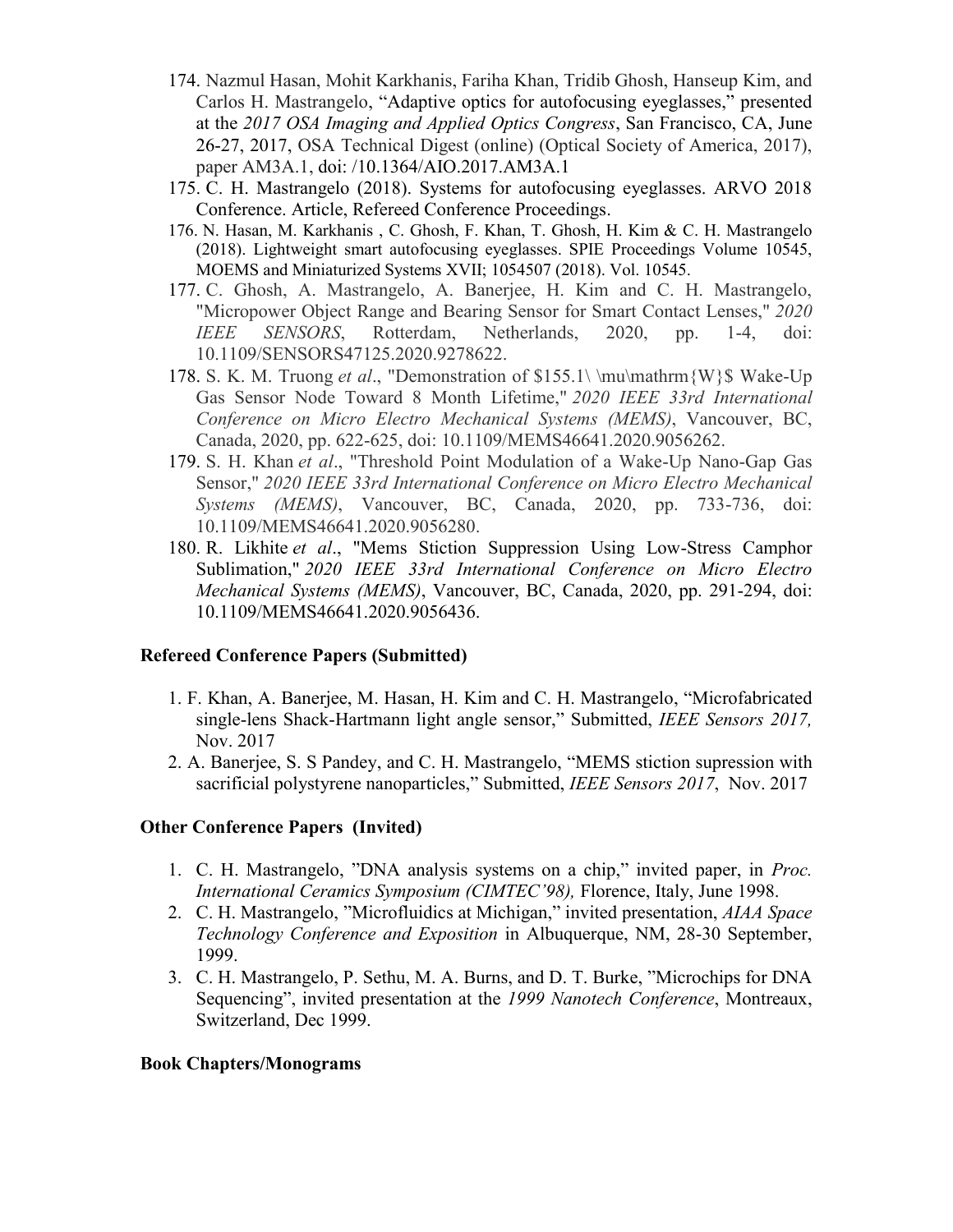- 1. C. H. Mastrangelo and W. C. Tang, "Semiconductor sensor technologies",Chap.2, pg. 17-96, in Semiconductor Sensors, S. M. Sze, Ed., Wiley 1994.
- 2. S. N. Brahmasandra, K. Handique, M. Krishnan, V. Navasimayam, D. T. Burke, C. H. Mastrangelo,and M. A. Burns, "Microfabricated Devices for Integrated DNA Analysis", Chap.12, pg. 229-249, in Biochip Technology, J. Cheng and J. Kricka, Ed., Hardwood 2001.
- 3. E. T. Carlen and C. H. Mastrangelo, "Process Synthesis," Chap 8, pg. 1-38, in Optimal Synthesis Methods for MEMS, G. Ananturesh, Ed., Kluwer, 2003.
- 4. R. Selvaganapathy, E. T. Carlen, and C. H. Mastrangelo, "Integrated Microfabricated Systems for Genetic and Protein Analysis," in Encyclopedia of Sensors, C. A. Grimes, E. C. Dickey, and M. V. Pishko, Editors, American Scientific Publishers, 2005.
- 5. Y. Xie and C. H. Mastrangelo, Chemical Analysis with Fourier Microfluidics; concepts and methods, VDM Verlag (August 18, 2009), ISBN 3639160827. Book/Monograph, published, 08/18/2009.

## **Patents and Invention Disclosures (Partial List)**

- 1. C. H. Mastrangelo "Dry-release method for sacrificial layer microstructure fabrication," U.S.Patent 5258097, Issued Nov. 2, 1993.
- 2. R. S. Muller, C. H. Mastrangelo "Vacuum-sealed silicon incandescent light," U.S.Patent 5285131, Issued Feb. 8, 1994.
- 3. C. H. Mastrangelo "Capacitive surface micromachined differential pressure sensor," U.S.Patent 5332469, Issued July 26, 1994.
- 4. C. H. Mastrangelo "Silicon-on-insulator capacitive surface micromachined absolute pressure sensor," U.S. Patent 5369544, Issued Nov. 29, 1994.
- 5. C. H. Mastrangelo "Method for producing silicon-on-insulator capacitive surface micromachined absolute pressure sensor," U.S. Patent 5470797, Issued Nov. 8, 1995.
- 6. R. S. Muller, C. H. Mastrangelo, and K. R. Williams, "Sealed micromachined vacuum and gas filled devices," U.S. Patent 5493177, Issued Feb. 20, 1996.
- 7. M. A. Burns, Y. D. Fields, D. T. Burke, B. N. Johnson, B. R. Foerster, A. R. Kaiser, J. R.Webster, D. K. Jones, P. F. Man, T. S. Sammarco, and C. H. Mastrangelo, "Integrated DNA processor," Invention Disclosure, UM File 0827, Feb 10, 1993.
- 8. C. H. Mastrangelo, J. R. Webster, and P. F. Man, "Polymer-based micromachining technology for microfluidic devices," Invention Disclosure, UM File 1258, Aug. 8, 1996.
- 9. C. H. Mastrangelo, "TFSTAT, a MEMS material database," Invention Disclosure, UM File1383, April 23, 1997.
- 10. C. H. Mastrangelo, "MISTIC, a process compiler for thin film devices," Invention Disclosure,UM File 1382, April 23, 1997.
- 11. K. Handique, M. A. Burns, B. Gogoi, and C. H. Mastrangelo, "Moving microdroplets," Invention Disclosure, UM File 0827p2
- 12. C. H. Mastrangelo and C. C. Liu, "An uncooled heat balancing thermal imager," Invention Disclosure, UM File 1574, June 10, 1998.
- 13. C. H. Mastrangelo and E. T. Carlen, "Thermally activates polymer device," US patent application US 2002/0037221 A1, Jun 5, 2001
- 14. T. Kudrle, C. H. Mastrangelo, M. Waelti, C. C. Wang, G. M. Shedd, G. A. Kirkos, G. Bancu, J. Hsiao, "Electrostatically actuated micromechanical actuated devices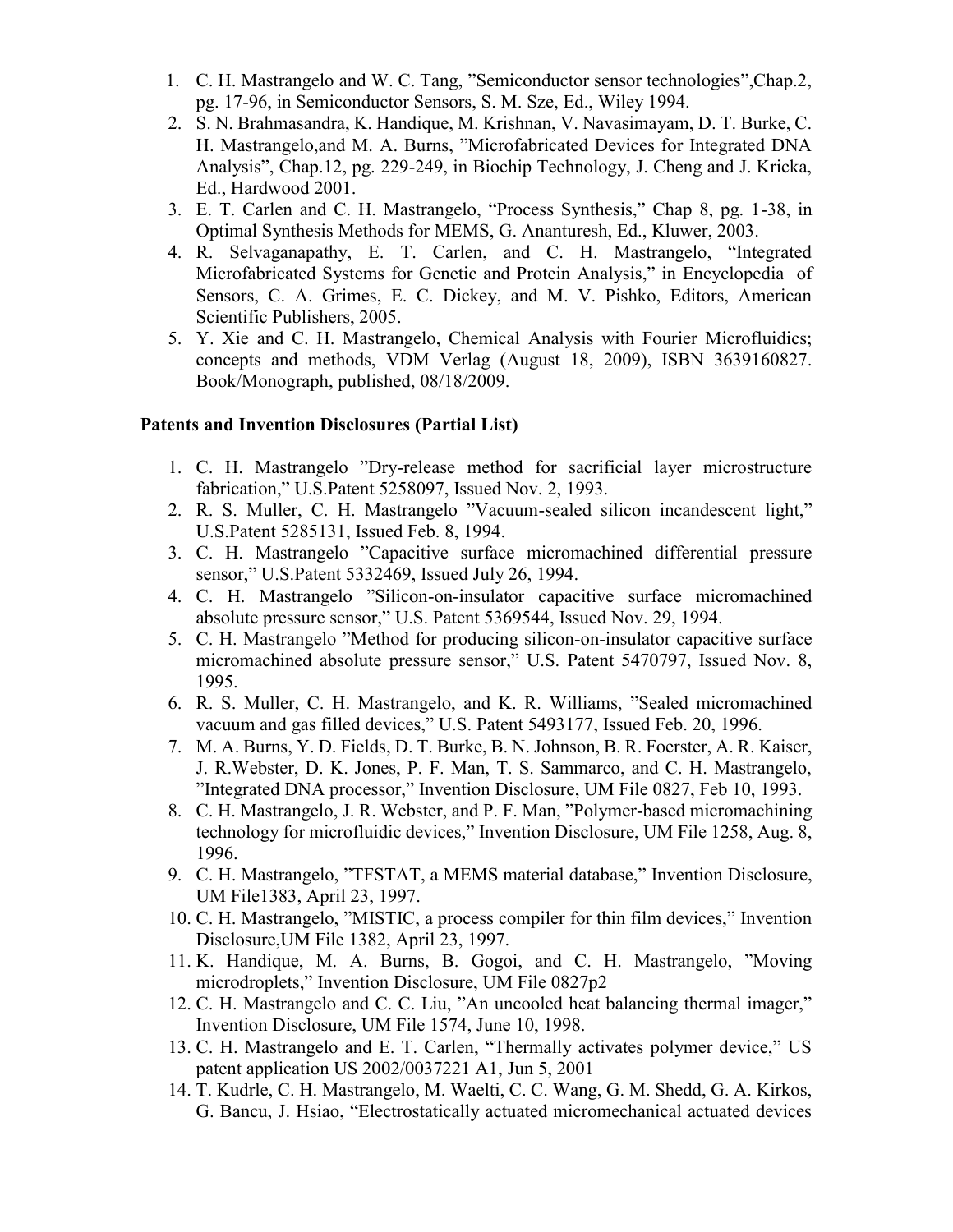and method of manufacture," US patent application US 2002/0146200 A1, Oct. 10, 2002.

- 15. H. Sane, N. Yazdi and C. H. Mastrangelo, "Modified sliding mode control for precision control of micromirrors," US patent application 17635, filed Nov 10, 2002.
- 16. S. Akkaraju, C. H. Mastrangelo and N. Iyer, "Micromechanical optical switch", US. 6473545B2, Oct. 29, 2002.
- 17. W. F. Taylor, E. T. Carlen, C. H. Mastrangelo, J. H. Bernstein, "Micro-electromechanical mirror devices having a high linear fill factor," US patent application US 2003/0031403, Feb. 13, 2003.

## **Book reviews**

- 1. Reviewer, Rabaey, "Digital Integrated Circuits, a Design Perspective," Prentice-Hall, 1997.
- 2. Reviewer, Muller, "Device Electronics for Integrated Circuits," 4th edition, Wiley, 1999.

## **Government Reports**

- 1. Participated and helped to assemble an U.S. Army report at the U.S. Army workshop on MEMS, Park City, Utah, March 20-23, 1993.
- 2. Participanted and helped to assemble an U.S. Department of Energy report at the Batelle workshop on energy applications of MEMS, Richmond, Washington, March 16-18, 1994.
- 3. Participated and helped to assemble a NSF report at the NSF MEMS Design Workshop, Pasadena, CA, Nov. 16-18 1996. In this report, recommendations for future areas of NSF research funding were established.

## **Other conference or symposium presentations:**

- 1. C. H. Mastrangelo, "Adhesion of microstructures," invited paper presented at the 1993 Gordon Conference on Adhesion, Feb 1993.
- 2. C. H. Mastrangelo "Integration of Microsensors," invited talk, presented at the 1993 AIAA Conference, Ft. Lauderale, Fl, July 15 1993.
- 3. C. H. Mastrangelo, "Microsensor and Microactuator Fabrication," invited talk, presented at the MEMS Workshop of The Technical Management Society of America, Washington, DC, June 23-24, 1994
- 4. C. H. Mastrangelo, "Microsensors at Michigan," presented at the Batelle workshop on energy applications of MEMS, Richmond, Washington, March 16-18, 1994.
- 5. C. H. Mastrangelo "New Frontiers in Microelectromechanical Systems," presented at the 1995 JASON workshop on MEMS, La Jolla, CA, June 22, 1995.
- 6. C. H. Mastrangelo, "Structured design methods for MEMS: essential tools for rapid MEMS development," presented at the NSF MEMS Design Workshop, Pasadena, CA, Nov. 16-18 1996.
- 7. C. H. Mastrangelo, "Monolithic Microfluidic Devices," invited talk presented at the 1996 IBC Conference, San Francisco, CA, August 1996.
- 8. C. H. Mastrangelo, "New Frontiers in Micromechanical Systems", invited talk presented at the JASON MEMS Workshop, San Diego, CA July 1996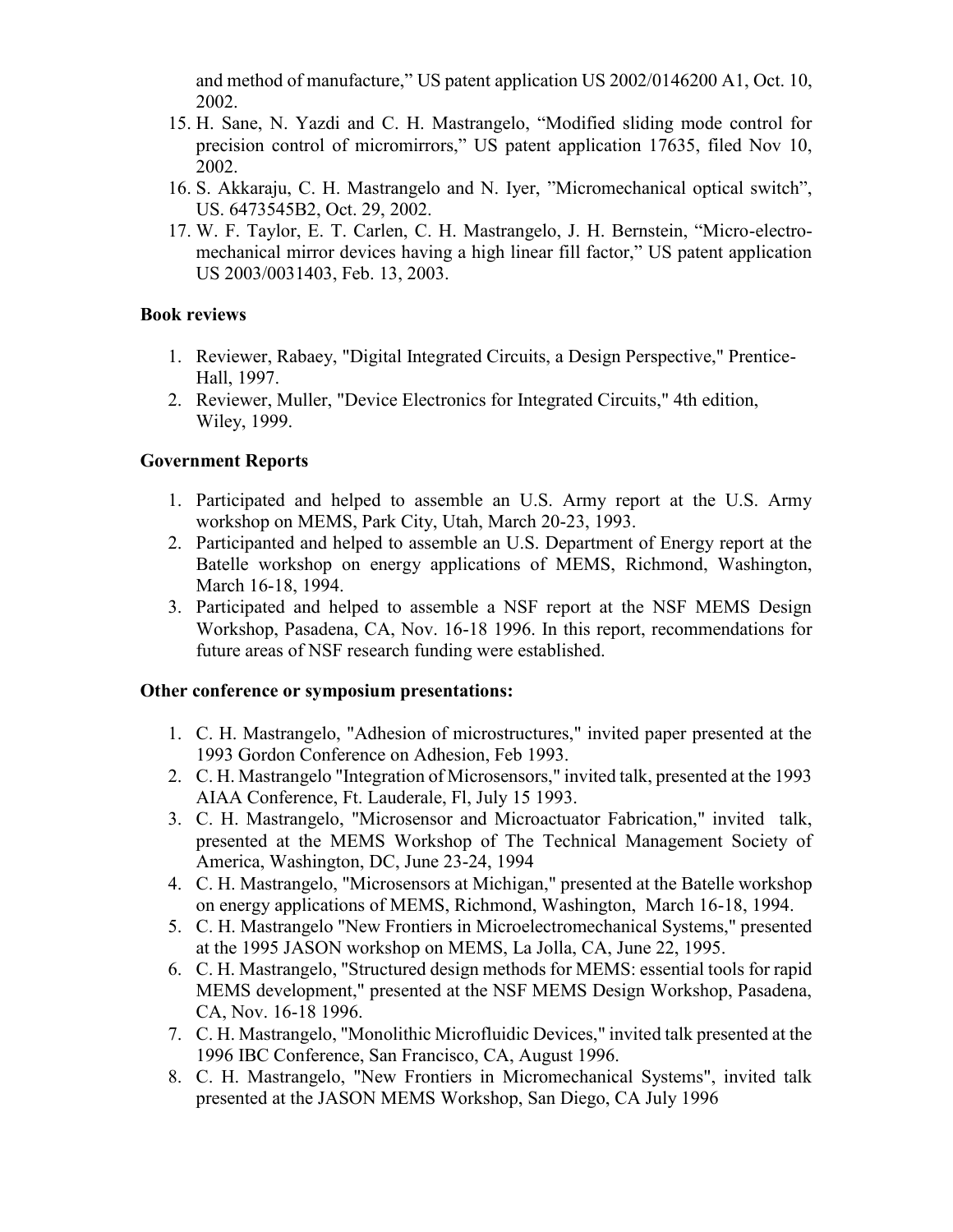9. C. H. Mastrangelo, "MISTIC: A process compiler for micromachined devices," invited talk, presented at the IEEE Computer Society VLSI Symposium, Tampa, FL November 1996.

### **University/Government/National Lab Presentations (Subset)**:

- 10. C. H. Mastrangelo,"Automatic generation of process flows for surface micromachined devices," Research Symposium, MIT, Dept. of Electrical Engineering, July 1993.
- 11. C. H. Mastrangelo, "New Frontiers in Mechanical Engineering in MEMS," Seminar Symposium, Notre Dame University, Dept. of Mechanical Engineering, Oct. 14, 1993.
- 12. C. H. Mastrangelo, "Surface Micromachined Microelectromechanical Devices at Michigan", invited talk, Research Seminar, EECS Dept. University of Illinois, Urbana IL, January 1996.
- 13. C. H. Mastrangelo, "Process compilation of thin film microdevices," Seminar Symposium, UC Berkeley, CA, Feb. 1996.
- 14. C. H. Mastrangelo, "Microfluidic Devices for DNA Analysis", invited talk, Research Symposium, MIT Draper Laboratories, July 1998.
- 15. C. H. Mastrangelo, "Plastic Microfluidic Devices", invited talk, Research Symposium, California Institute of Technology, Pasadena, CA Dec. 7, 1998.
- 16. C. H. Mastrangelo, "Microfabrication Techniques for Plastic MEMS", DARPA program kickoff, Arlington, VA, Sept. 1998.
- 17. C. H. Mastrangelo, "Microfluidic MEMS Devices", UCB, May 2003.
- 18. C. H. Mastrangelo, "Microfluidic Chips for DNA Assays", Sandia, Livermore, May 2003.

#### **Industrial Presentations: (Subset)**

- 19. C. H. Mastrangelo, "Microsensors Research at Michigan," presented at HP Research Laboratories, Palo Alto, CA July 1993.
- 20. C. H. Mastrangelo, "Adhesion Control of Microstructures," presented at Analog Devices, Wilmington, MA July 1993.
- 21. C. H. Mastrangelo, "Process compilation of micromachined devices," presented at IBM Almaden Research Laboratory, San Jose, CA July 1993.
- 22. C. H. Mastrangelo, "Process compilation of semiconductor devices," presented at Intel Corporation, Santa Clara, CA July 1993.
- 23. C. H. Mastrangelo, "Micromachined feedback pressure sensor," presented at Ford Microelectronics Corporation, Colorado Springs, CO, Nov 20, 1993.
- 24. C. H. Mastrangelo, "Copper micromachined shock sensor," presented at Ford Microelectronics Corporation, Colorado Springs, CO, April 26, 1994.
- 25. C. H. Mastrangelo, "Micromachined Devices at Michigan", presented at IBM Almaden Research Laboratory, San Jose, CA Feb. 1996
- 26. C. H. Mastrangelo, "DNA Analysis on a Chip", presented at Affymetrix, Santa Clara, CA Feb. 1996
- 27. C. H. Mastrangelo, "Micromachined Devices at Michigan", presented at Xerox Research Labs, Rochester, NY March 1996.
- 28. C. H. Mastrangelo, "Surface Micromachined Devices at Michigan," presented at HP Research Laboratory, Palo Alto, CA, August 1996.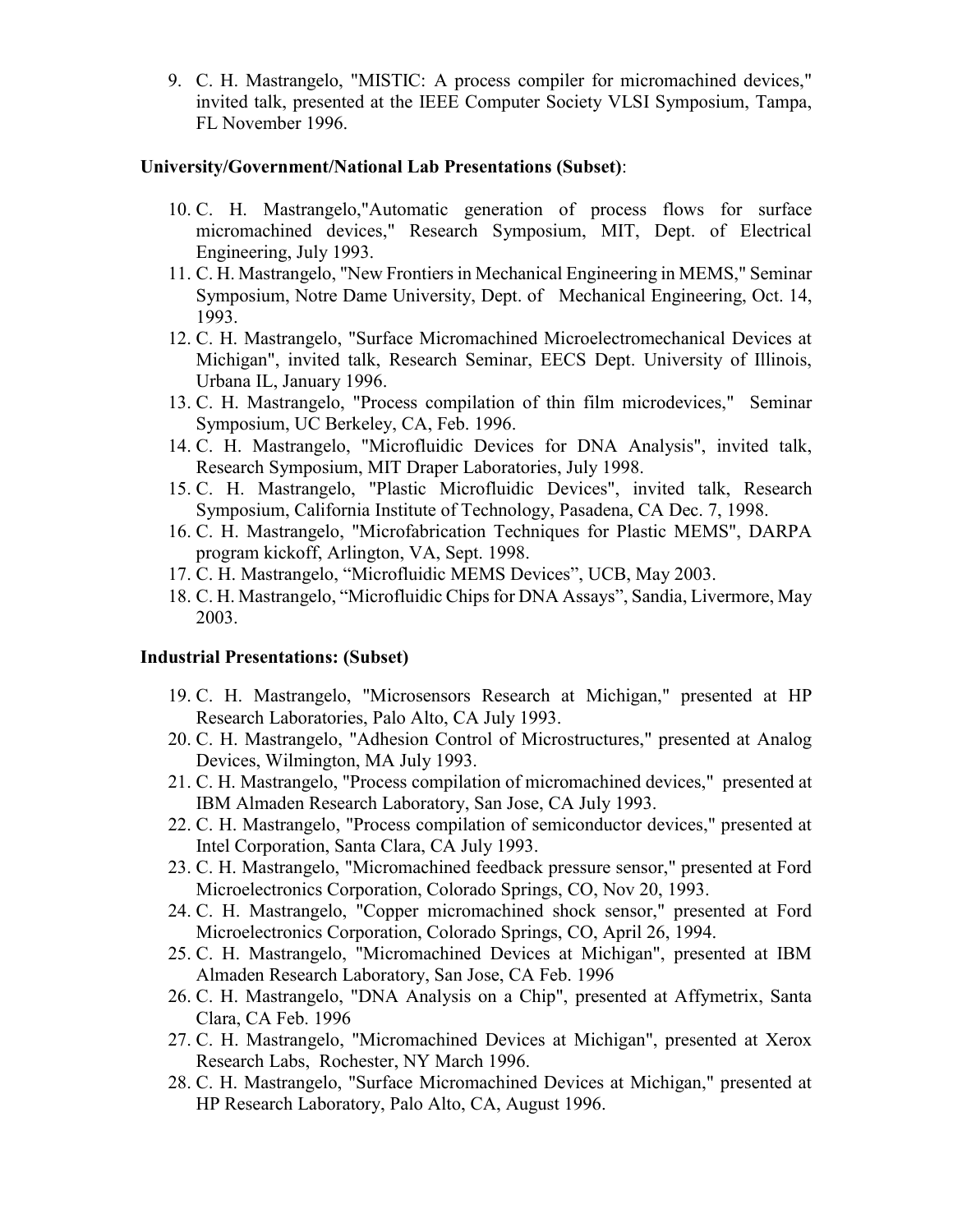- 29. C. H. Mastrangelo, "Plastic Micromachined Electrophoretic Stage," presented at Affymetrix, Santa Clara, CA, August 1996.
- 30. C. H. Mastrangelo, "Overview of Research at Michigan," presented at Sarcos Corp., Salt-Lake City, UT, August 1996.
- 31. C. H. Mastrangelo, "Surface micromachined devices at Michigan", presented at Motorola, Phoenix, AZ, August 1996.
- 32. C. H. Mastrangelo, "DNA separation chips," presented at Myriad, Salt Lake City, UT, August 1996.
- 33. C. H. Mastrangelo, "MISTIC: A process compiler for micromachined devices," presented at Texas Instruments, Dallas, TX August 1996.
- 34. C. H. Mastrangelo, "Micromachined vacuum pressure sensor." presented at Varian Associates, Boston, MA August 1997.
- 35. C. H. Mastrangelo, "Progress on DNA chips", presented at Affymetrix, Santa Clara, CA, April 1998.